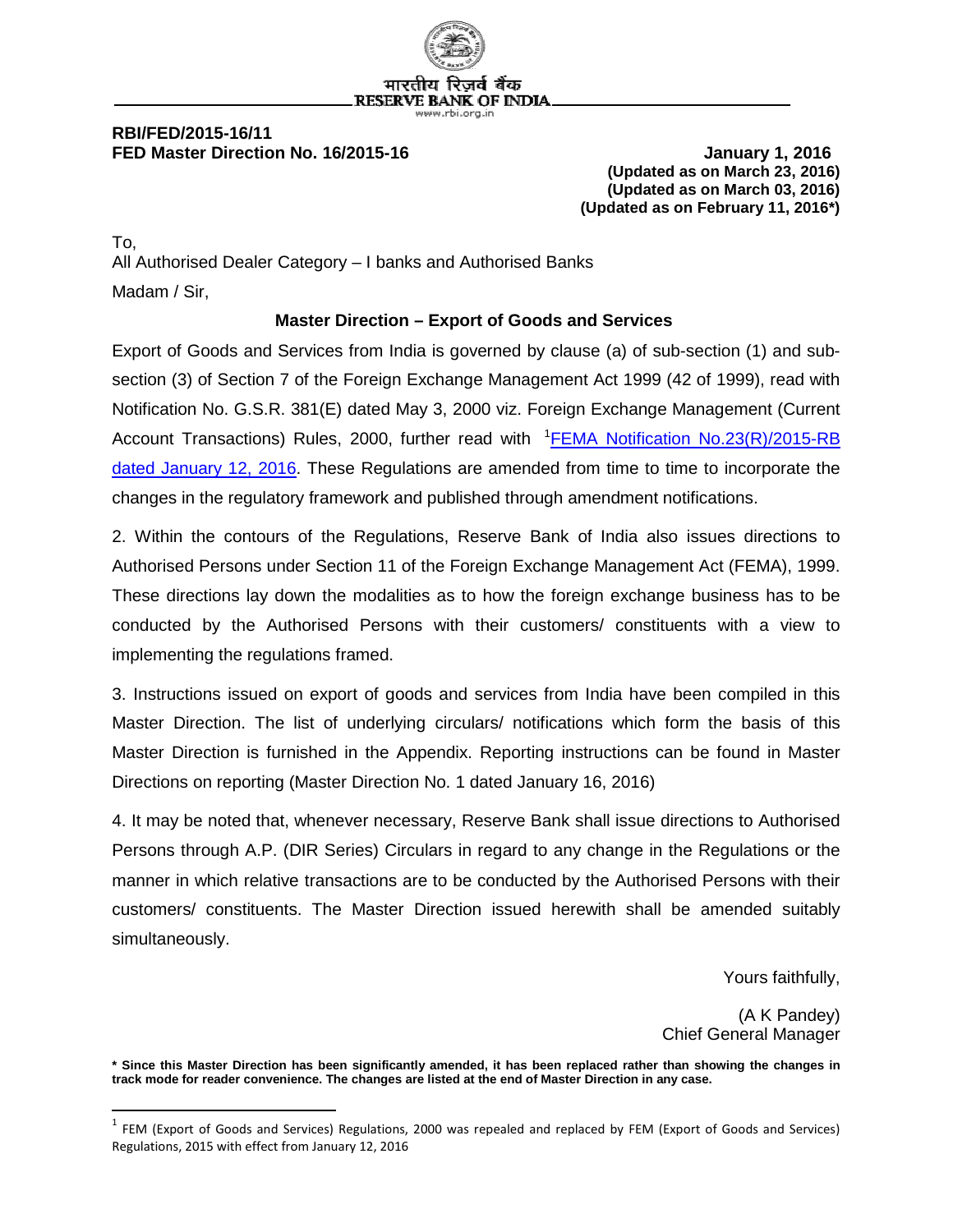| <b>INDEX</b> |                                                                          |  |  |  |
|--------------|--------------------------------------------------------------------------|--|--|--|
| PART-1       |                                                                          |  |  |  |
| Α.           | Introduction                                                             |  |  |  |
| PART - 2     |                                                                          |  |  |  |
| В.           | General guidelines for Exports                                           |  |  |  |
| B.1          | <b>Exemption from Declarations</b>                                       |  |  |  |
| B.2          | Manner of Receipt and Payment                                            |  |  |  |
| <b>B.3</b>   | Realization and Repatriation of proceeds of export of goods / software / |  |  |  |
|              | services                                                                 |  |  |  |
| B.4          | <b>Foreign Currency Account</b>                                          |  |  |  |
| B.5          | Diamond Dollar Account (DDA)                                             |  |  |  |
| B.6          | Exchange Earners' Foreign Currency (EEFC) Account                        |  |  |  |
| <b>B.7</b>   | Setting up of Offices Abroad and Acquisition of Immovable Property for   |  |  |  |
|              | <b>Overseas Office</b>                                                   |  |  |  |
| B.8          | <b>Advance Payments against Exports</b>                                  |  |  |  |
| <b>B.9</b>   | EDF Approval for Trade Fair/Exhibitions abroad                           |  |  |  |
| <b>B.10</b>  | EDF approval for Export of Goods for re-imports                          |  |  |  |
| <b>B.11</b>  | Re-export of unsold rough diamonds from Special Notified Zone of Customs |  |  |  |
|              | without Export Declaration Form (EDF) formality                          |  |  |  |
| <b>B.12</b>  | Part Drawings / Undrawn Balances                                         |  |  |  |
| <b>B.13</b>  | <b>Consignment Exports</b>                                               |  |  |  |
| <b>B.14</b>  | Opening / Hiring of Ware houses abroad                                   |  |  |  |
| <b>B.15</b>  | Direct dispatch of documents by the exporter                             |  |  |  |
| <b>B.16</b>  | <b>Invoicing of Software Exports</b>                                     |  |  |  |
| <b>B.17</b>  | <b>Short Shipments and Shut out Shipments</b>                            |  |  |  |
| <b>B.18</b>  | <b>Counter-Trade Arrangement</b>                                         |  |  |  |
| <b>B.19</b>  | Export of Goods on Lease, Hire, etc.                                     |  |  |  |
| <b>B.20</b>  | <b>Export on Elongated Credit Terms</b>                                  |  |  |  |
| <b>B.21</b>  | Export of goods by Special Economic Zones (SEZs)                         |  |  |  |
| <b>B.22</b>  | <b>Project Exports and Service Exports</b>                               |  |  |  |
| <b>B.23</b>  | <b>Export of Currency</b>                                                |  |  |  |
| <b>B.24</b>  | Forfaiting                                                               |  |  |  |
| <b>B.25</b>  | Export factoring on non-recourse basis                                   |  |  |  |
| <b>B.26</b>  | Exports to neighboring countries by Road, Rail or River                  |  |  |  |
| <b>B.27</b>  | Switching from Barter Trade to Normal Trade at Indo-Myanmar Border       |  |  |  |
| <b>B.28</b>  | <b>Repayment of State Credits</b>                                        |  |  |  |
| <b>B.29</b>  | Counter-Trade Arrangements with Romania                                  |  |  |  |
| <b>B.30</b>  | Issue of Guarantees by an Authorised Dealer                              |  |  |  |
| $PART-3$     |                                                                          |  |  |  |
| C.           | Operational Guidelines for AD Category - I banks                         |  |  |  |
| C.1          | <b>Citing of Specific Identification Numbers</b>                         |  |  |  |
| C.2          | EDF/SOFTEX procedure                                                     |  |  |  |
| C.3.1.       | EDF Form (Erstwhile GR and PP Form)                                      |  |  |  |
| C.3.2.       | Mid-Sea Trans-Shipment of catch by Deep Sea Fishing Vessels              |  |  |  |
| C.4          | In case of export of goods / software taking place through EDI ports     |  |  |  |
| C.5          | <b>SOFTEX Forms</b>                                                      |  |  |  |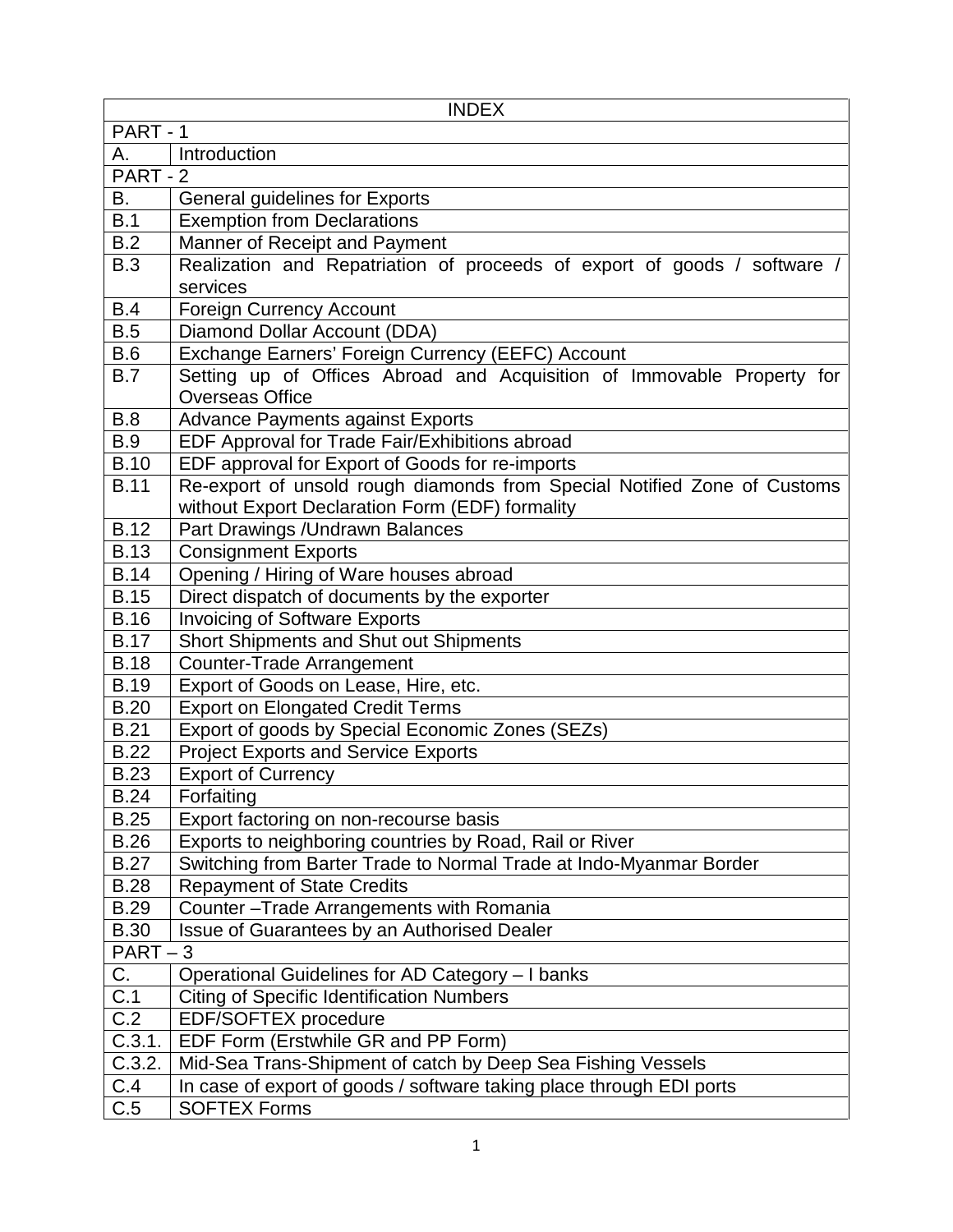| C.6               | Random verification                                                            |  |  |
|-------------------|--------------------------------------------------------------------------------|--|--|
| C.7               | <b>Certification for EEFC Credits</b>                                          |  |  |
| C.8               | Consolidation of Air Cargo/ Sea Cargo                                          |  |  |
| C.9               | Delay in submission of shipping documents by exporters                         |  |  |
| C.10              | <b>Return of Documents to Exporters</b>                                        |  |  |
| $\overline{C.11}$ | Handing Over Negotiable Copy of Bill of Lading to Master of Vessel / Trade     |  |  |
|                   | Representative                                                                 |  |  |
| $\overline{C.12}$ | <b>Export Bills Register</b>                                                   |  |  |
| C.13              | Follow-up of Overdue Bills                                                     |  |  |
| C.14              | Reduction in Invoice Value on Account of Prepayment of Usance Bills            |  |  |
| C.15              | Reduction in Invoice Value in other cases                                      |  |  |
| C.16              | <b>Export Claims</b>                                                           |  |  |
| C.17              | Change of buyer/consignee                                                      |  |  |
| C.18              | <b>Extension of Time</b>                                                       |  |  |
| C.19              | Write-off of export bills                                                      |  |  |
| C.20              | Write off in cases of Payment of Claims by ECGC and private insurance          |  |  |
|                   | companies regulated by Insurance Regulatory and Development Authority          |  |  |
|                   | (IRDA)                                                                         |  |  |
| C.21              | Write-off - Relaxation                                                         |  |  |
| C.22              | <b>Shipment Lost in Transit</b>                                                |  |  |
| C.23              | 'Netting off' of export receivables against import payments - Units in Special |  |  |
|                   | Economic Zones (SEZs)                                                          |  |  |
| C.24              | Set-off of export receivables against import payables                          |  |  |
| C.25              | <b>Agency Commission on Exports</b>                                            |  |  |
| C.26              | <b>Refund of Export Proceeds</b>                                               |  |  |
| C.27              | <b>Exporters' Caution List</b>                                                 |  |  |
| $PART-4$          |                                                                                |  |  |
| Appendix          |                                                                                |  |  |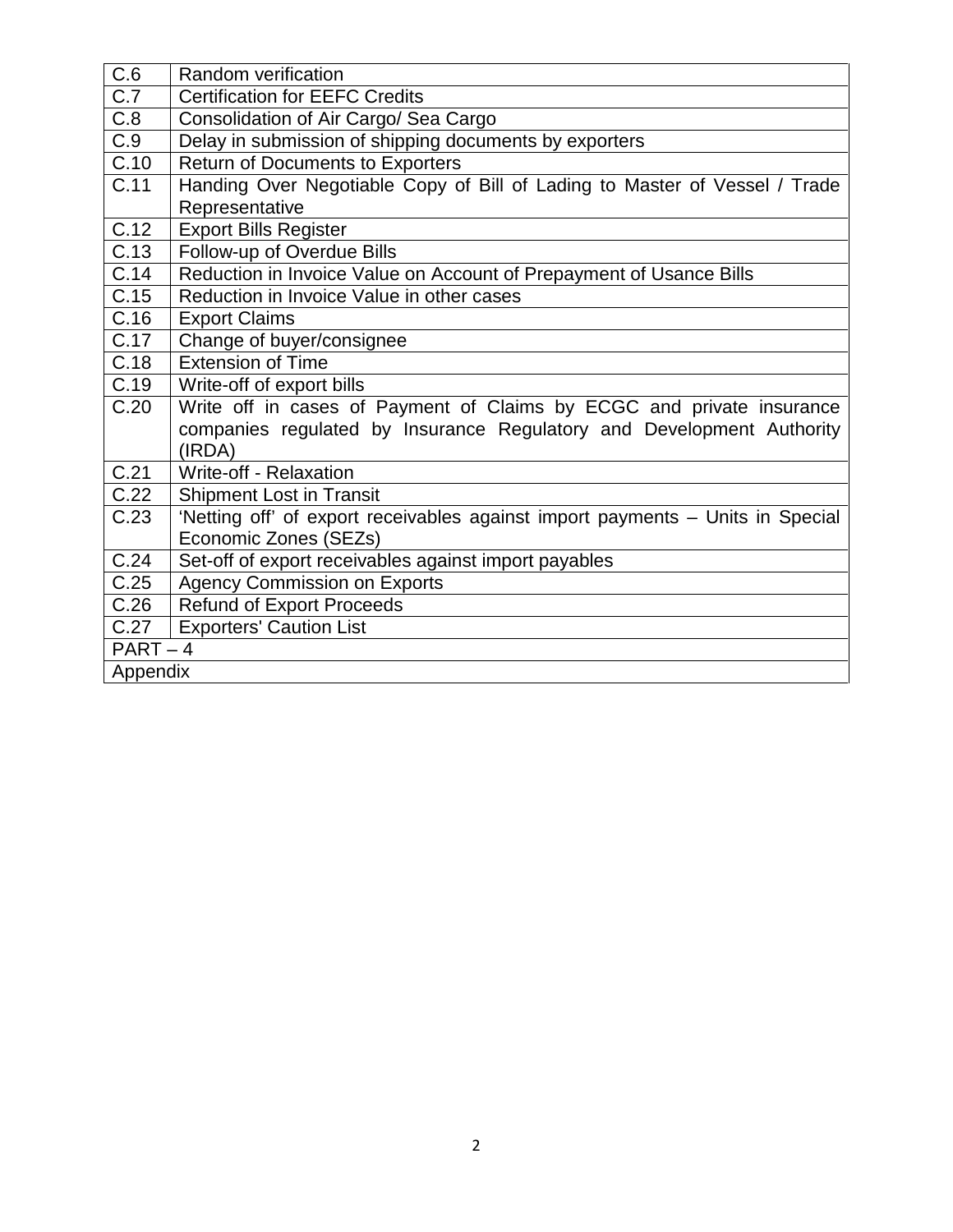### **Master Direction – Export of Goods and Services**

#### **PART-1**

l

### **A. Introduction**

(i) Export trade is regulated by the Directorate General of Foreign Trade (DGFT) and its regional offices, functioning under the Ministry of Commerce and Industry, Department of Commerce, Government of India. Policies and procedures required to be followed for exports from India are announced by the DGFT, from time to time.

(ii) AD Category – I banks may conduct export transactions in conformity with the Foreign Trade Policy in vogue and the Rules framed by the Government of India and the Directions issued by Reserve Bank from time to time. In exercise of the powers conferred by clause (a) of sub-section (1) and sub-section (3) of Section 7 and subsection (2) of Section 47 of the Foreign Exchange Management Act, 1999 (42 of 1999), the Reserve Bank has notified the <sup>[2](#page-3-0)</sup>Foreign Exchange Management (Export of Goods and Services) Regulations, 2015 relating to export of goods and services from India, hereinafter referred to as the 'Export Regulations'. These Regulations have been notified vide Notification No.[FEMA 23\(R\)/2015-RB dated January 12, 2016](https://rbi.org.in/Scripts/NotificationUser.aspx?Id=10256&Mode=0), as amended from time to time.

(iii) The Directions contained in this Document should be read with the Rules notified by the Government of India, Ministry of Finance, vide Notification No.G.S.R.381 (E) dated May [3](#page-3-1), 2000, as also Regulations notified by Reserve Bank vide its <sup>3</sup>Notification No. [FEMA 23\(R\)/2015-RB dated January 12, 2016,](https://rbi.org.in/Scripts/NotificationUser.aspx?Id=10256&Mode=0) as amended from time to time

(iv) In terms of Regulation 4 of the Foreign Exchange Management (Guarantees) Regulations, 2000, notified vide [Notification No. FEMA 8/2000-RB dated May 3, 2000,](https://rbi.org.in/Scripts/BS_FemaNotifications.aspx?Id=162) AD Category – I banks have been permitted to issue guarantees on behalf of exporter clients on account of exports out of India subject to specified conditions.

(v) There is no restriction on invoicing of export contracts in Indian Rupees in terms of the Rules, Regulations, Notifications and Directions framed under the Foreign Exchange Management Act 1999. Further, in terms of Para 2.52 of the Foreign Trade Policy (2015-2020) - "All export contracts and invoices shall be denominated either in

<span id="page-3-0"></span> $2$  FEM (Export of Goods and Services) Regulations, 2000 was repealed and replaced by FEM (Export of Goods and Services) Regulations, 2015 with effect from January 12, 2016<br><sup>3</sup> FEM (Export of Goods and Services) Regulations, 2000 was repealed and replaced by FEM (Export of Goods and Services)

<span id="page-3-1"></span>Regulations, 2015 with effect from January 12, 2016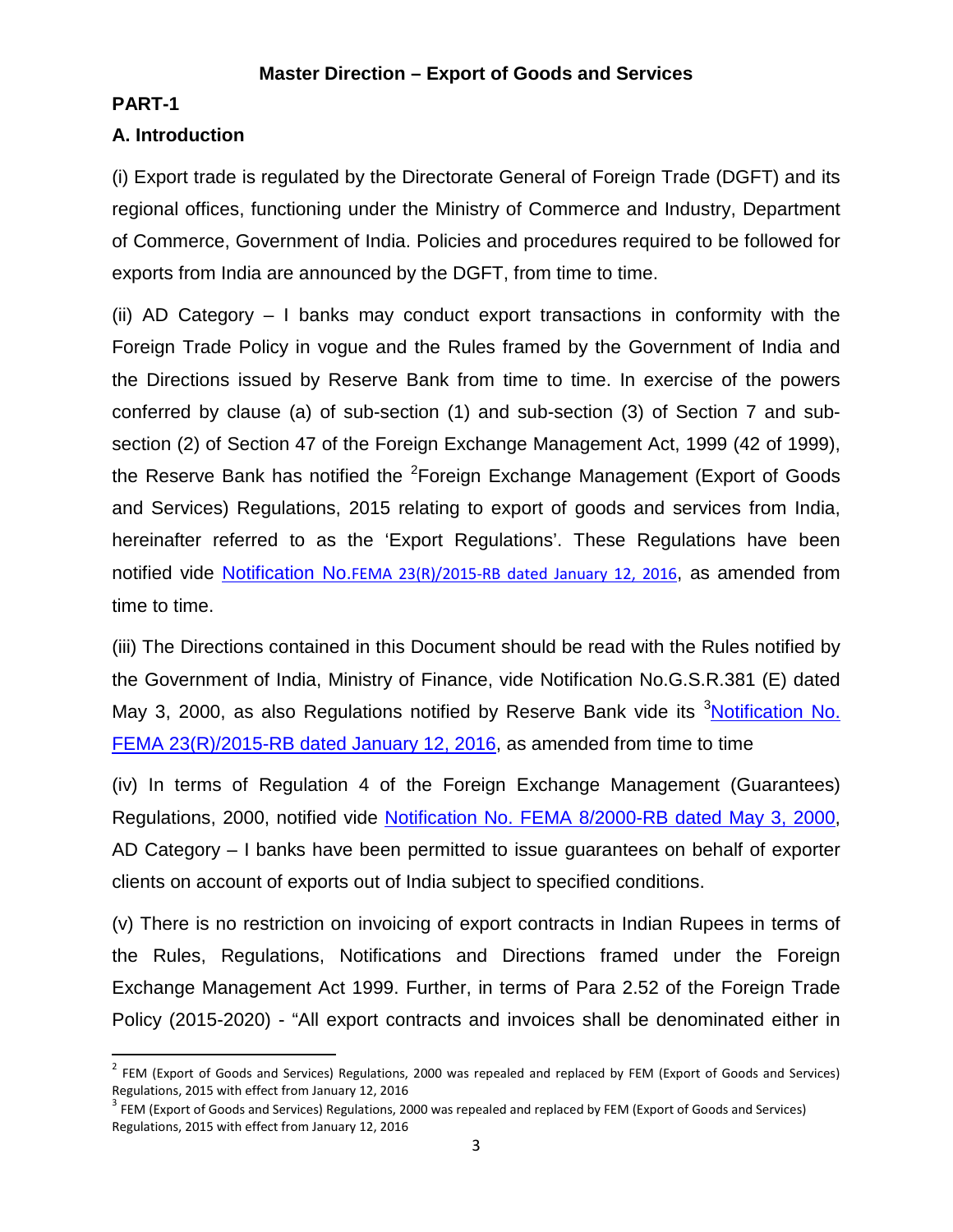freely convertible currency or Indian rupees but export proceeds shall be realized in freely convertible currency. However, export proceeds against specific exports may also be realized in rupees, provided it is through a freely convertible Vostro account of a nonresident bank situated in any country other than a member country of Asian Clearing Union (ACU) or Nepal or Bhutan." Indian Rupee is not a freely convertible currency, as yet.

(vi) Any reference to the Reserve Bank should first be made to the Regional Office of the Foreign Exchange Department situated in the jurisdiction where the applicant person resides, or the firm / company functions, unless otherwise indicated. If, for any particular reason, they desire to deal with a different office of the Foreign Exchange Department, they may approach the Regional Office of their jurisdiction for necessary approval.

(vii) "Financial Year" (April to March) is reckoned as the time base for all transactions pertaining to trade related issues.

# **PART 2**

# **B. General guidelines for Exports**

# **B.1 Exemption from Declarations**

# (i) EDF Exemption

The requirement of declaration of export of goods and software in the prescribed form will not apply to the cases indicated in Regulation [4](#page-4-0) of <sup>4</sup> Foreign Exchange Management (Export of Goods and Services) Regulations dated January 12, 2016. The exporters shall, however, be liable to realize and repatriate export proceeds as per FEMA Regulations.

# (ii) Grant of EDF waiver

 $\overline{\phantom{a}}$ 

AD Category – I banks may consider requests for grant of EDF waiver from exporters for export of goods free of cost, for export promotion up to 2 per cent of the average annual exports of the applicant during the preceding three financial years subject to a ceiling of Rs.5 lakhs. For Status Holder exporters, this limit as per the present Foreign

<span id="page-4-0"></span> $4$  FEM (Export of Goods and Services) Regulations, 2000 was repealed and replaced by FEM (Export of Goods and Services) Regulations, 2015 with effect from January 12, 2016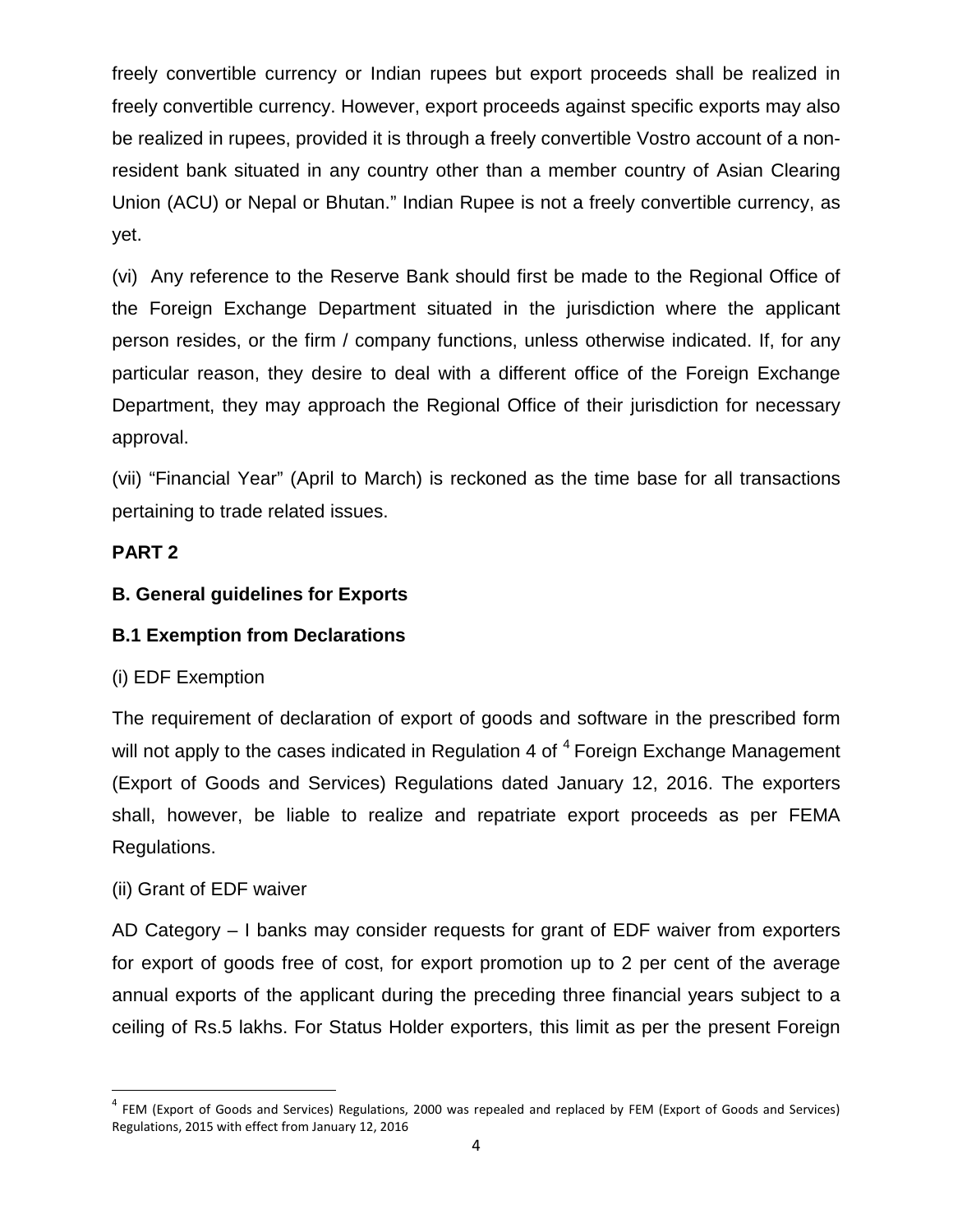Trade Policy is Rs.10 lakhs or 2 per cent of the average annual export realization during the preceding three licensing years (April-March), whichever is <sup>[5](#page-5-0)</sup>lower.

Exports of goods not involving any foreign exchange transaction directly or indirectly requires the waiver of EDF procedure from the Reserve Bank.

### **B.2 Manner of Receipt and Payment**

(i) The amount representing the full export value of the goods exported shall be received through an AD Bank in the manner specified in the Foreign Exchange Management (Manner of Receipt & Payment) Regulations, 2000 notified vide [Notification No. FEMA.14/2000-RB dated May 3, 2000](https://rbi.org.in/Scripts/BS_FemaNotifications.aspx?Id=168) in the following manner:

a. Bank draft, pay order, banker's or personal cheques.

b. Foreign currency notes/foreign currency travellers' cheques from the buyer during his visit to India.

c. Payment out of funds held in the FCNR/NRE account maintained by the buyer

d. International Credit Cards of the buyer.

*Note: When payment for goods sold to overseas buyers during their visits is received in this manner, EDF (duplicate) should be released by the AD Category – I banks only on receipt of funds in their Nostro account or if the AD Category – I bank concerned is not the Credit Card servicing bank, on production of a certificate by the exporter from the Credit Card servicing bank in India to the effect that it has received the equivalent amount in foreign exchange, AD Category – I banks may also receive payment for exports made out of India by debit to the credit card of an importer where the reimbursement from the card issuing bank/ organization will be received in foreign exchange.*

(ii) Trade transactions can also be settled in the following manner:

a. All transactions between a person resident in India and a person resident in Nepal or Bhutan may be settled in Indian Rupees. However, in case of export of goods to Nepal, where the importer has been permitted by the Nepal Rashtra Bank to make payment in free foreign exchange, such payments shall be routed through the ACU mechanism.

b. In precious metals i.e. Gold / Silver / Platinum by the Gem & Jewellery units in SEZs and EOUs, equivalent to value of jewellery exported on the condition that the sale contract provides for the same and the approximate value of the precious metals is indicated in the relevant EDF Forms.

<span id="page-5-0"></span><sup>&</sup>lt;sup>5</sup> Inserted vid[e AP \(DIR Series\) circular No. 53 dated March 03, 2016.](https://rbi.org.in/Scripts/NotificationUser.aspx?Id=10297&Mode=0) Earlier it read as "whichever is higher."  $\overline{\phantom{a}}$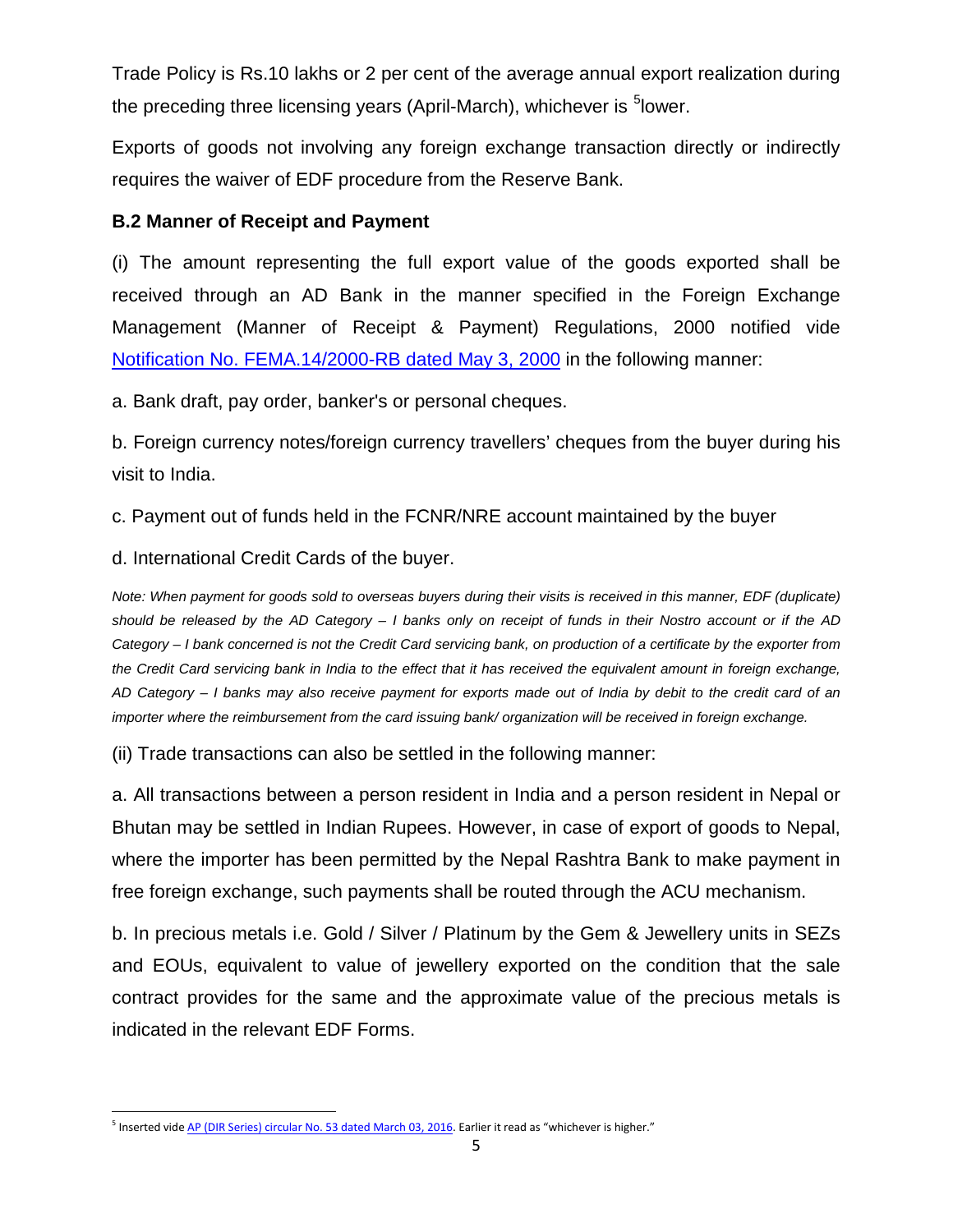(iii) Processing of export related receipts through Online Payment Gateway Service Providers (OPGSPs)

Authorised Dealer Category – I (AD Category – I) banks have been allowed to offer the facility of repatriation of export related remittances by entering into standing arrangements with Online Payment Gateway Service Providers (OPGSPs) subject to the following conditions –

a. The AD Category-I banks offering this facility shall carry out the due diligence of the OPGSP.

b. This facility shall only be available for export of goods and services of value not exceeding USD 10,000 (US Dollar ten thousand).

c. AD Category-I banks providing such facilities shall open a NOSTRO collection account for receipt of the export related payments facilitated through such arrangements. Where the exporters availing of this facility are required to open notional accounts with the OPGSP, it shall be ensured that no funds are allowed to be retained in such accounts and all receipts should be automatically swept and pooled into the NOSTRO collection account opened by the AD Category-I bank.

d. A separate NOSTRO collection account may be maintained for each OPGSP or the bank should be able to delineate the transactions in the NOSTRO account of each OPGSP.

e. Under this arrangement, the permissible debits to the NOSTRO collection account are for repatriation of funds representing export proceeds to India for credit to the exporters' account, payment of fee/commission to the OPGSP as per the predetermined rates / frequency/ arrangement; and charge back to the importer where the exporter has failed in discharging his obligations under the sale contract.

f. The balances held in the NOSTRO collection account shall be repatriated and credited to the respective exporter's account with a bank in India immediately on receipt of the confirmation from the importer and, in no case, later than seven days from the date of credit to the NOSTRO collection account.

g. AD Category -I banks shall satisfy themselves as to the bona-fides of the transactions and ensure that the purpose codes reported to the Reserve Bank in the online payment gateways are appropriate.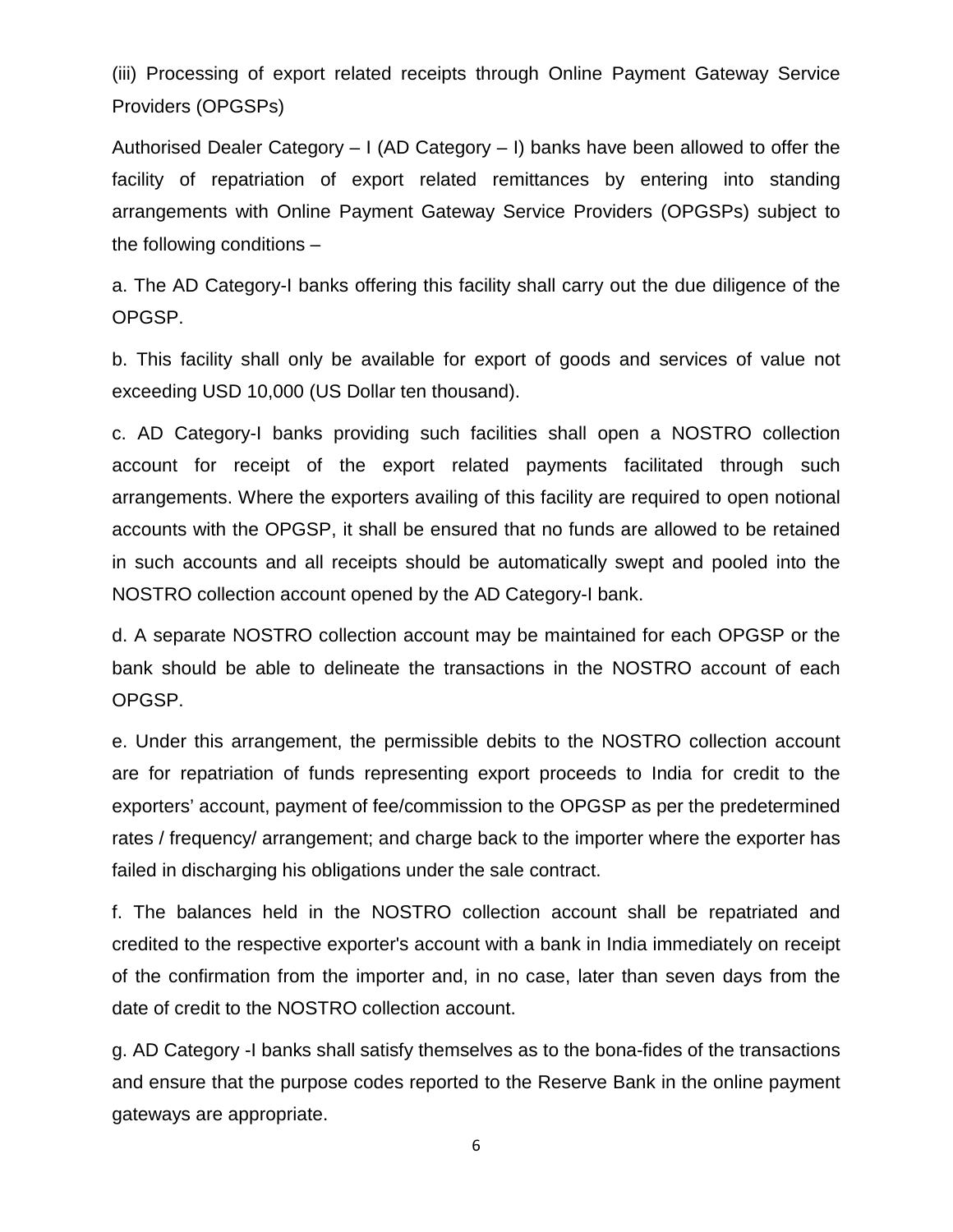h. AD Category -I banks shall submit all the relevant information relating to any transaction under this arrangement to the Reserve Bank, as and when advised to do so.

i. Each NOSTRO collection account should be subject to reconciliation and audit on a quarterly basis.

j. Resolution of all payment related complaints of exporters in India shall remain the responsibility of the OPGSP concerned.

k. AD Category-I banks desirous of entering into such an arrangement/s should report the details of each such arrangement as and when entered into to the Foreign Exchange Department, Central Office, Reserve Bank of India, Mumbai.

I. <sup>[6](#page-7-0)</sup>A start-up can realise the receivables of its overseas subsidiary and repatriate them through Online Payment Gateway Service Providers (OPGSPs).

(iv) Settlement System under ACU Mechanism

a) In order to facilitate transactions / settlements, effective January 01, 2009, participants in the Asian Clearing Union will have the option to settle their transactions either in ACU Dollar or in ACU Euro. Accordingly, the Asian Monetary Unit (AMU) shall be denominated as 'ACU Dollar' and 'ACU Euro' which shall be equivalent in value to one US Dollar and one Euro, respectively.

b) Further, AD Category – I banks are allowed to open and maintain ACU Dollar and ACU Euro accounts with their correspondent banks in other participating countries. All eligible payments are required to be settled by the concerned banks through these accounts.

c) Relaxation from ACU Mechanism- Indo-Myanmar Trade - Trade transactions with Myanmar can be settled in any freely convertible currency in addition to the ACU mechanism.

d) In view of the difficulties being experienced by importers/exporters in payments to / receipts from Iran, it has been decided that with effect from December 27, 2010, all eligible current account transactions including trade transactions with Iran should be settled in any permitted currency outside the ACU mechanism, until further notice.

(v) Third party payments for export / import transactions

l

<span id="page-7-0"></span><sup>&</sup>lt;sup>6</sup> Inserted by [AP \(Dir Series\) Circular 51 dated February 11, 2016](https://rbi.org.in/Scripts/NotificationUser.aspx?Id=10277&Mode=0) with effect from February 11, 2016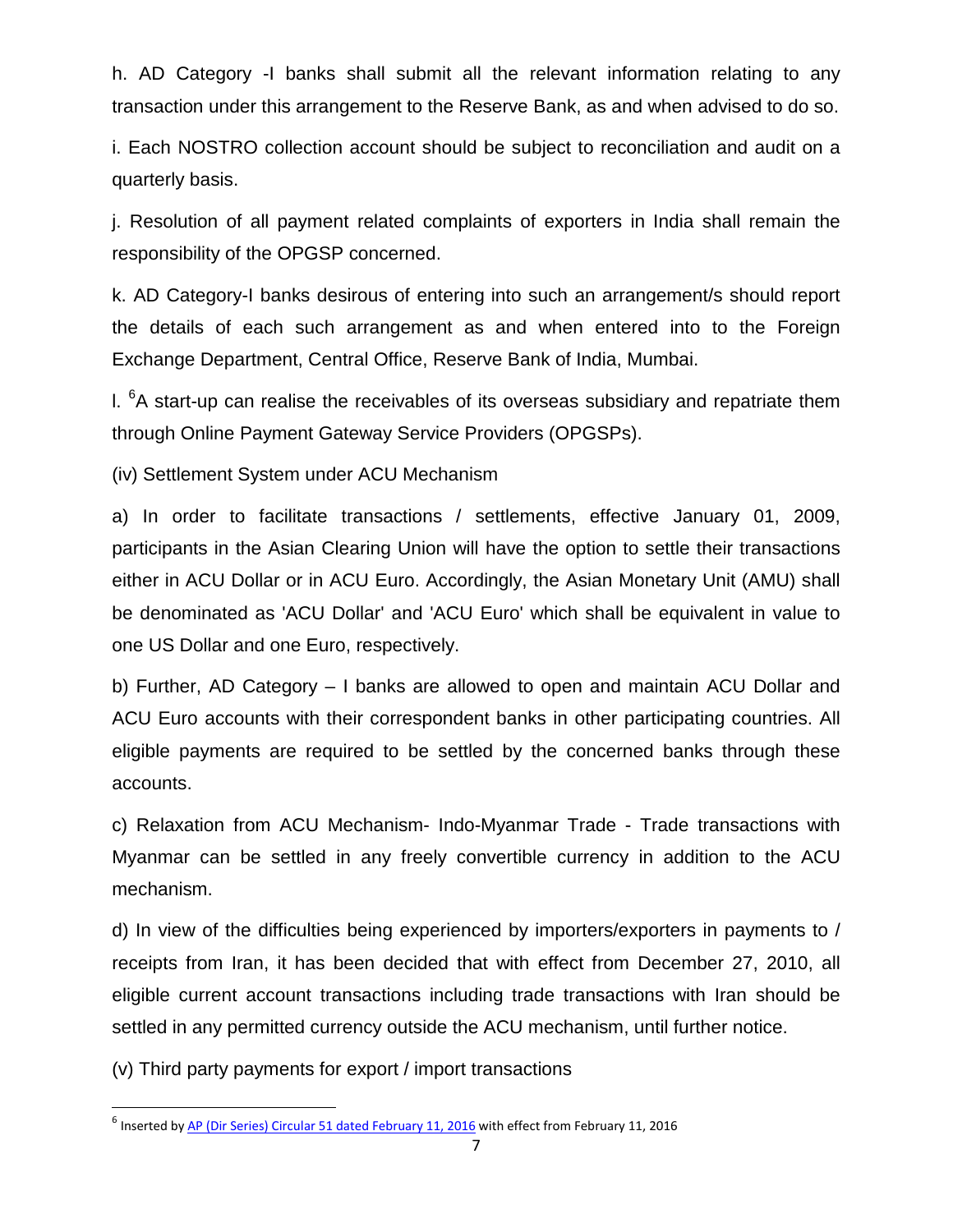Taking into account the evolving international trade practices, it has been decided to permit third party payments for export / import transactions can be made subject to conditions as under:

a) Firm irrevocable order backed by a tripartite agreement should be in place. However, it may not be insisted upon in cases where documentary evidence for circumstances leading to third party payments / name of the third party being mentioned in the irrevocable order/ invoice has been produced subject to:

(i) AD bank should be satisfied with the bona-fides of the transaction and export documents, such as, invoice / FIRC.

(ii) AD bank should consider the FATF statements while handling such transaction.

b. Third party payment should be routed through the banking channel only;

c. The exporter should declare the third party remittance in the Export Declaration Form and it would be responsibility of the Exporter to realize and repatriate the export proceeds from such third party named in the EDF;

d. It would be responsibility of the Exporter to realize and repatriate the export proceeds from such third party named in the EDF;

e. Reporting of outstanding, if any, in the XOS would continue to be shown against the name of the exporter. However, instead of the name of the overseas buyer from where the proceeds have to be realized, the name of the declared third party should appear in the XOS;

f. In case of shipments being made to a country in Group II of Restricted Cover Countries, (e.g. Sudan, Somalia, etc.), payments for the same may be received from an Open Cover Country; and

g. In case of imports, the Invoice should contain a narration that the related payment has to be made to the (named) third party, the Bill of Entry should mention the name of the shipper as also the narration that the related payment has to be made to the (named) third party and the importer should comply with the related extant instructions relating to imports including those on advance payment being made for import of goods.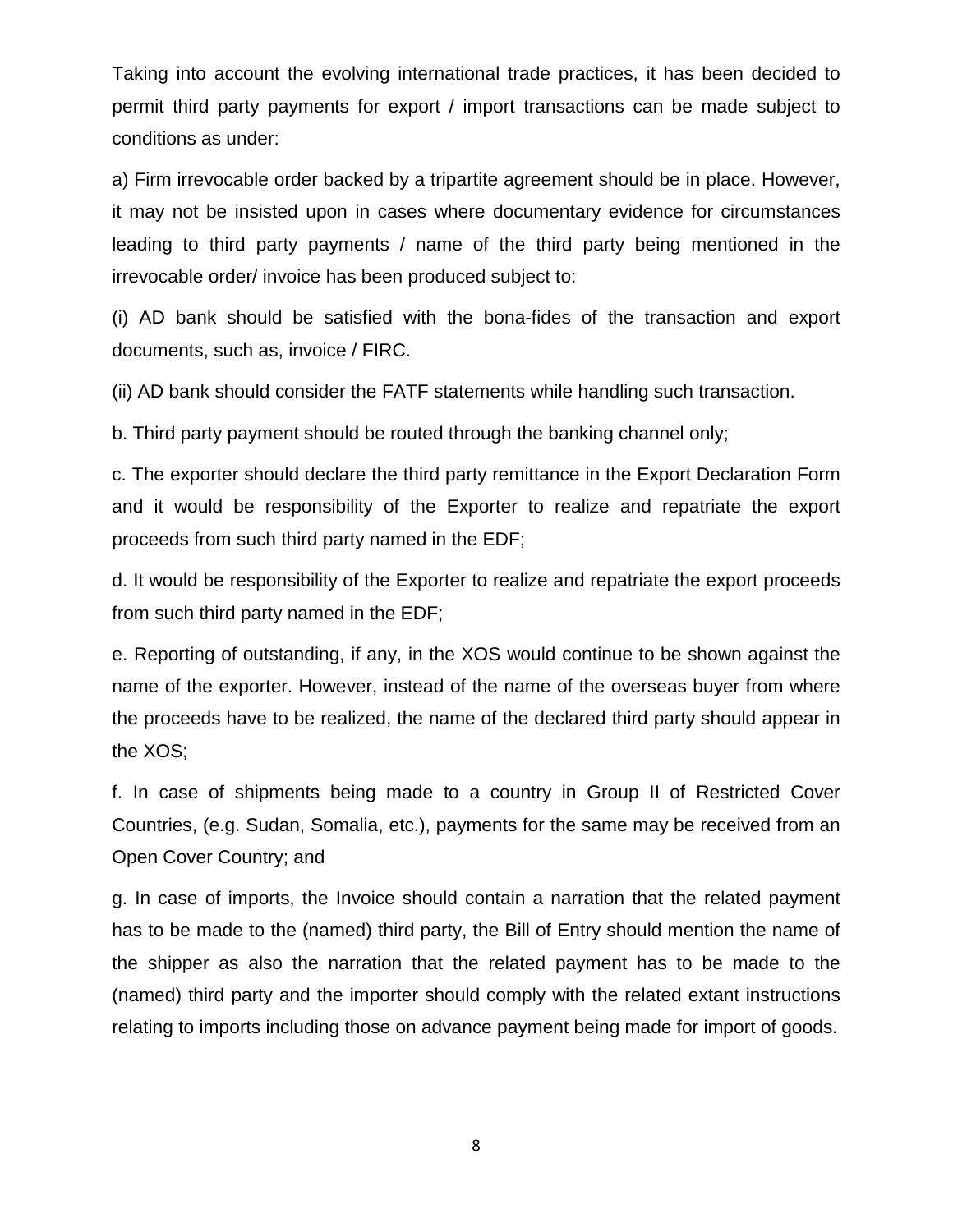$(vi)^7$  $(vi)^7$  Settlement of Export transactions in currencies not having a direct exchange rate

To further liberalize the procedure and facilitate settlement of export transactions where the invoicing is in a freely convertible currency and the settlement takes place in the currency of the beneficiary, which though convertible, does not have a direct exchange rate, it has been decided that AD Category-I banks may permit settlement of such export transactions (excluding those put through the ACU mechanism), subject to conditions as under:

- a. Exporter shall be a customer of the AD Bank,
- b. Signed contract / invoice is in a freely convertible currency,
- c. The beneficiary is willing to receive the payment in the currency of beneficiary instead of the original (freely convertible) currency of the invoice/ contract, Letter of Credit as full and final settlement,
- d. AD bank is satisfied with the bonafides of the transactions, and
- e. The counterparty to the exporter/ importer of the AD bank is not from a country or jurisdiction in the updated FATF Public Statement on High Risk & Non Cooperative Jurisdictions on which FATF has called for counter measures.

# **B.3 Realization and Repatriation of proceeds of export of goods / software / services**

It is obligatory on the part of the exporter to realize and repatriate the full value of goods / software / services to India within a stipulated period from the date of export, as under:

(i) It has been decided in consultation with the Government of India that the period of realization and repatriation of export proceeds shall be nine months from the date of export for all exporters including Units in SEZs, Status Holder Exporters, EOUs, Units in EHTPs, STPs & BTPs until further notice.

(ii) Goods exported to a warehouse established outside India: As soon as it is realized and in any case within fifteen months from the date of shipment of goods.

# **B.4 Foreign Currency Account**

l

<span id="page-9-1"></span>(i) Participants in international exhibition/trade fair have been granted general permission vide <sup>[8](#page-9-1)</sup>Regulation 5(E)(5) of Foreign Exchange Management (Foreign

<span id="page-9-0"></span><sup>7</sup> Inserted by [AP\(Dir Series\) Circular 42 dated February 4, 2016](https://rbi.org.in/Scripts/NotificationUser.aspx?Id=10263&Mode=0)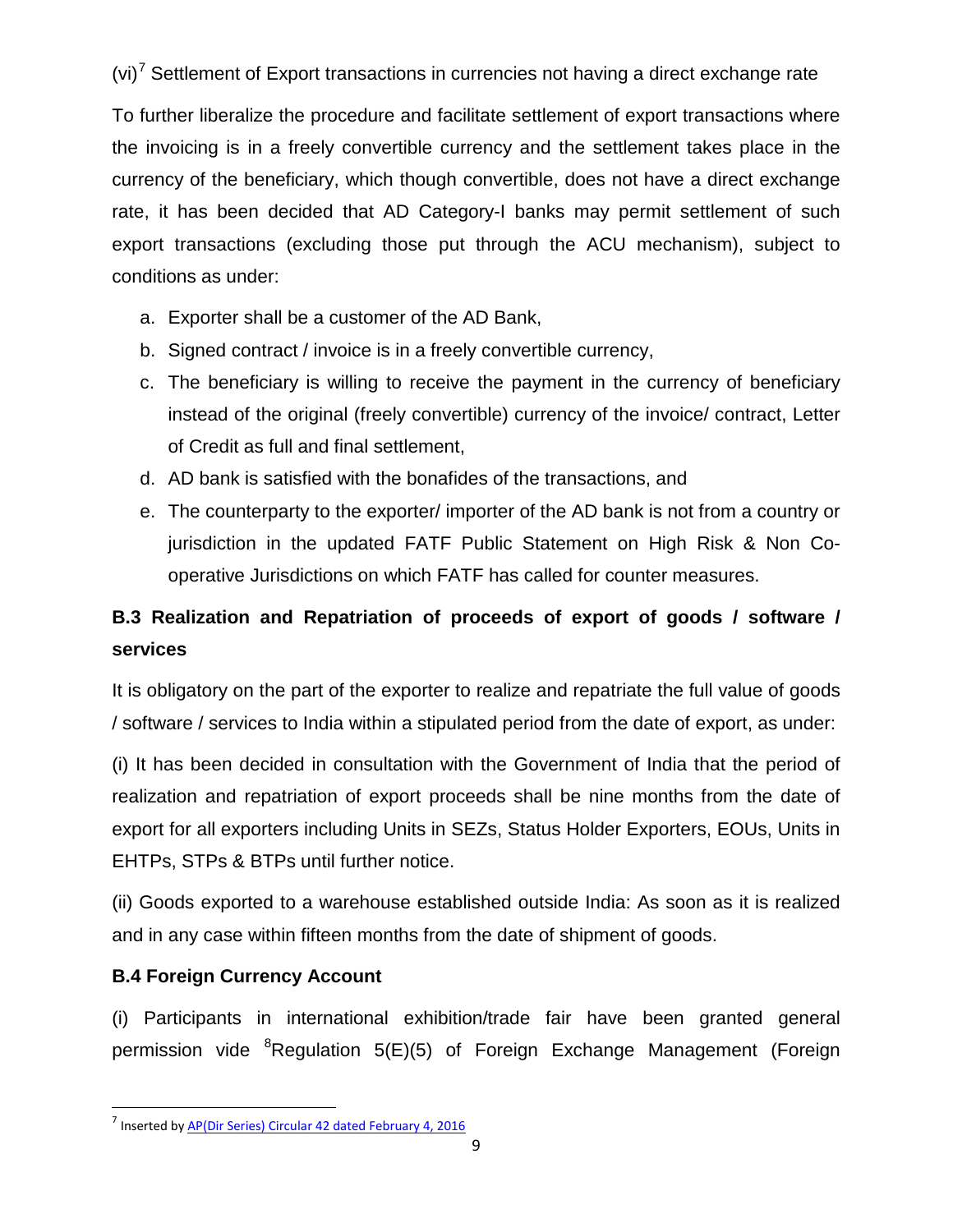Currency Accounts by a person Resident in India) Regulations dated January 21, 2016 as amended from time to time for opening a temporary foreign currency account abroad. Exporters may deposit the foreign exchange obtained by sale of goods at the international exhibition/trade fair and operate the account during their stay outside India provided that the balance in the account is repatriated to India through normal banking channels within a period of one month from the date of closure of the exhibition/trade fair and full details are submitted to the AD Category – I banks concerned.

(ii) Reserve Bank may consider applications in Form EFC from exporters having good track record for opening a foreign currency account with banks in India and outside India subject to certain terms and conditions. Applications for opening the account with a branch of an AD Category – I bank in India may be submitted through the branch at which the account is to be maintained. If the account is to be maintained abroad the application should be made by the exporter giving details of the bank with which the account will be maintained.

(iii) An Indian entity can also open, hold and maintain a foreign currency account with a bank outside India, in the name of its overseas office/branch, by making remittance for the purpose of normal business operations of the said office/branch or representative subject to conditions stipulated in  $9$  Regulation 5 (B) of Foreign Exchange Management (Foreign Currency Accounts by a person Resident in India) Regulations dated January 21, 2016, as amended from time to time.

(iv) A unit located in a Special Economic Zone (SEZ) may open, hold and maintain a Foreign Currency Account with an AD Category – I bank in India subject to conditions stipulated in  $10$  Regulation 4 (D) of Foreign Exchange Management (Foreign Currency Accounts by a person Resident in India) Regulations dated January 21, 2016, as amended from time to time.

(v) A person resident in India being a project / service exporter may open, hold and maintain foreign currency account with a bank outside or in India, subject to the standard terms and conditions in the Memorandum PEM.

l

<sup>8</sup> Inserted by FEM (Foreign Currency Accounts by a person Resident in India) Regulations, 2015 with effect from January 21, 2016. Prior to insertion it read as "Regulation 7(7) of the Foreign Exchange Management (Foreign Currency Account by a Person Resident in India) Regulations, 2000 notified vide [Notification No. FEMA 10/2000-RB dated May 3, 2000"](https://rbi.org.in/Scripts/BS_FemaNotifications.aspx?Id=164)<br><sup>9</sup> Inserted by FEM (Foreign Currency Accounts by a person Resident in India) Regulations, 2015 with effect from Januar

<span id="page-10-0"></span><sup>2016.</sup> Prior to insertion it read as "Regulation 7 o[f Notification No. FEMA 10/2000-RB dated May 3, 2000.](https://rbi.org.in/Scripts/BS_FemaNotifications.aspx?Id=164)"<br><sup>10</sup> Inserted by FEM (Foreign Currency Accounts by a person Resident in India) Regulations, 2015 with effect from Ja

<span id="page-10-1"></span><sup>2016.</sup> Prior to insertion it read as "Regulation 6 (A) o[f Notification No. FEMA 10/2000-RB dated May 3, 2000."](https://rbi.org.in/Scripts/BS_FemaNotifications.aspx?Id=164)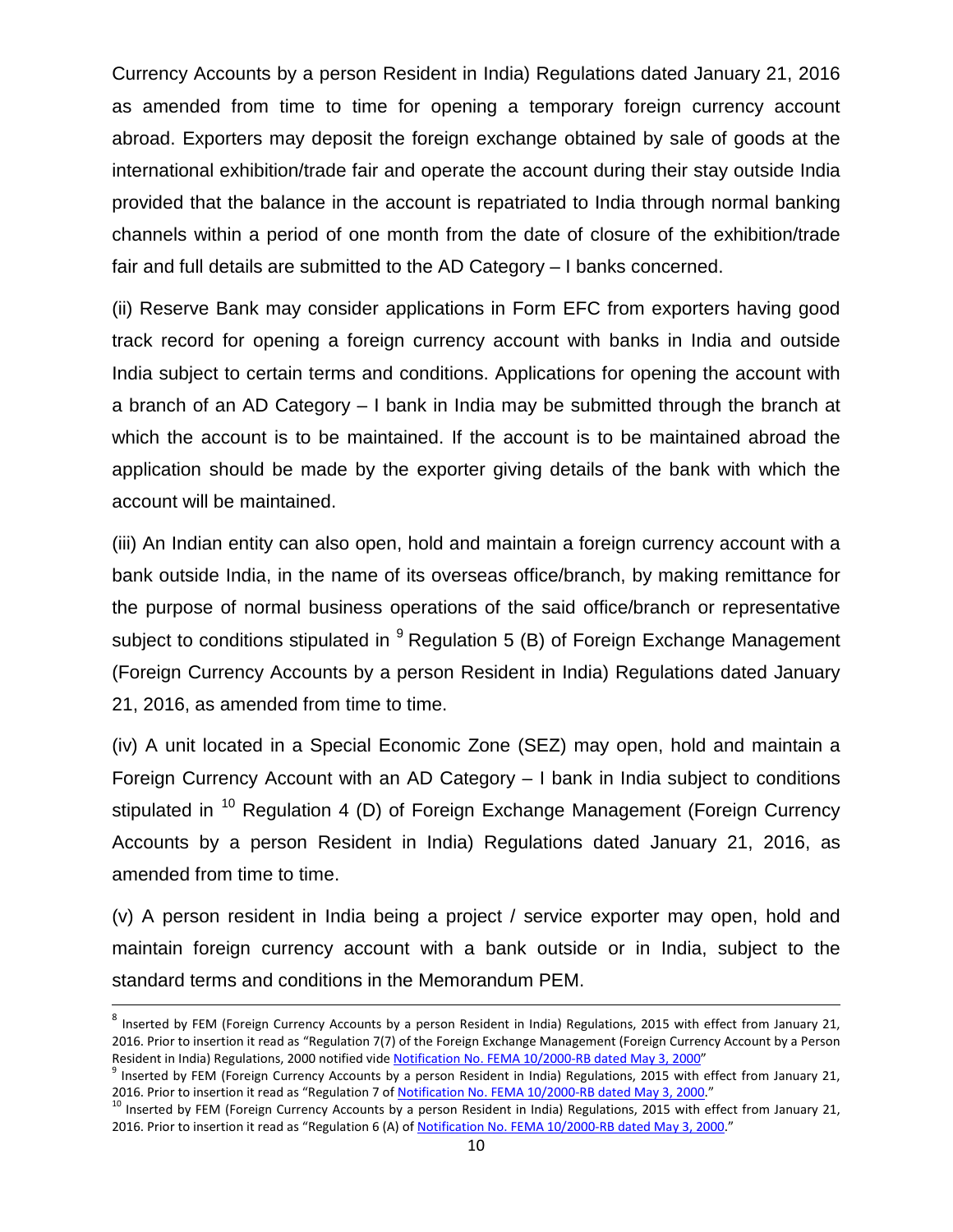# **B.5 Diamond Dollar Account (DDA)**

(i) Under the scheme of Government of India, firms and companies dealing in purchase / sale of rough or cut and polished diamonds / precious metal jewellery plain, minakari and / or studded with / without diamond and / or other stones, with a track record of at least 2 years in import / export of diamonds / colored gemstones / diamond and colored gemstones studded jewellery / plain gold jewellery and having an average annual turnover of Rs. 3 crores or above during the preceding three licensing years (licensing year is from April to March) are permitted to transact their business through Diamond Dollar Accounts.

(ii) They may be allowed to open not more than five Diamond Dollar Accounts with their banks.

(iii) Eligible firms and companies may apply for permission to their AD Category  $-1$ banks in the format prescribed.

[11](#page-11-0)Omitted

 $\overline{\phantom{a}}$ 

(iv) Condition mentioned at Para B.6 (iv) shall also apply.

# **B.6 Exchange Earners' Foreign Currency (EEFC) Account**

(i) A person resident in India may open with, an AD Category – I bank in India, an account in foreign currency called the Exchange Earners' Foreign Currency (EEFC) Account, in terms of  $12$ Regulation 4 (D) of Foreign Exchange Management (Foreign Currency Accounts by a person Resident in India) Regulations, 2015 dated January 21, 2016, as amended from time to time.

(ii) Resident individuals are permitted to include resident close relative(s) as defined in the Companies Act 1956 as a joint holder(s) in their EEFC bank accounts on former or survivor basis.

(iii) This account shall be maintained only in the form of non-interest bearing current account. No credit facilities, either fund-based or non-fund based, shall be permitted against the security of balances held in EEFC accounts by the AD Category – I banks.

<span id="page-11-0"></span> $11$  The submission of fortnightly and quarterly reports to RBI on balances of DDA accounts and opening/ closing of DDA accounts has since been done away with vide [AP \(DIR Series\) circular No. 54 dated March 23, 2016](https://www.rbi.org.in/Scripts/NotificationUser.aspx?Id=10311&Mode=0) and FEM (Foreign Currency Accounts by a person Resident in India) Regulations, 2015 with effect from January 21, 2016<br><sup>12</sup> Inserted by FEM (Foreign Currency Accounts by a person Resident in India) Regulations, 2015 with effect from January 21,

<span id="page-11-1"></span><sup>2016.</sup> Prior to insertion it read as "Regulation 4 of the Foreign Exchange Management (Foreign Currency Account by a Person Resident in India) Regulations, 2000 notified unde[r Notification No. FEMA 10/2000-RB dated May](https://rbi.org.in/Scripts/BS_FemaNotifications.aspx?Id=164) 3, 2000."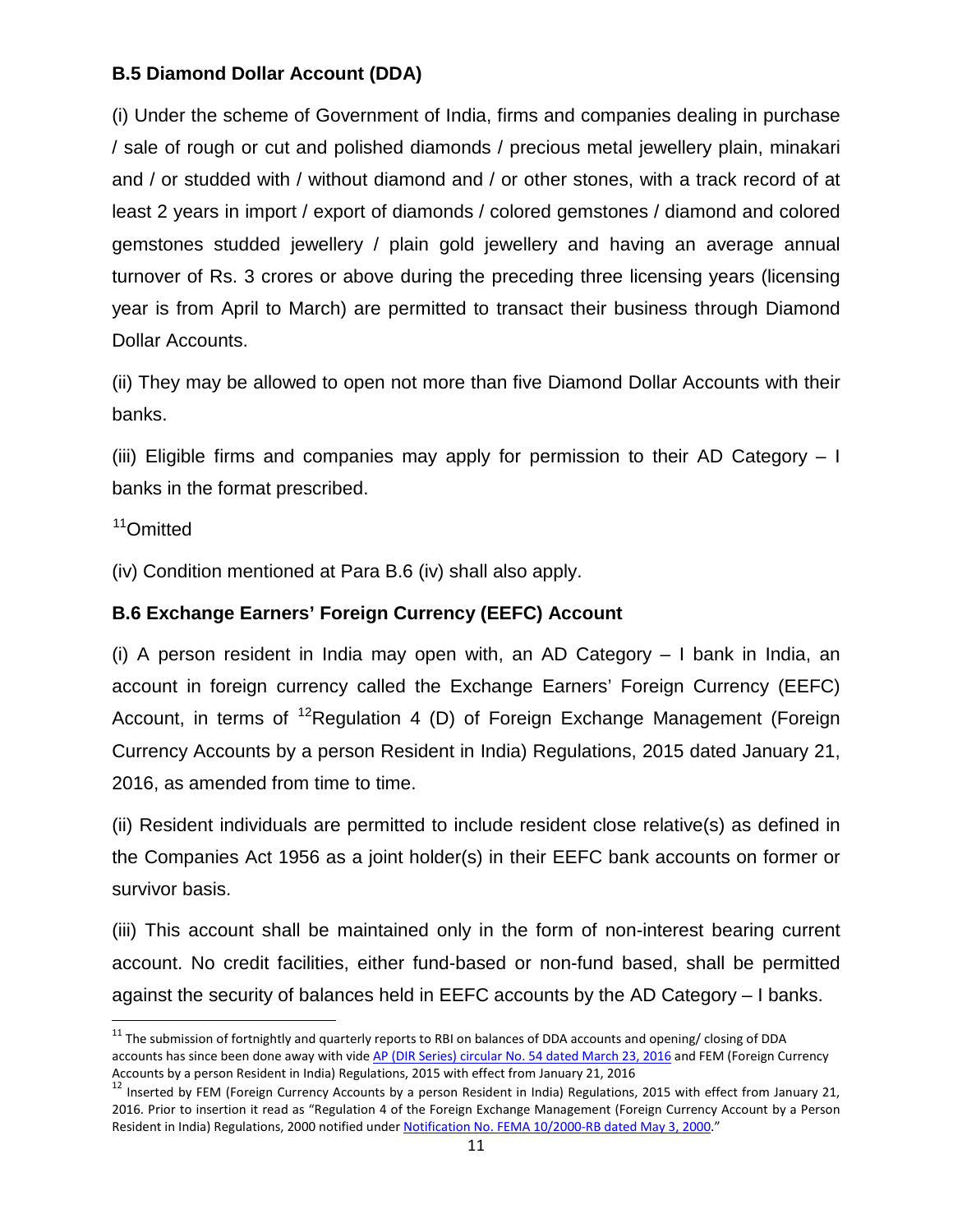(iv) All categories of foreign exchange earners are allowed to credit 100% of their foreign exchange earnings to their EEFC Accounts subject to the condition that

a) The sum total of the accruals in the account during a calendar month should be converted into Rupees on or before the last day of the succeeding calendar month after adjusting for utilization of the balances for approved purposes or forward commitments.

b) The facility of EEFC scheme is intended to enable exchange earners to save on conversion/transaction costs while undertaking forex transactions. This facility is not intended to enable exchange earners to maintain assets in foreign currency, as India is still not fully convertible on Capital Account.

(v) It may be noted that the provisions at paragraph (iv) a) and (iv) b) above will apply, mutatis mutandis, also to holder of either a Resident Foreign Currency Account (Domestic) or a Diamond Dollar Account (DDA).

(vi) The eligible credits represent –

a. inward remittance received through normal banking channel, other than the remittance received pursuant to any undertaking given to the Reserve Bank or which represents foreign currency loan raised or investment received from outside India or those received for meeting specific obligations by the account holder.

b. Payments received in foreign exchange by a unit in Domestic Tariff Area (DTA) for supplying goods to a unit in Special Economic Zone out of its foreign currency account.

(vii) AD Category – I banks may permit their exporter constituents to extend trade related loans / advances to overseas importers out of their EEFC balances without any ceiling subject to compliance of provisions of [Notification No. FEMA 3/2000-RB dated](https://rbi.org.in/Scripts/BS_FemaNotifications.aspx?Id=157)  [May 3, 2000](https://rbi.org.in/Scripts/BS_FemaNotifications.aspx?Id=157) as amended from time to time.

(viii) AD Category – I banks may permit exporters to repay packing credit advances whether availed in Rupee or in foreign currency from balances in their EEFC account and / or Rupee resources to the extent exports have actually taken place.

# **B.7 Setting up of Offices Abroad and Acquisition of Immovable Property for Overseas Offices**

(i) At the time of setting up of the office, AD Category – I banks may allow remittances towards initial expenses up to fifteen per cent of the average annual sales/income or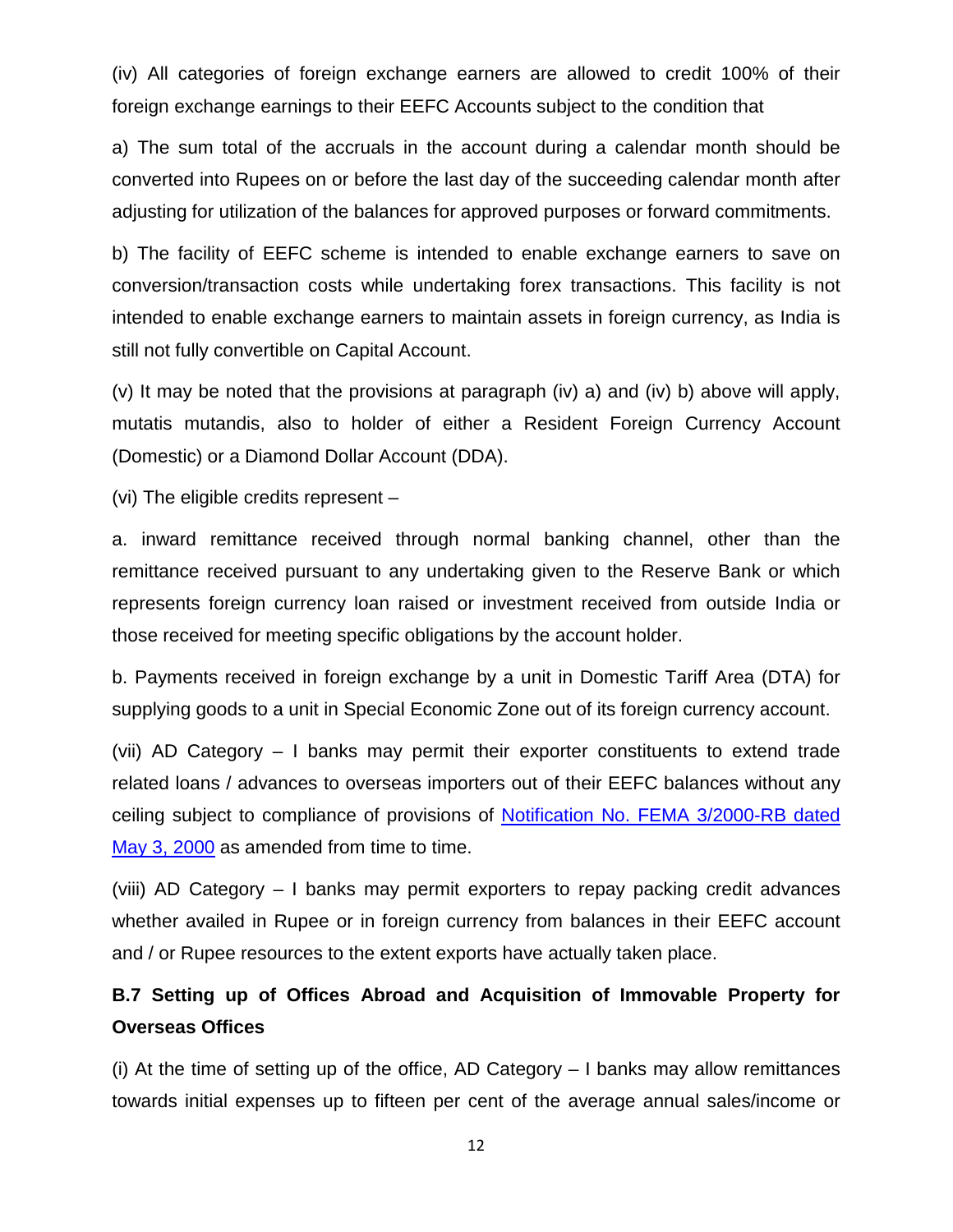turnover during the last two financial years or up to twenty-five per cent of the net worth, whichever is higher.

(ii) For recurring expenses, remittances up to ten per cent of the average annual sales/income or turnover during the last two financial years may be sent for the purpose of normal business operations of the office (trading/non-trading)/branch or representative office outside India subject to the following terms and conditions:

a. The overseas branch/office has been set up or representative is posted overseas for conducting normal business activities of the Indian entity;

b. The overseas branch/office/representative shall not enter into any contract or agreement in contravention of the Act, Rules or Regulations made there under;

c. The overseas office (trading / non-trading) / branch / representative should not create any financial liabilities, contingent or otherwise, for the head office in India and also not invest surplus funds abroad without prior approval of the Reserve Bank. Any funds rendered surplus should be repatriated to India.

(iii) The details of bank accounts opened in the overseas country should be promptly reported to the AD Bank.

(iv) AD Category – I banks may also allow remittances by a company incorporated in India having overseas offices, within the above limits for initial and recurring expenses, to acquire immovable property outside India for its business and for residential purpose of its staff.

(v) The overseas office / branch of software exporter company/firm may repatriate to India 100 per cent of the contract value of each 'off-site' contract.

(vi) In case of companies taking up 'on site' contracts, they should repatriate the profits of such 'on site' contracts after the completion of the said contracts.

(vii) An audited yearly statement showing receipts under 'off-site' and 'on-site' contracts undertaken by the overseas office, expenses and repatriation thereon may be sent to the AD Category – I banks.

### **B.8 Advance Payments against Exports**

(1) In terms of Regulation 16 of [Notification No. FEMA 23/2000-RB dated May 3, 2000,](https://rbi.org.in/Scripts/BS_FemaNotifications.aspx?Id=177) where an exporter receives advance payment (with or without interest), from a buyer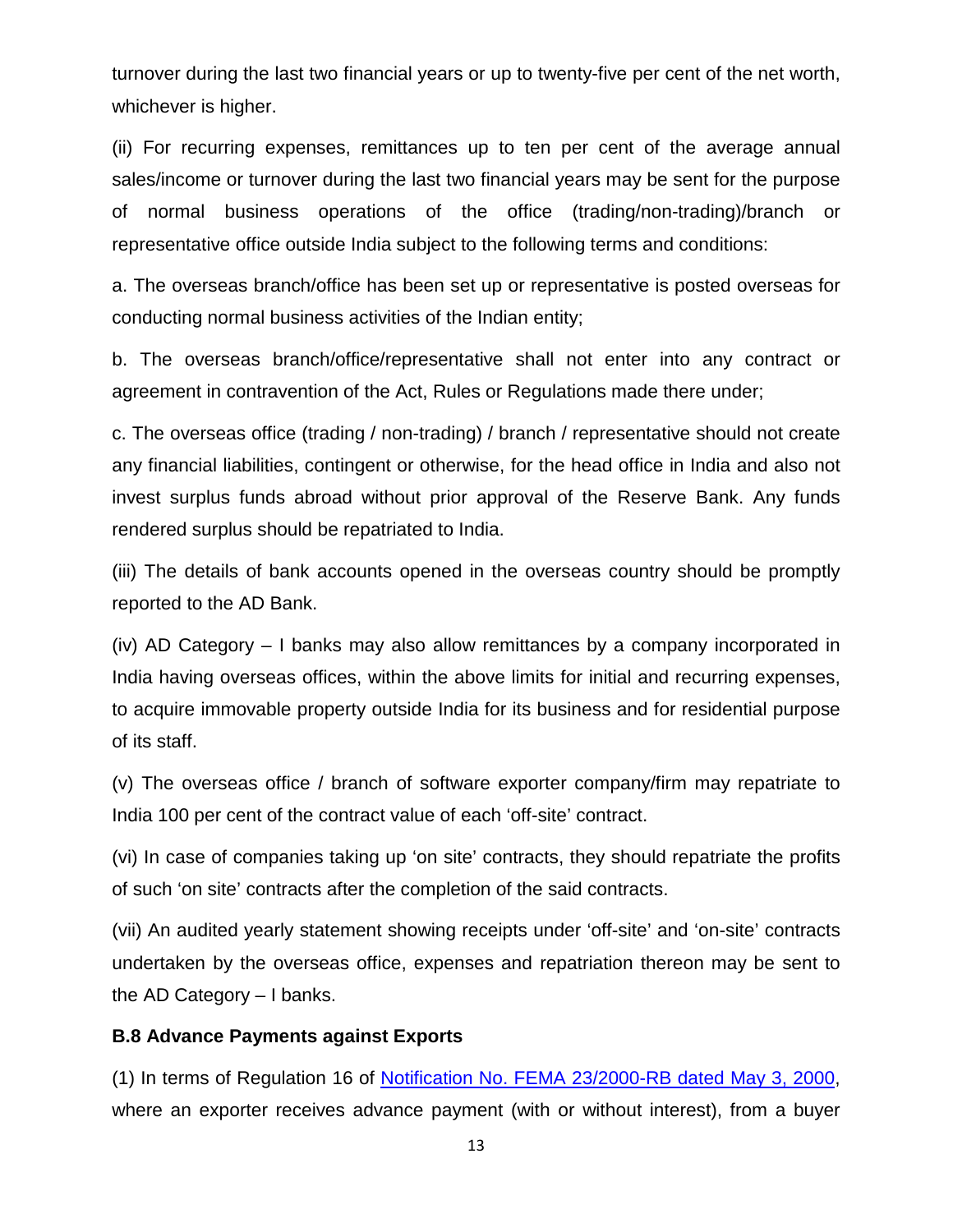outside India, the exporter shall be under an obligation to ensure that the shipment of goods is made within one year from the date of receipt of advance payment; the rate of interest, if any, payable on the advance payment does not exceed London Inter-Bank Offered Rate (LIBOR) + 100 basis points; and the documents covering the shipment are routed through the AD Category  $-1$  bank through whom the advance payment is received.

Provided that in the event of the exporter's inability to make the shipment, partly or fully, within one year from the date of receipt of advance payment, no remittance towards refund of unutilized portion of advance payment or towards payment of interest, shall be made after the expiry of the said period of one year, without the prior approval of the Reserve Bank.

(2) AD Category- I banks can also allow exporters having a minimum of three years' satisfactory track record to receive long term export advance up to a maximum tenor of 10 years to be utilized for execution of long term supply contracts for export of goods subject to the conditions as under:

(i) Firm irrevocable supply orders and contracts should be in place. Product pricing should be in consonance with prevailing international prices.

(ii) Company should have capacity, systems and processes in place to ensure that the orders over the duration of the said tenure can actually be executed.

(iii) The facility is to be provided only to those entities, which have not come under the adverse notice of Enforcement Directorate or any such regulatory agency or have not been caution listed.

(iv) Such advances should be adjusted through future exports.

(v) The rate of interest payable, if any, should not exceed LlBOR plus 200 basis points.

(vi) The documents should be routed through one Authorized Dealer bank only.

(vii) Authorised Dealer bank should ensure compliance with AML / KYC guidelines

(viii) Such export advances shall not be permitted to be used to liquidate Rupee loans classified as NPA.

(ix) Double financing for working capital for execution of export orders should be avoided.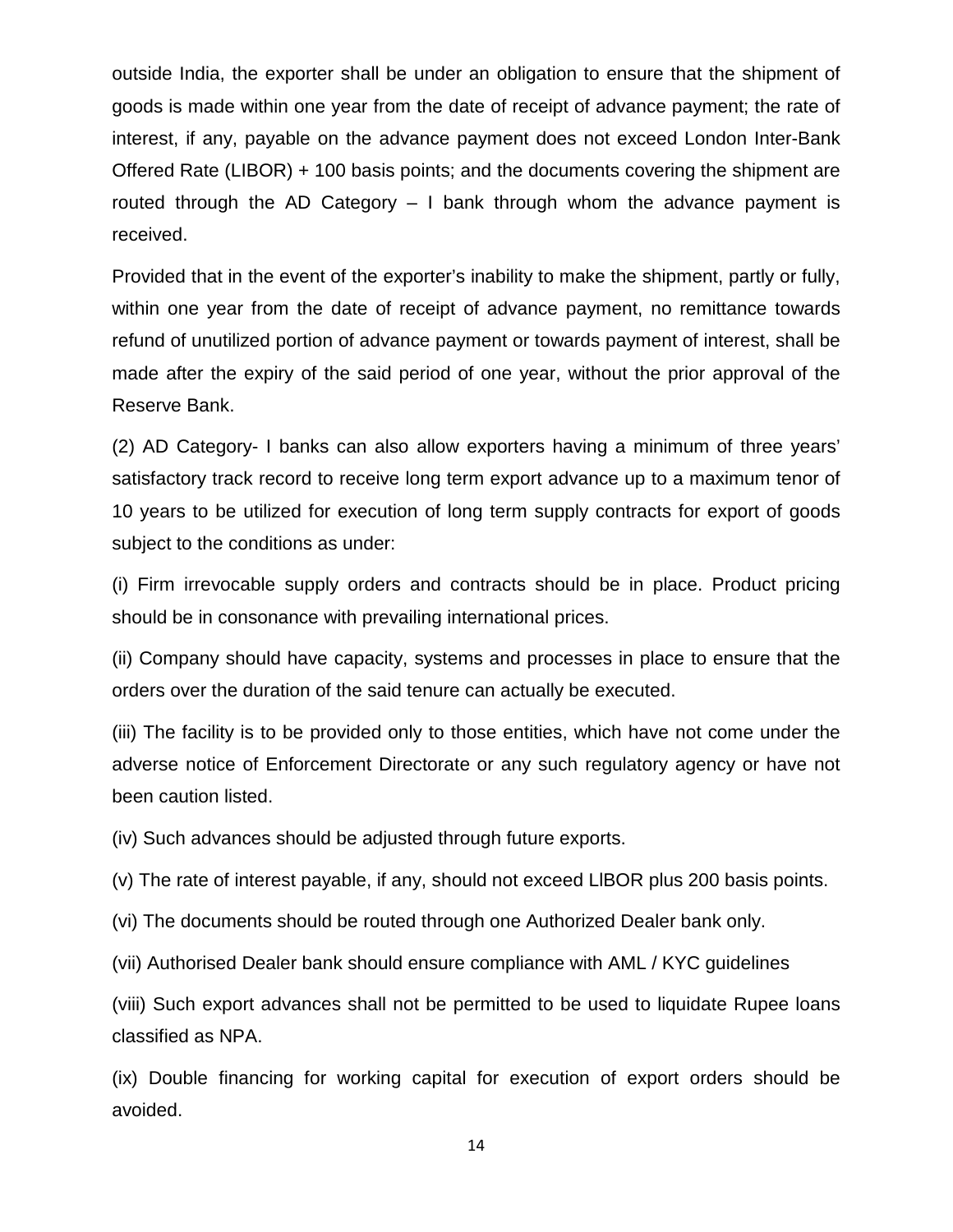(x) Receipt of such advance of USD 100 million or more should be immediately reported to the Trade Division, Foreign Exchange Department, Reserve Bank of India, Central Office, Mumbai.

(xi) In case Authorized Dealer banks are required to issue bank guarantee (BG) / Stand by Letter of Credit (SBLC) for export performance, then the issuance should be rigorously evaluated as any other credit proposal keeping in view, among others, prudential requirements based on board approved policy.

a. BG / SBLC may be issued for a term not exceeding two years at a time and further rollover of not more than two years at a time may be allowed subject to satisfaction with relative export performance as per the contract.

b. BG / SBLC should cover only the advance on reducing balance basis.

c. BG / SBLC issued from India in favor of overseas buyer should not be discounted by the overseas branch / subsidiary of bank in India.

Note: AD Category – I banks may also be guided by the Master Document on Guarantees and Co-acceptances issued by DBR.

(xii) AD Category – I banks may allow the purchase of foreign exchange from the market for refunding advance payment credited to EEFC account only after utilizing the entire balances held in the exporter's EEFC accounts maintained at different branches/banks.

(3) 'AD Category- I banks may allow exporters to receive advance payment for export of goods which would take more than one year to manufacture and ship and where the 'export agreement' provides for shipment of goods extending beyond the period of one year from the date of receipt of advance payment subject to the following conditions:-

(i) The KYC and due diligence exercise has been done by the AD Category – I bank for the overseas buyer;

(ii) Compliance with the Anti-Money Laundering standards has been ensured;

(iii) The AD Category-I bank should ensure that export advance received by the exporter should be utilized to execute export and not for any other purpose i.e., the transaction is a bona-fide transaction;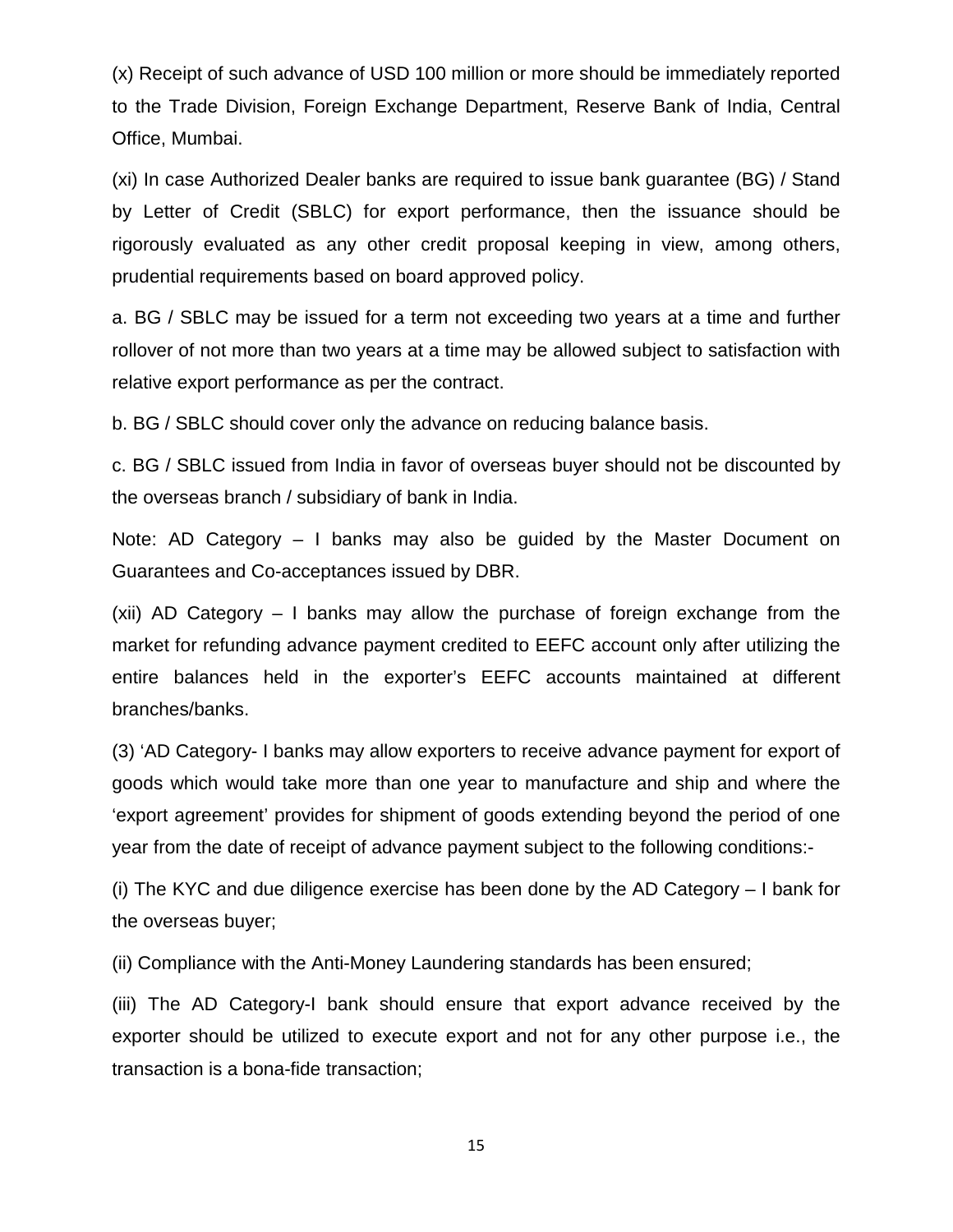(iv) Progress payment, if any, should be received directly from the overseas buyer strictly in terms of the contract;

(v) The rate of interest, if any, payable on the advance payment shall not exceed London Inter-Bank Offered Rate (LIBOR) + 100 basis points;

(vi) There should be no instance of refund exceeding 10% of the advance payment received in the last three years;

(vii) The documents covering the shipment should be routed through the same authorised dealer bank; and

(viii) In the event of the exporter's inability to make the shipment, partly or fully, no remittance towards refund of unutilized portion of advance payment or towards payment of interest should be made without the prior approval of the Reserve Bank.'

(4) (i) As it has been observed that there is substantial increase in the number and amount of advances received for exports remaining outstanding beyond the stipulated period on account of non-performance of such exports (shipments in case of export of goods), AD Category –I banks are advised to efficiently follow up with the concerned exporters in order to ensure that export performance (shipments in case of export of goods) are completed within the stipulated time period.

(ii) It is further reiterated that AD category –I banks should exercise proper due diligence and ensure compliance with KYC and AML guidelines so that only bonafide export advances flow into India. Doubtful cases as also instances of chronic defaulters may be referred to Directorate of Enforcement (DoE) for further investigation. A quarterly statement indicating details of such cases may be forwarded to the concerned Regional Offices of RBI within 21 days from the end of each quarter.

#### **B.9 EDF Approval for Trade Fair/Exhibitions abroad**

1. Firms / Companies and other organizations participating in Trade Fair/Exhibition abroad can take/export goods for exhibition and sale outside India without the prior approval of the Reserve Bank. Unsold exhibit items may be sold outside the exhibition/trade fair in the same country or in a third country. Such sales at discounted value are also permissible. It would also be permissible to 'gift' unsold goods up to the value of USD 5000 per exporter, per exhibition/trade fair. AD Category – I banks may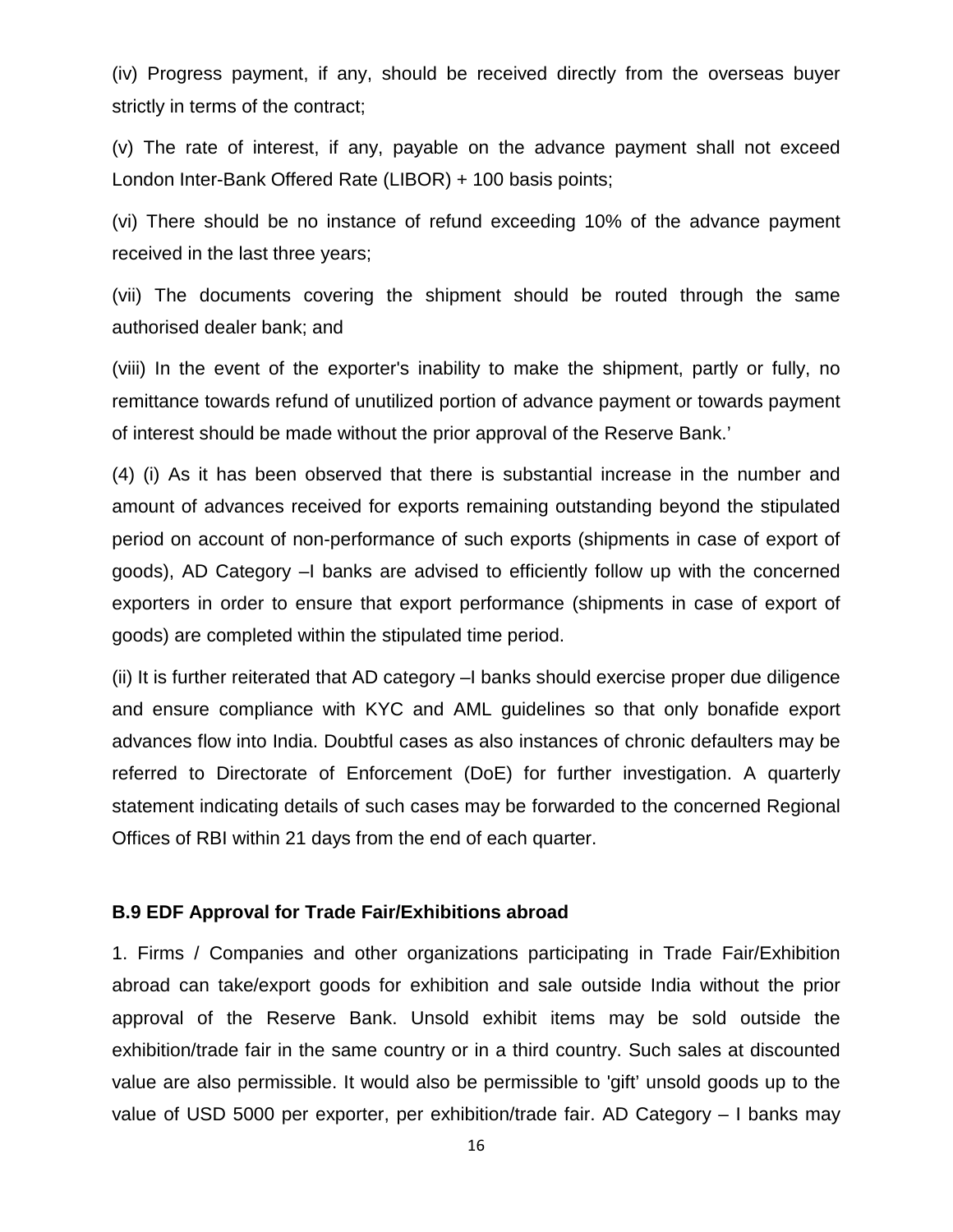approve EDF of export items for display or display-cum-sale in trade fairs/exhibitions outside India subject to the following:

(i) The exporter shall produce relative Bill of Entry within one month of re-import into India of the unsold items.

(ii) The sale proceeds of the items sold are repatriated to India in accordance with the Foreign Exchange Management (Realization, Repatriation, and Surrender of Foreign Exchange) Regulations, 2000.

(iii) The exporter shall report to the AD Category – I banks the method of disposal of all items exported, as well as the repatriation of proceeds to India.

(iv) Such transactions approved by the AD Category – I banks will be subject to 100 per cent audit by their internal inspectors/auditors.

# **B.10 EDF approval for Export of Goods for re-imports**

(i) AD Category – I banks may consider request from exporters for granting EDF approval in cases where goods are being exported for re-import after repairs / maintenance / testing / calibration, etc., subject to the condition that the exporter shall produce relative Bill of Entry within one month of re-import of the exported item from India.

(ii) Where the goods being exported for testing are destroyed during testing, AD Category – I banks may obtain a certificate issued by the testing agency that the goods have been destroyed during testing, in lieu of Bill of Entry for import.

# **B.11 Re-export of unsold rough diamonds from Special Notified Zone of Customs without Export Declaration Form (EDF) formality**

(i) In order to facilitate re-export of unsold rough diamonds imported on free of cost basis at SNZ, it is clarified that the unsold rough diamonds, when re-exported from the SNZ (being an area within the Customs) without entering the Domestic Tariff Area (DTA), do not require any EDF formality.

(ii) Entry of consignment containing different lots of rough diamonds into the SNZ should be accompanied by a declaration of notional value by way of an invoice and a packing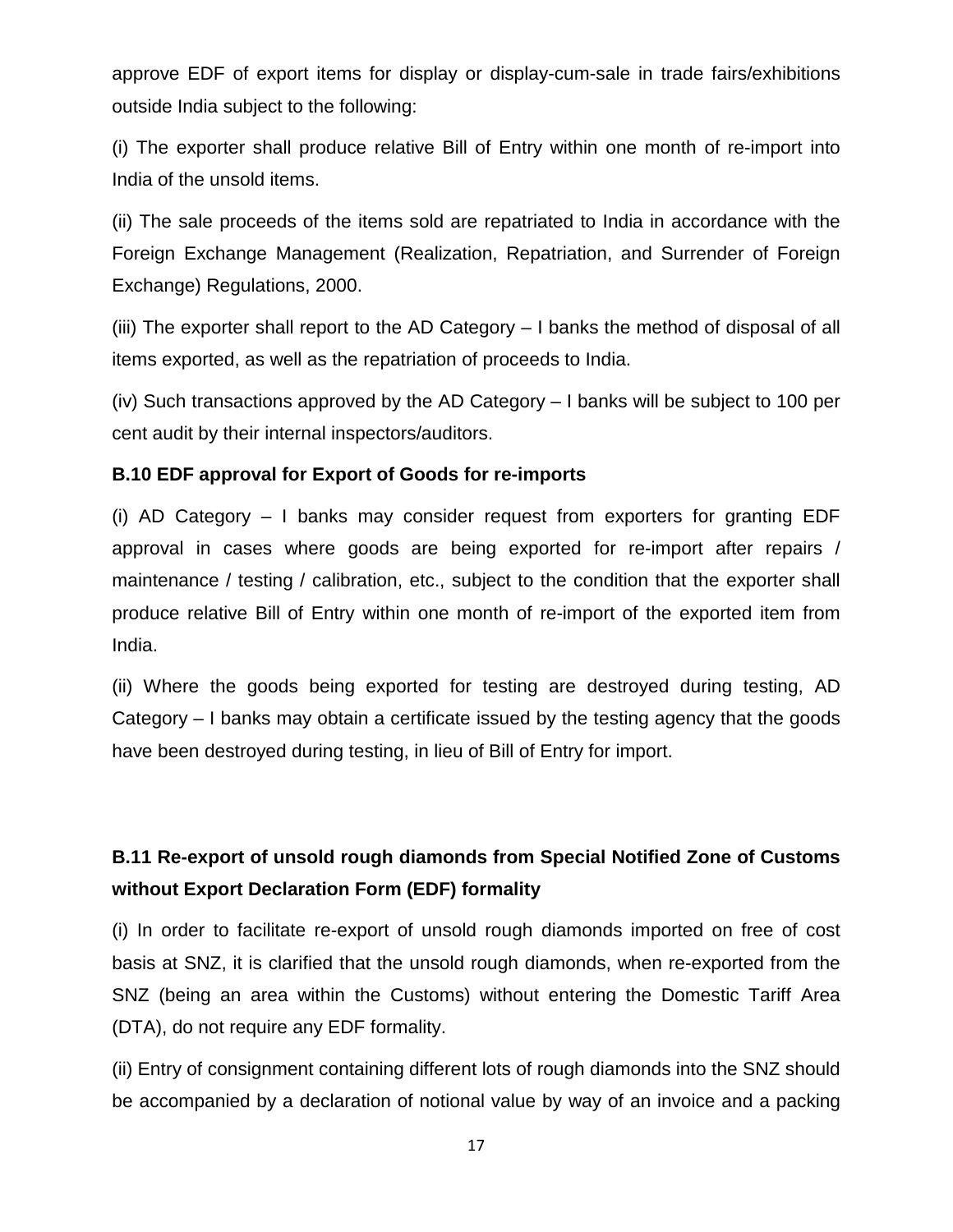list indicating the free cost nature of the consignment. Under no circumstance, entry of such rough diamonds is permitted into DTA.

(iii) For the lot/ lots cleared at the Precious Cargo Customs Clearance Centre, Mumbai, Bill of Entry shall be filed by the buyer. AD bank may permit such import payments after being satisfied with the bona-fides of the transaction. Further, AD bank shall also maintain a record of such transactions.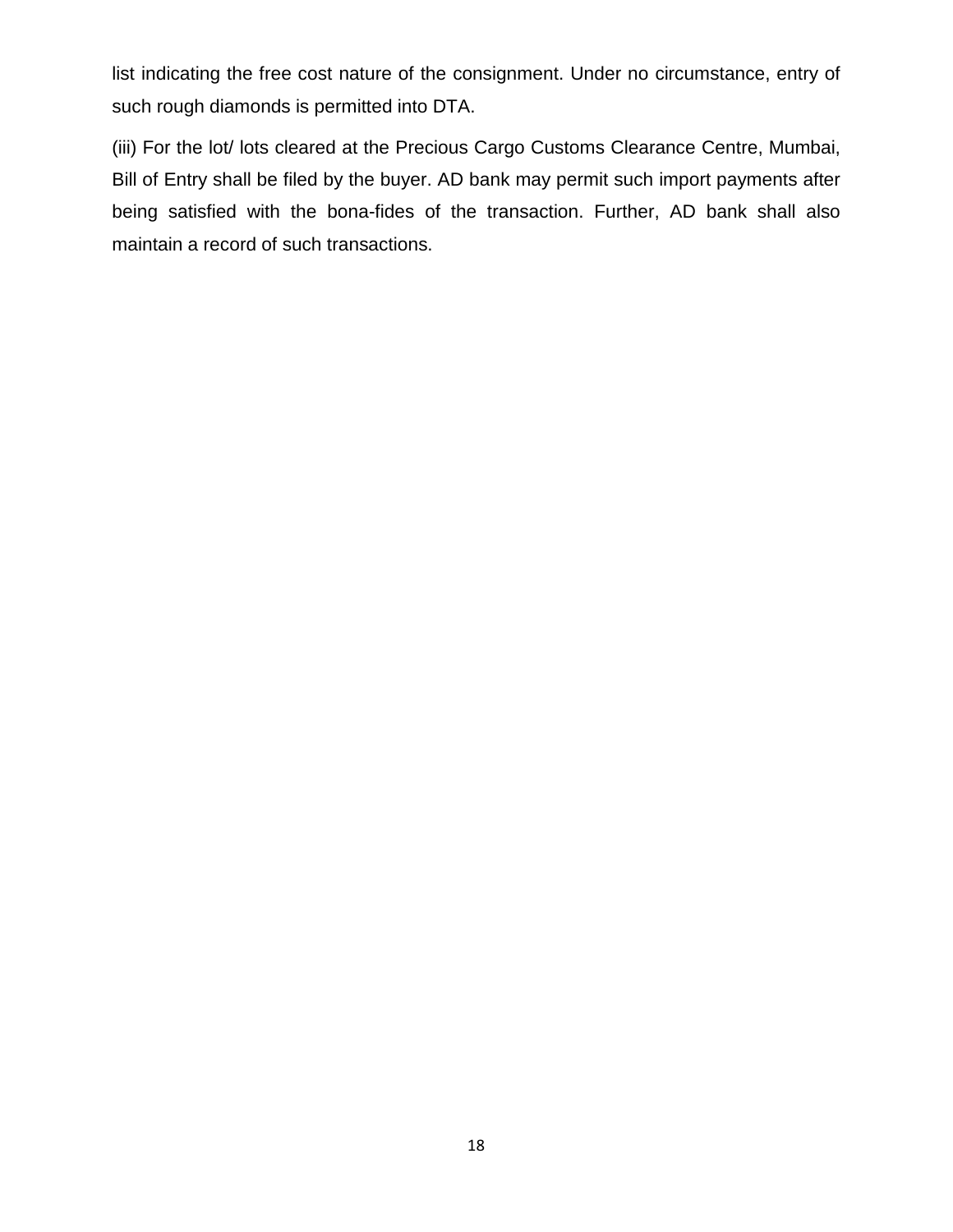### **B.12 Part Drawings/ Undrawn Balances**

(i) In certain lines of export trade, it is the practice to leave a small part of the invoice value undrawn for payment after adjustment due to differences in weight, quality, etc., to be ascertained after arrival and inspection, weighment or analysis of the goods. In such cases, AD Category – I banks may negotiate the bills, provided:

a. The amount of undrawn balance is considered normal in the particular line of export trade, subject to a maximum of 10 per cent of the full export value.

b. An undertaking is obtained from the exporter on the duplicate of EDF forms that he will surrender/account for the balance proceeds of the shipment within the period prescribed for realization.

(ii) In cases where the exporter has not been able to arrange for repatriation of the undrawn balance in spite of best efforts, AD Category – I banks, on being satisfied with the bona fides of the case, should ensure that the exporter has realized at least the value for which the bill was initially drawn (excluding undrawn balances) or 90 per cent of the value declared on EDF form, whichever is more and a period of one year has elapsed from the date of shipment.

### **B.13 Consignment Exports**

(i) When goods have been exported on consignment basis, the AD Category-I bank, while forwarding shipping documents to his overseas branch/ correspondent, should instruct the latter to deliver them only against trust receipt/undertaking to deliver sale proceeds by a specified date within the period prescribed for realization of proceeds of the export. This procedure should be followed even if, according to the practice in certain trades, a bill for part of the estimated value is drawn in advance against the exports.

(ii) The agents/consignees may deduct from sale proceeds of the goods expenses normally incurred towards receipt, storage and sale of the goods, such as landing charges, warehouse rent, handling charges, etc. and remit the net proceeds to the exporter.

(iii) The account sales received from the Agent/Consignee should be verified by the AD Category – I banks. Deductions in Account Sales should be supported by bills/receipts in original except in case of petty items like postage/cable charges, stamp duty, etc.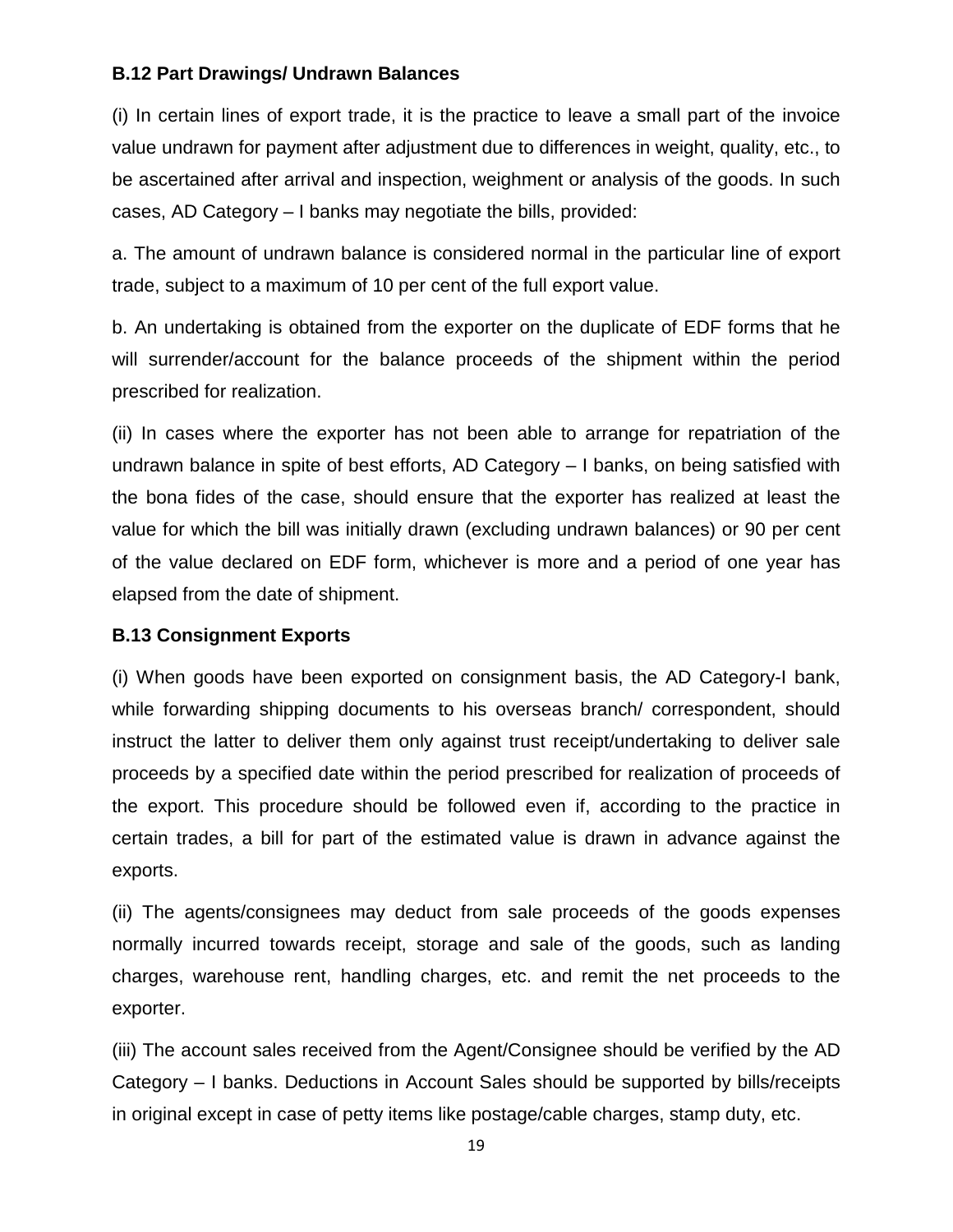(iv) In case the goods are exported on consignment basis, freight and marine insurance must be arranged in India.

(v) AD Category – I banks may allow the exporters to abandon the books, which remain unsold at the expiry of the period of the sale contract. Accordingly, the exporters may show the value of the unsold books as deduction from the export proceeds in the Account Sales.

# **B.14 Opening / Hiring of Ware houses abroad**

AD Category – I banks may consider the applications received from exporters and grant permission for opening / hiring warehouses abroad subject to the following conditions:

(i) Applicant's export outstanding does not exceed 5 per cent of exports made during the previous financial year.

(ii) Applicant has a minimum export turnover of USD 100,000/- during the last financial year.

(iii) Period of realization should be as applicable.

(iv) All transactions should be routed through the designated branch of the AD Banks.

(v) The above permission may be granted to the exporters initially for a period of one year and renewal may be considered subject to the applicant satisfying the requirement above.

(vi) AD Category – I banks granting such permission/approvals should maintain a proper record of the approvals granted.

# **B.15 Direct dispatch of documents by the exporter**

1. AD Category – I banks should normally dispatch shipping documents to their overseas branches/correspondents expeditiously. However, they may dispatch shipping documents direct to the consignees or their agents resident in the country of final destination of goods in cases where:

(i) Advance payment or an irrevocable letter of credit has been received for the full value of the export shipment and the underlying sale contract/letter of credit provides for dispatch of documents direct to the consignee or his agent resident in the country of final destination of goods.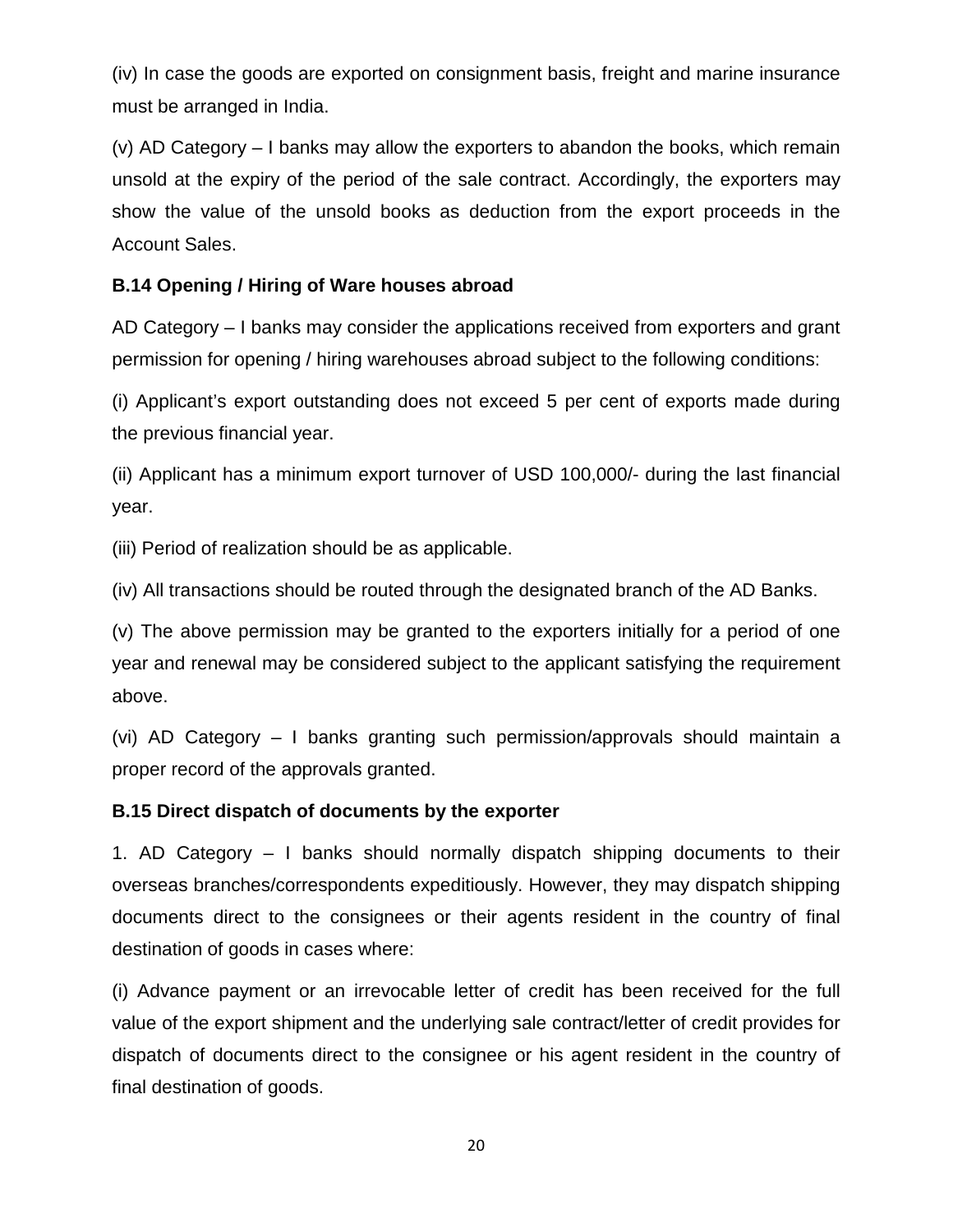(ii) The AD Category – I banks may also accede to the request of the exporter provided the exporter is a regular customer and the AD Category – I bank is satisfied, on the basis of standing and track record of the exporter and arrangements have been made for realization of export proceeds.

2. AD Category – I banks may also permit 'Status Holder Exporters' (as defined in the Foreign Trade Policy), and units in Special Economic Zones (SEZ) to dispatch the export documents to the consignees outside India subject to the terms and conditions that:

(i) The export proceeds are repatriated through the AD banks named in the EDF.

(ii) The duplicate copy of the EDF is submitted to the AD banks for monitoring purposes, by the exporters within 21 days from the date of shipment of export.

3. AD Category – I banks may regularize cases of dispatch of shipping documents by the exporter direct to the consignee or his agent resident in the country of the final destination of goods, up to USD 1 million or its equivalent, per export shipment, subject to the following conditions:

(i) The export proceeds have been realized in full.

(ii) The exporter is a regular customer of AD Category – I bank for a period of at least six months.

(iii) The exporter's account with the AD Category – I bank is fully compliant with the Reserve Bank's extant KYC / AML guidelines.

(iv) The AD Category – I bank is satisfied about the bona-fides of the transaction.

(v) In case of doubt, the AD Category – I bank may consider filing Suspicious Transaction Report (STR) with FIU\_IND (Financial Intelligence Unit in India).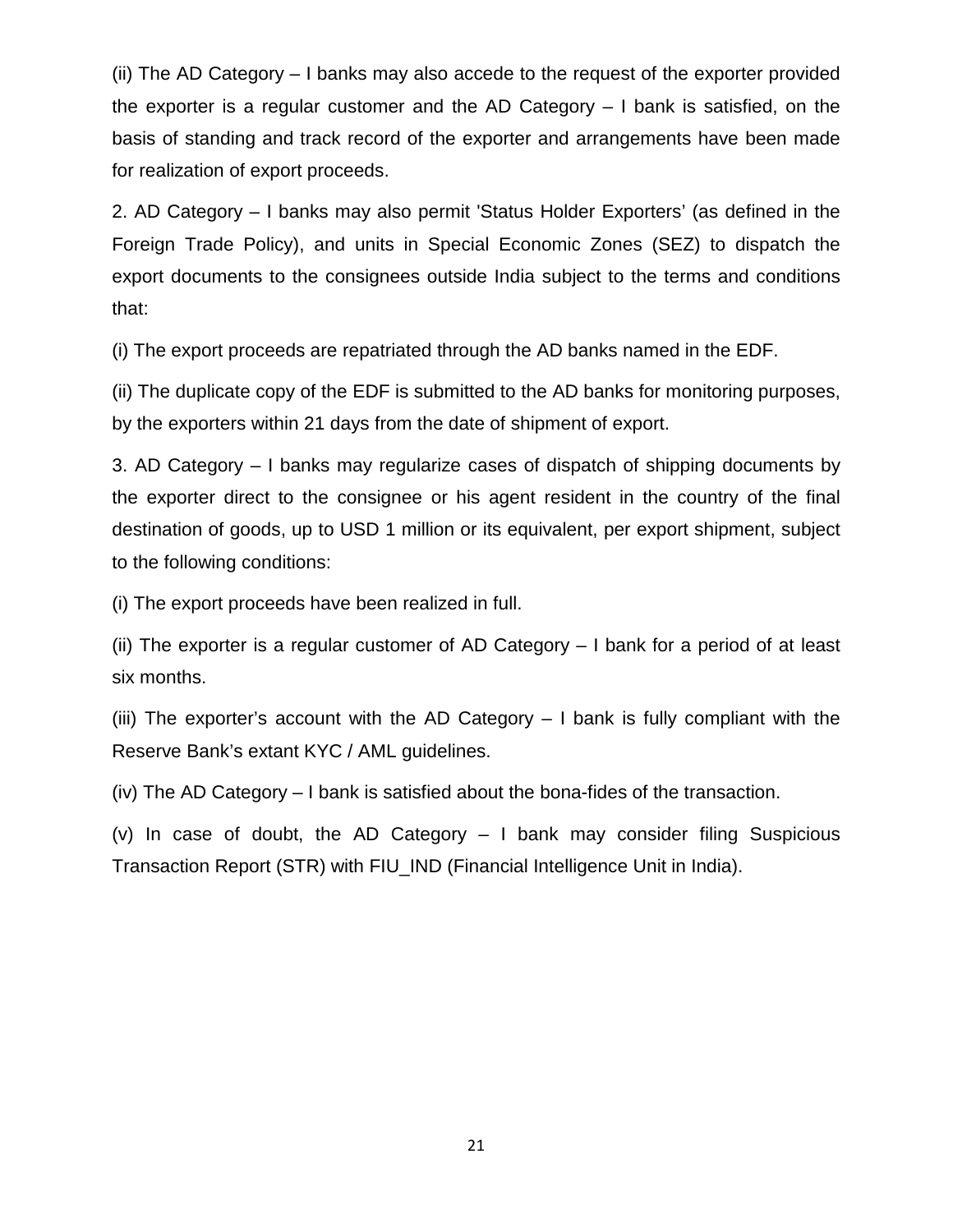### **B.16 Invoicing of Software Exports**

(i) For long duration contracts involving series of transmissions, the exporters should bill their overseas clients periodically, i.e., at least once a month or on reaching the 'milestone' as provided in the contract entered into with the overseas client and the last invoice / bill should be raised not later than 15 days from the date of completion of the contract. It would be in order for the exporters to submit a combined SOFTEX form for all the invoices raised on a particular overseas client, including advance remittances received in a month.

(ii) Contracts involving only 'one-shot operation', the invoice/bill should be raised within 15 days from the date of transmission.

(iii) The exporter should submit declaration in Form SOFTEX in quadruplicate in respect of export of computer software and audio / video / television software to the designated official concerned of the Government of India at STPI / EPZ /FTZ /SEZ for valuation / certification not later than 30 days from the date of invoice / the date of last invoice raised in a month, as indicated above. The designated officials may also certify the SOFTEX Forms of EOUs, which are registered with them.

(iv) The invoices raised on overseas clients as at (i) and (ii) above will be subject to valuation of export declared on SOFTEX form by the designated official concerned of the Government of India and consequent amendment made in the invoice value, if necessary.

### **B.17 Short Shipments and Shut out Shipments**

(i) When part of a shipment covered by an EDF already filed with Customs is shortshipped, the exporter must give notice of short-shipment to the Customs in the form and manner prescribed. In case of delay in obtaining certified short-shipment notice from the Customs, the exporter should give an undertaking to the AD banks to the effect that he has filed the short-shipment notice with the Customs and that he will furnish it as soon as it is obtained.

(ii) Where a shipment has been entirely shut out and there is delay in making arrangements to re-ship, the exporter will give notice in duplicate to the Customs in the form and manner prescribed, attaching thereto the unused duplicate copy of EDF and the shipping bill. The Customs will verify that the shipment was actually shut out, certify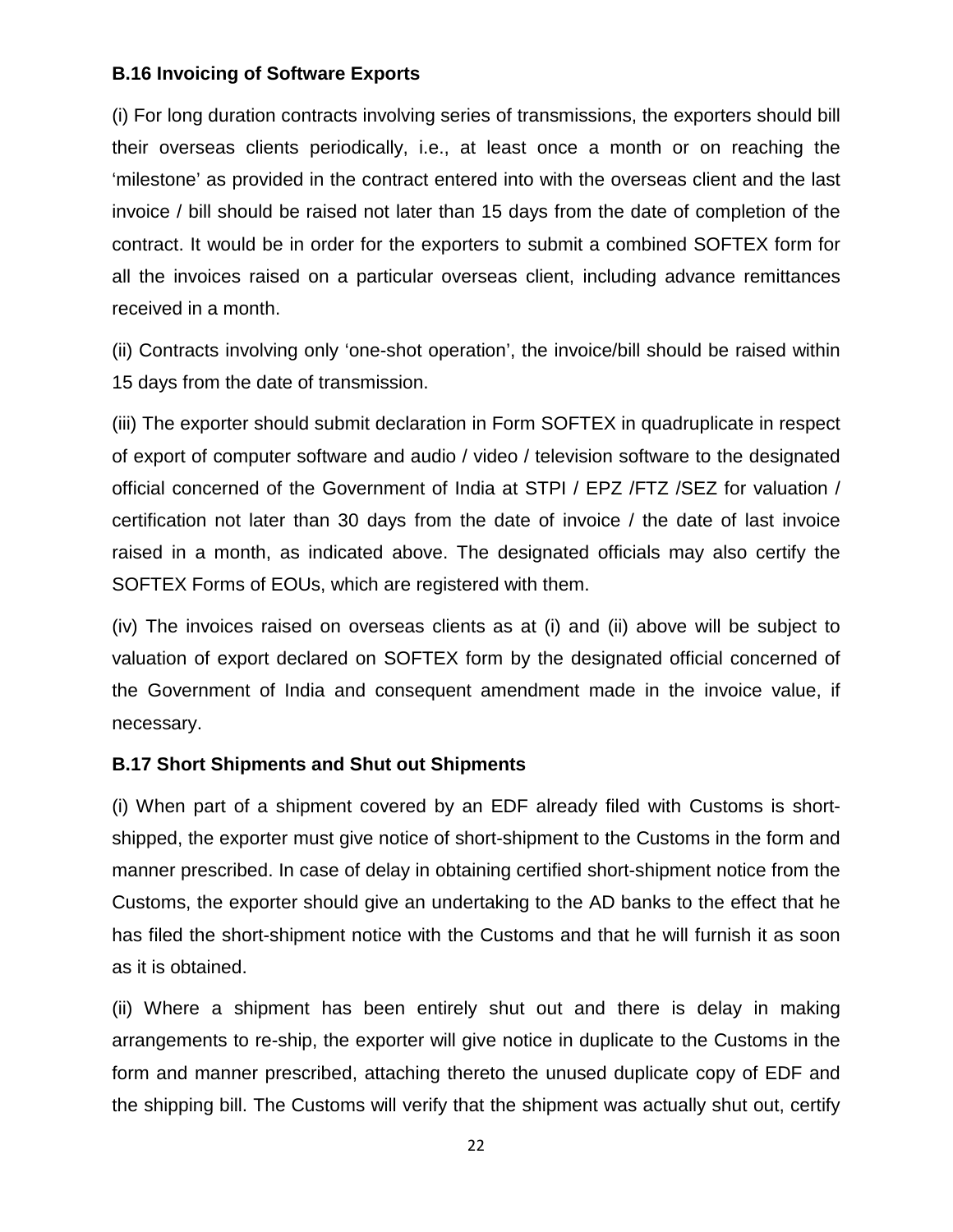the copy of the notice as correct and forward it to the Reserve Bank together with unused duplicate copy of the EDF. In this case, the original EDF received earlier from Customs will be cancelled. If the shipment is made subsequently, a fresh set of EDF should be completed

# **B.18 Counter-Trade Arrangement**

Counter trade proposals involving adjustment of value of goods imported into India against value of goods exported from India in terms of an arrangement voluntarily entered into between the Indian party and the overseas party through an Escrow Account opened in India in US Dollar will be considered by the Reserve Bank subject to following conditions:

(i) All imports and exports under the arrangement should be at international prices in conformity with the Foreign Trade Policy and Foreign Exchange Management Act, 1999 and the Rules and Regulations made there under.

(ii) No interest will be payable on balances standing to the credit of the Escrow Account but the funds temporarily rendered surplus may be held in a short-term deposit up to a total period of three months in a year (i.e., in a block of 12 months) and the banks may pay interest at the applicable rate.

(iii) No fund based/or non-fund based facilities would be permitted against the balances in the Escrow Account.

(iv) Application for permission for opening an Escrow Account may be made by the overseas exporter / organization through his / their AD Category – I bank to the Regional Office concerned of the Reserve Bank.

# **B.19 Export of Goods on Lease, Hire, etc.**

Prior approval of the Reserve Bank is required for export of machinery, equipment, etc., on lease, hire basis under agreement with the overseas lessee against collection of lease rentals/hire charges and ultimate re-import. Exporters should apply for necessary permission, through an AD Category – I banks, to the Regional Office concerned of the Reserve Bank, giving full particulars of the goods to be exported.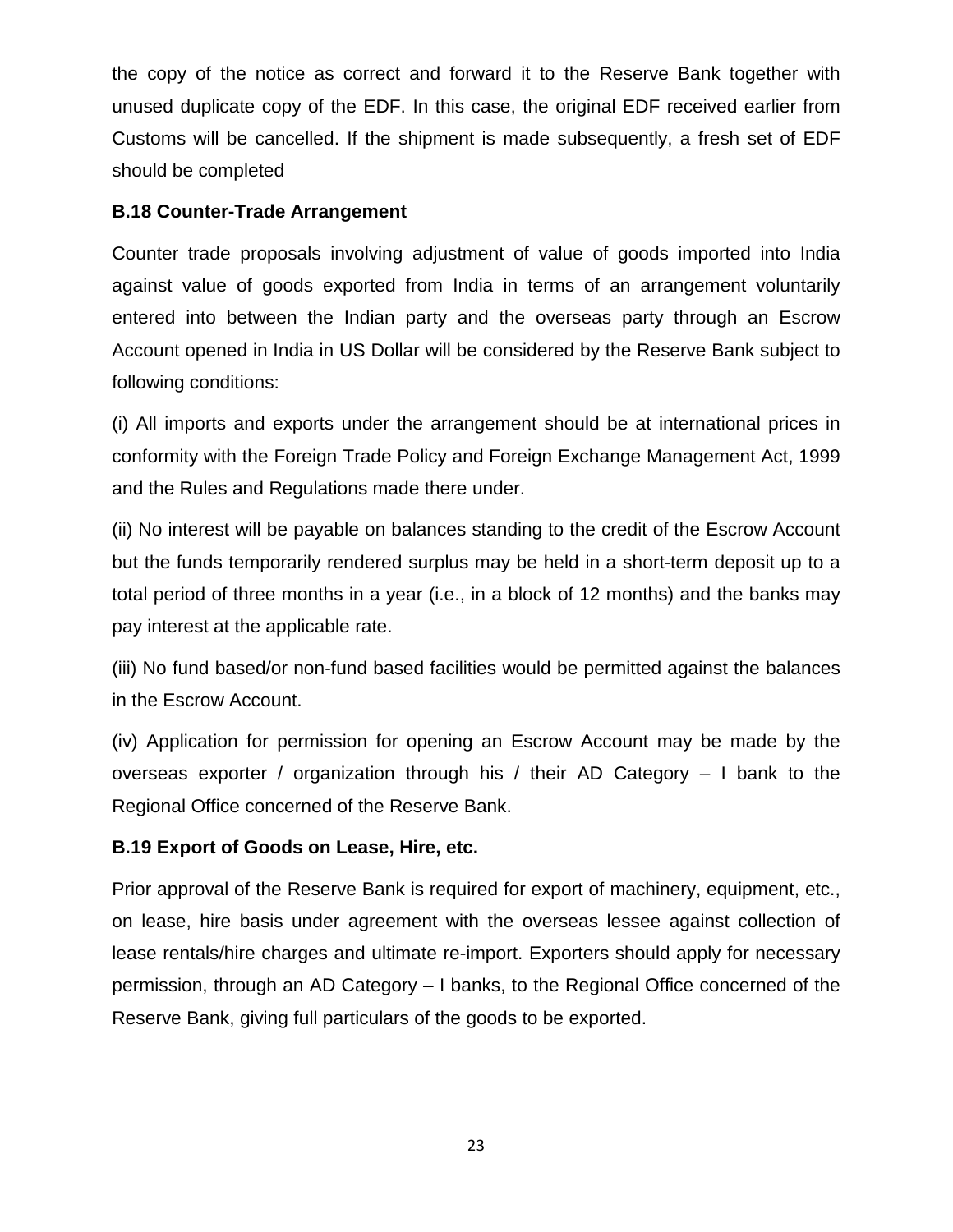# **B.20 Export on Elongated Credit Terms**

Exporters intending to export goods on elongated credit terms may submit their proposals giving full particulars through their banks for consideration to the Regional Office concerned of the Reserve Bank.

# **B.21 Export of goods by Special Economic Zones (SEZs)**

(i) Units in SEZs are permitted to undertake job work abroad and export goods from that country itself subject to the conditions that:

a. Processing / manufacturing charges are suitably loaded in the export price and are borne by the ultimate buyer.

b. The exporter has made satisfactory arrangements for realization of full export proceeds subject to the usual EDF procedure.

AD Category – I banks may permit units in DTAs to purchase foreign exchange for making payment for goods supplied to them by units in SEZs.

(ii) Export of Services by Special Economic Zones (SEZs) to DTA Unit. Authorised Dealer Banks are permitted to sell foreign exchange to a unit in the DTA for making payment in foreign exchange to a unit in the SEZ for the services rendered by it (i.e. a unit in SEZ) to a DTA unit. It must be ensured that in the Letter of Approval (LoA) issued to the SEZ unit by the Development Commissioner(DC) of the SEZ, the provisions pertaining to the goods / services supplied by the SEZ unit to the DTA unit and for payment in foreign exchange for the same should be mentioned.

# **B.22 Project Exports and Service Exports**

(i) Export of engineering goods on deferred payment terms and execution of turnkey projects and civil construction contracts abroad are collectively referred to as 'Project Exports'. Indian exporters offering deferred payment terms to overseas buyers and those participating in global tenders for undertaking turnkey/civil construction contracts abroad are required to obtain the approval of the AD Category – I banks/ Exim Bank at post-award stage before undertaking execution of such contracts. Regulations relating to 'Project Exports' and 'Service Exports' are laid down in the revised Memorandum of Instructions on Project and Service Exports (PEM-July 2014).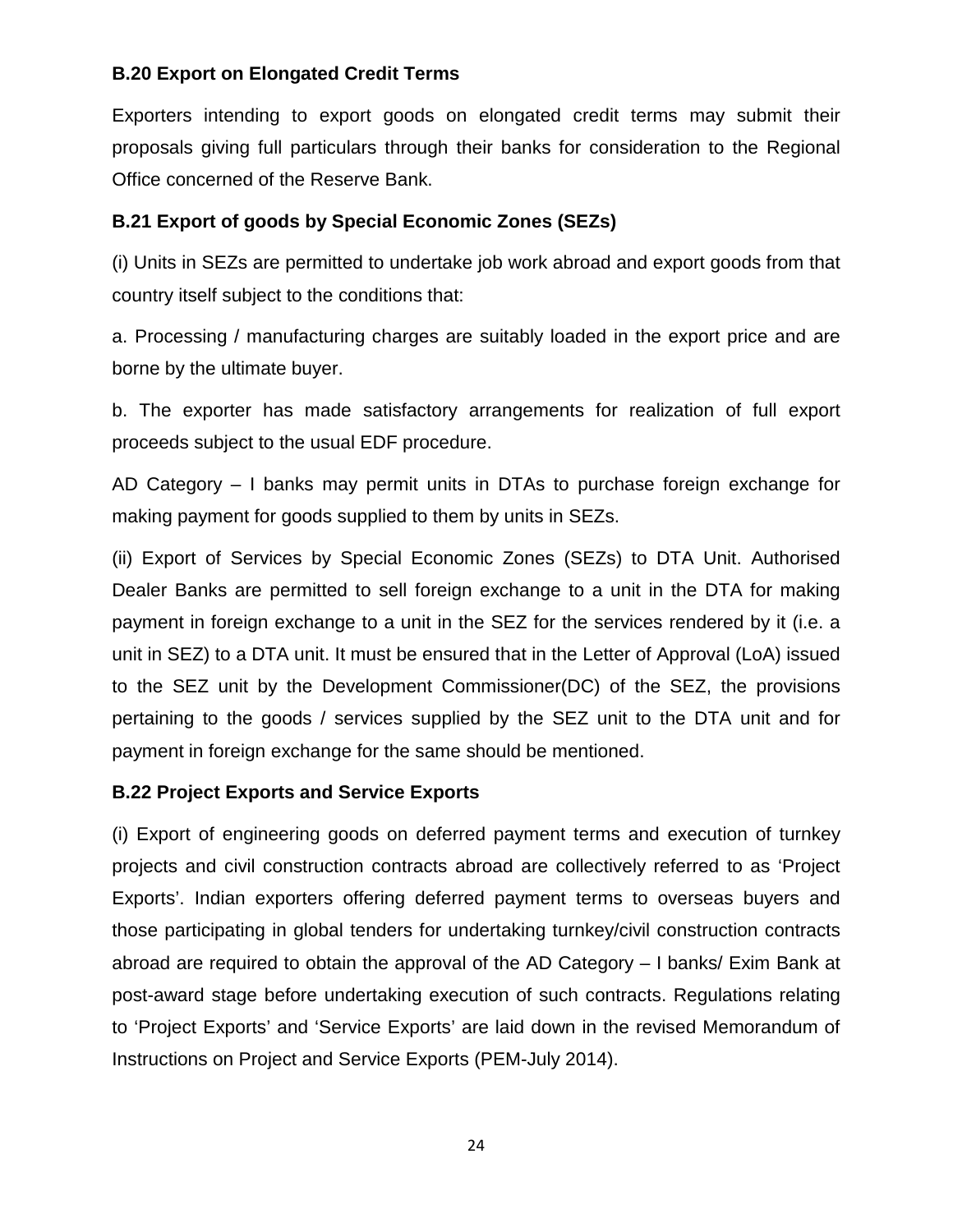(ii) Accordingly, AD banks / Exim Bank may consider awarding post-award approvals without any monetary limit and permit subsequent changes in the terms of post award approval within the relevant FEMA guidelines / regulations. Project and service exporters may approach AD banks / Exim Bank based on their commercial judgment. The respective AD bank / Exim Bank should monitor the projects for which post-award approval has been granted by them.

(iii) In order to provide greater flexibility to project & service exporters in conducting their overseas transactions, facilities have been provided as under:

(a) Inter-Project Transfer of Machinery

The stipulation regarding recovery of market value (not less than book value) of the machinery, etc., from the transferee project has been withdrawn. Further, exporters may use the machinery / equipment for performing any other contract secured by them in any country subject to the satisfaction of the sponsoring AD Category – I bank(s) / Exim Bank and also subject to the reporting requirement and would be monitored by the AD Category – I bank(s) / Exim Bank.

(b) Inter-Project Transfer of Funds

AD Category – I bank(s) / Exim Bank may permit exporters to open, maintain and operate one or more foreign currency account/s in a currency (ies) of their choice with inter-project transferability of funds in any currency or country. The Inter-project transfer of funds will be monitored by the AD Category – I bank(s) / Exim Bank.

(c) Deployment of Temporary Cash Surpluses

Subject to monitoring by the AD Category – I bank(s) / Exim Bank, Project / Service exporters may deploy their temporary cash surpluses, generated outside India investments in short-term paper abroad including treasury bills and other monetary instruments with a maturity or remaining maturity of one year or less and the rating of which should be at least A-1/AAA by Standard & Poor or P-1/Aaa by Moody's or F1/AAA by Fitch IBCA etc., ,and as deposits with branches / subsidiaries outside India of AD Category – I banks in India.

(d) Repatriation of Funds in case of On-site Software Contracts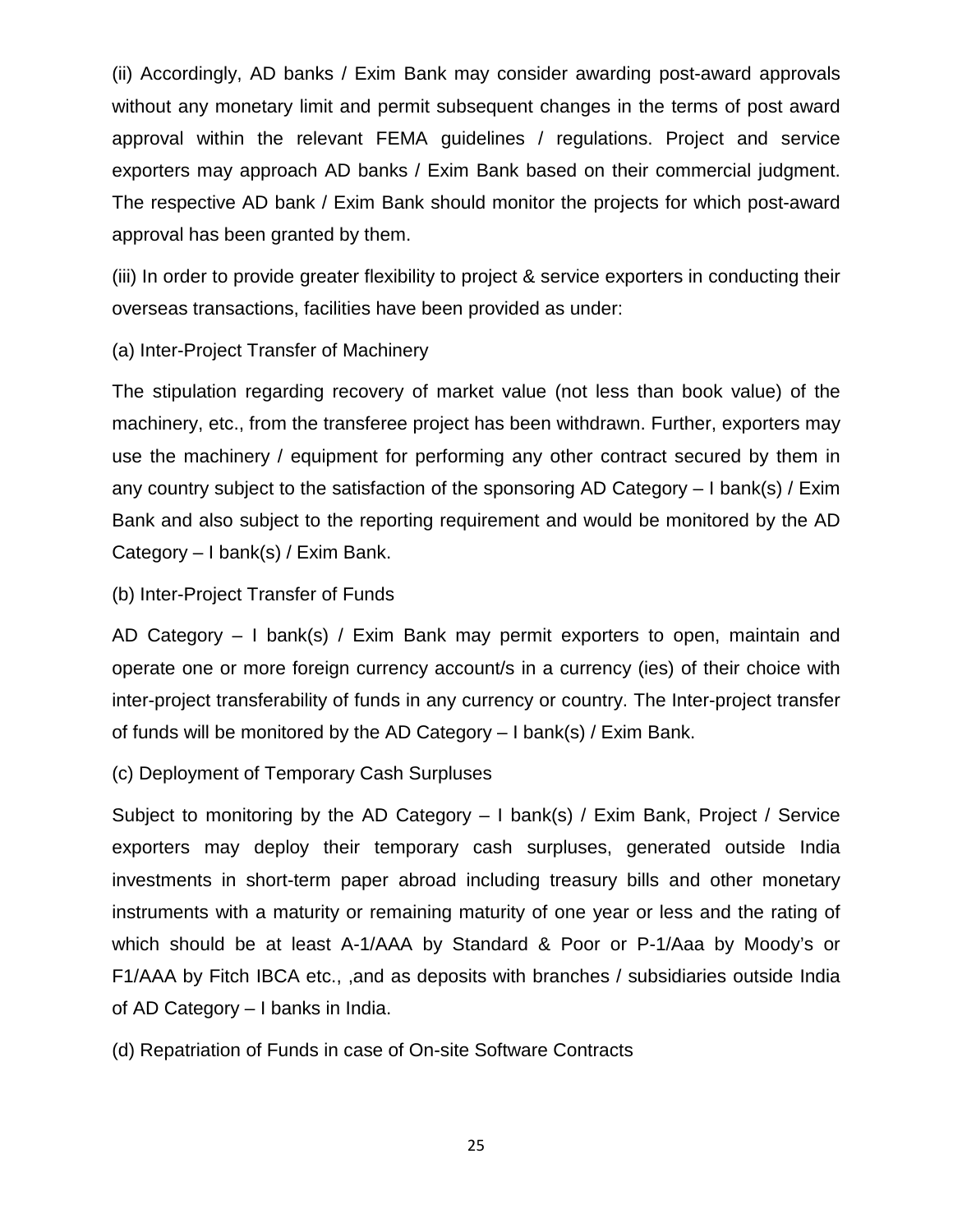The requirement of repatriation of 30 per cent of contract value in respect of on-site contracts by software Exporter Company / firm has been dispensed with. They should, however, repatriate the profits of on-site contracts after completion of the contracts.

# **B.23 Export of Currency**

In terms of Foreign Exchange Management (Export and Import of Currency) Regulations, 2000 notified vide [Notification No. FEMA 6/2000-RB dated 3rd May 2000,](https://rbi.org.in/Scripts/BS_FemaNotifications.aspx?Id=160) as amended from time to time, permission of Reserve Bank is required for any export of Indian currency except to the extent permitted under any general permission granted under the Regulations as under:

(i) Any person resident in India may take outside India (other than to Nepal and Bhutan) currency notes of Government of India and Reserve Bank of India notes up to an amount not exceeding Rs.25,000 (Rupees twenty five thousand only); and

(ii) Any person resident outside India, not being a citizen of Pakistan and Bangladesh and also not a traveler coming from and going to Pakistan and Bangladesh, and visiting India may take outside India currency notes of Government of India and Reserve Bank of India notes up to an amount not exceeding Rs. 25,000 (Rupees twenty five thousand only) while exiting only through an airport.

# **B.24 Forfaiting**

Export-Import Bank of India (EXIM Bank) and AD Category – I banks have been permitted to undertake forfaiting, for financing of export receivables. Remittance of commitment fee / service charges, etc., payable by the exporter as approved by the EXIM Bank / AD Category – I banks concerned may be done through an AD bank. Such remittances may be made in advance in one lump sum or at monthly intervals as approved by the authority concerned.

# **B.25 Export factoring on non-recourse basis**

Taking into account the recommendation made by the Technical Committee on Facilities and Services to the Exporters (Chairman: Shri G. Padmanabhan), it has been decided to permit AD banks to factor the export receivables on a non-recourse basis, so as to enable the exporters to improve their cash flow and meet their working capital requirements subject to conditions as under: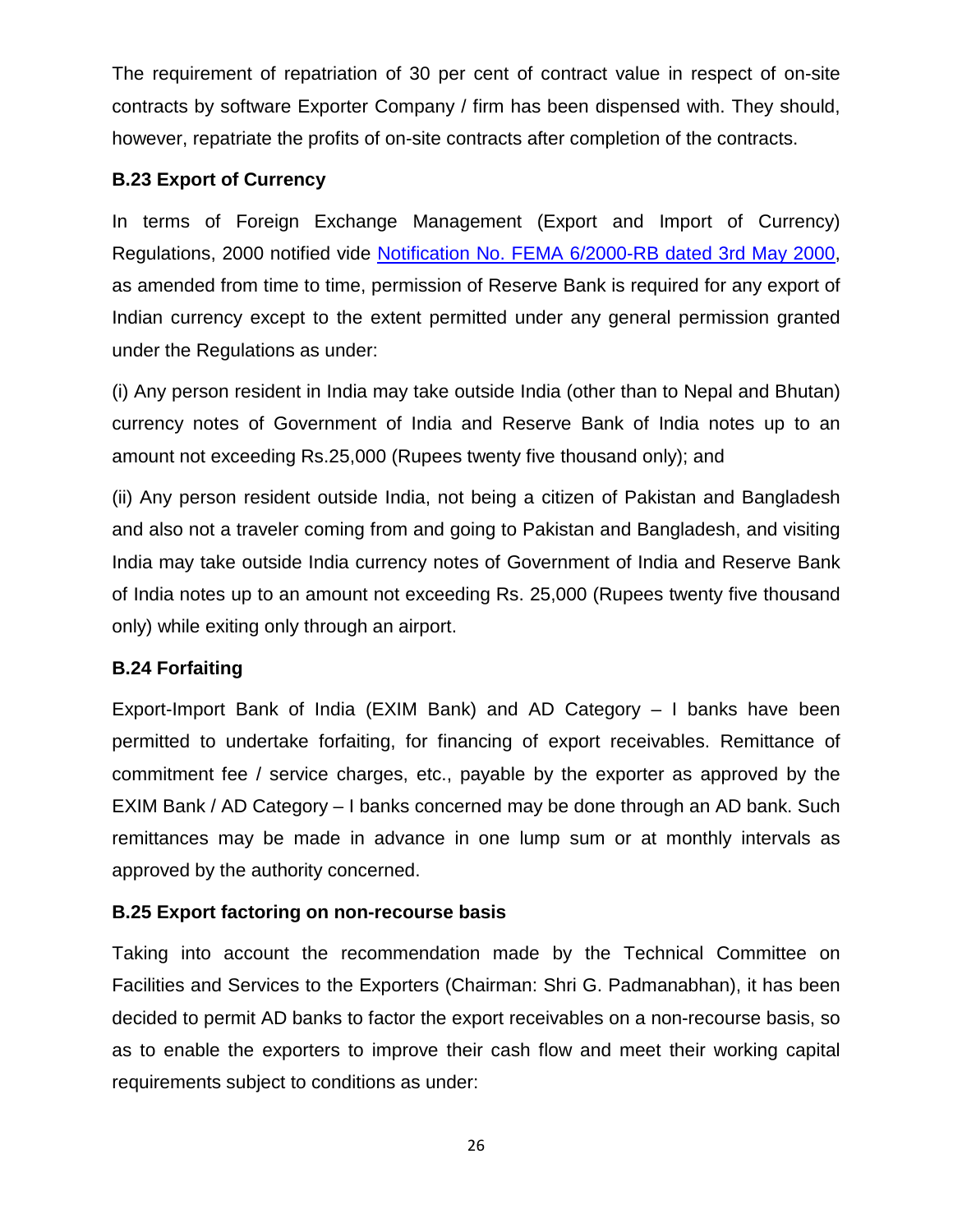- a. AD banks may take their own business decision to enter into export factoring arrangement on non-recourse basis. They should ensure that their client is not over financed. Accordingly, they may determine the working capital requirement of their clients taking into account the value of the invoices purchased for factoring. The invoices purchased should represent genuine trade invoices.
- b. In case the export financing has not been done by the Export Factor, the Export Factor may pass on the net value to the financing bank/ Institution after realising the export proceeds.
- c. AD bank, being the Export Factor, should have an arrangement with the Import Factor for credit evaluation & collection of payment.
- d. Notation should be made on the invoice that importer has to make payment to the Import Factor.
- e. After factoring, the Export Factor may close the export bills and report the same in the Export Data Processing and Monitoring System (EDPMS) of the Reserve Bank of India.
- f. In case of single factor, not involving Import Factor overseas, the Export Factor may obtain credit evaluation details from the correspondent bank abroad.
- g. KYC and due diligence on the exporter shall be ensured by the Export Factor.

### **B.26 Exports to neighboring countries by Road, Rail or River**

The following procedure should be adopted by exporters for filing original copies of EDF where exports are made to neighboring countries by road, rail or river transport:

(i) In case of exports by barges/country craft/road transport, the form should be presented by exporter or his agent at the Customs station at the border through which the vessel or vehicle has to pass before crossing over to the foreign territory. For this purpose, exporter may arrange either to give the form to the person in charge of the vessel or vehicle or forward it to his agent at the border for submission to Customs.

(ii) As regards exports by rail, Customs staff has been posted at certain designated railway stations for attending to Customs formalities. They will collect the EDF for goods loaded at these stations so that the goods may move straight on to the foreign country without further formalities at the border. The list of designated railway stations can be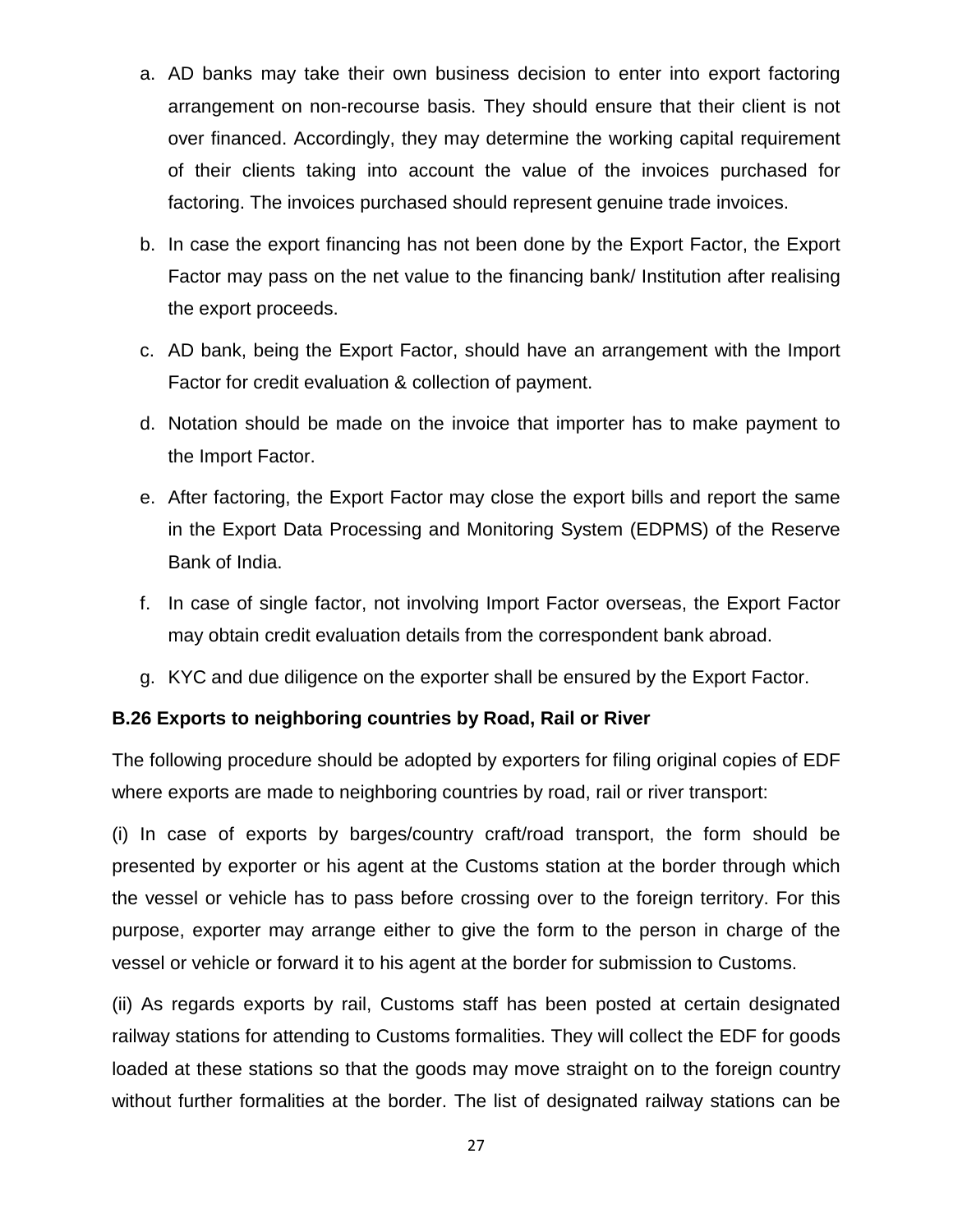obtained from the Railways. For goods loaded at stations other than the designated stations, exporters must arrange to present EDF to the Customs Officer at the Border Land Customs Station where Customs formalities are completed.

# **B.27 Switching from Barter Trade to Normal Trade at Indo-Myanmar Border**

In supersession of instructions contained in A.P. (DIR Series) Circular No. 17 dated October 16, 2000, barter system of trade at the Indo-Myanmar border will be switched over to normal trade with effect from December 1, 2015. Accordingly, all trade transactions with Myanmar, including those at the Indo-Myanmar border with effect from December 1, 2015 would be settled in any permitted currency in addition to the Asian Clearing Union mechanism.

# **B.28 Repayment of State Credits**

Export of goods and services against repayment of state credits granted by erstwhile USSR will continue to be governed by the extant directions issued by the Reserve Bank, as amended from time to time.

# **B.29 Counter –Trade Arrangements with Romania**

The Reserve Bank will consider counter trade proposals from Indian exporters with Romania involving adjustment of value of exports from India against value of imports made into India in terms of a voluntarily entered arrangement between the concerned parties, subject to the condition, among others that the Indian exporter should utilize the funds for import of goods from Romania into India within six months from the date of credit to Escrow Accounts allowed to be opened.

# **B.30 Issue of Guarantees by an Authorised Dealer**

B.30.1 An authorized dealer may give guarantee in respect of any debt, obligation or other liability incurred by a person resident in India and owned to a person resident outside India, where the debt, obligation or other liability is incurred by the person resident in India as an exporter, on account of exports from India.

B.30.2 An authorised dealer may give a guarantee in respect of any debt, obligation or other liability incurred by a person resident outside India, in the following cases, namely:

(i) where such debt, obligation or liability is owned to a person resident in India in connection with a bonafide trade transaction: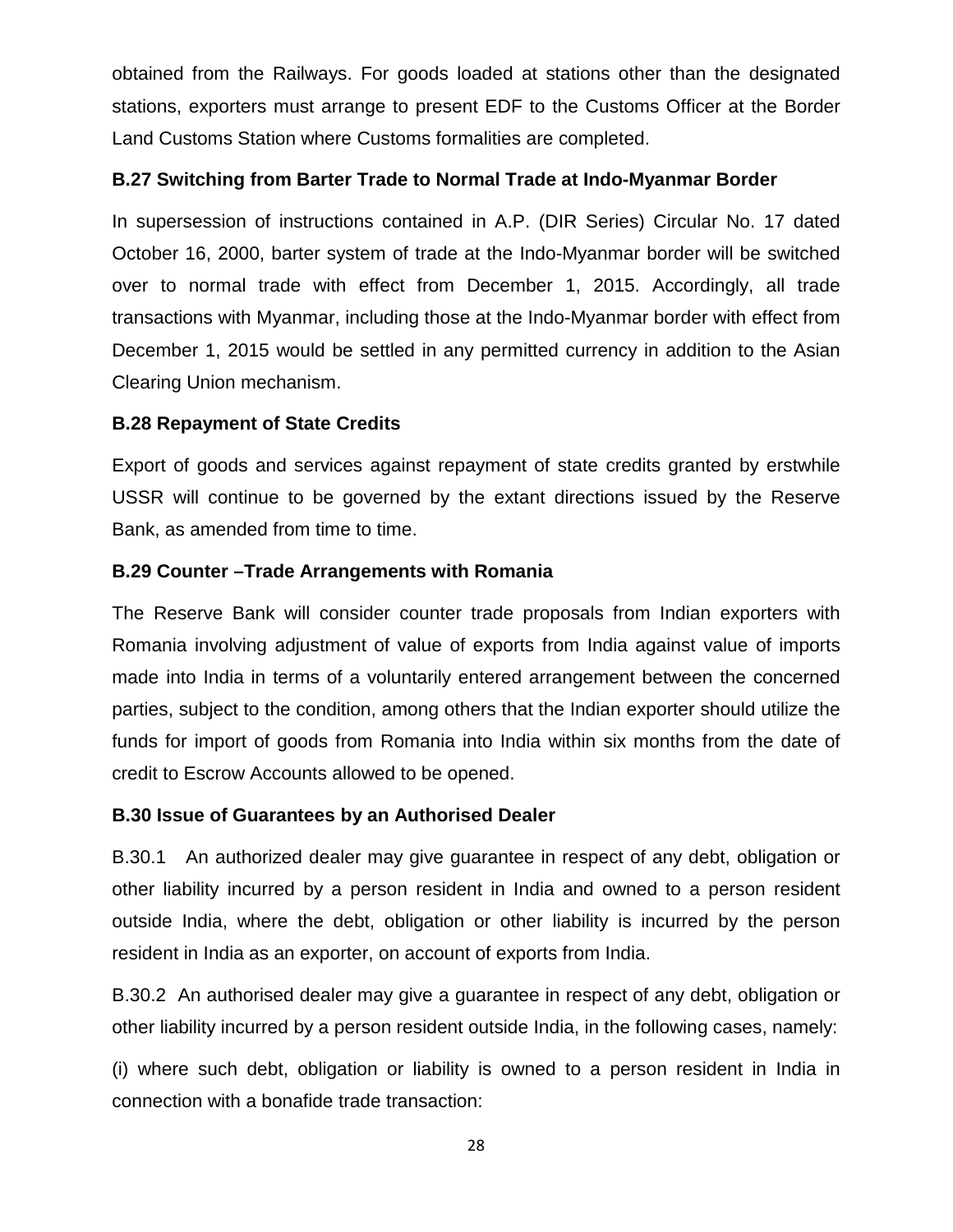**Provided** that the guarantee given under this clause is covered by a counter-guarantee of a bank of international repute resident broad;

(ii) as a counter-guarantee to cover guarantee issued by his branch or correspondent outside India, on behalf of Indian exporter in cases where guarantees of only resident banks are acceptable to overseas buyers.

# **PART – 3**

# **C. Operational Guidelines for AD Category – I banks**

# **C.1 Citing of Specific Identification Numbers**

In all applications / correspondence with the Reserve Bank, the specific identification number as available on the EDF and SOFTEX forms should invariably be cited.

# **C.2 EDF/SOFTEX procedure**

Export Declaration Forms should be disposed of in terms of Regulation 6 of Foreign Exchange Management (Export of Goods and Services) Regulations, 2000 notified vide [Notification No. FEMA.23/2000-RB dated 3rd May 2000,](https://rbi.org.in/Scripts/BS_FemaNotifications.aspx?Id=177) as amended from time to time.

# **C.3.1. EDF Form**

(i) The procedure relating to the exports of goods through EDI ports will remain the same. However, the requirement of declaring the exports of goods / software in the SDF in case of exports taking place through the EDI ports has been dispensed with as the mandatory statutory requirements contained in the erstwhile SDF have been subsumed in the Shipping Bill format.

(ii) The EDF will be used for declaration of export of Goods at Non-EDI ports. EDF forms should be completed by the exporter in duplicate and both the copies submitted to the Customs at the port of shipment along with the shipping bill.

(iii) Customs will give their running serial number on both the copies after admitting the corresponding shipping bill. The Customs serial number will have ten numerals denoting the code number of the port of shipment, the calendar year and a six- digit running serial number.

(iv) Customs will certify the value declared by the exporter on both the copies of the EDF form at the space earmarked and will also record the assessed value.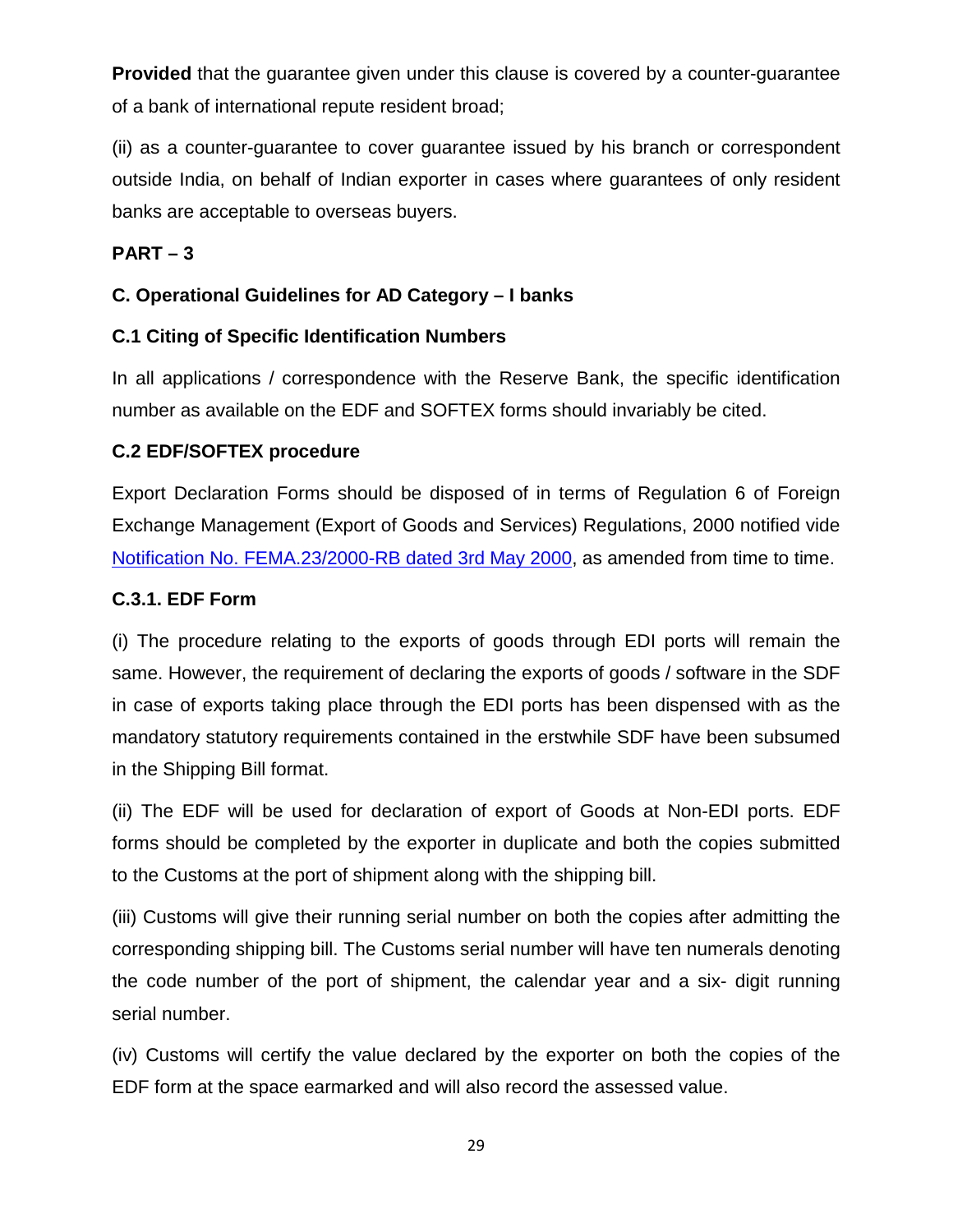(v) They will then return the duplicate copy of the form to the exporter and retain the original for transmission to the Reserve Bank.

(vi) Exporters should submit the duplicate copy of the EDF form again to Customs along with the cargo to be shipped.

(vii) After examination of the goods and certifying the quantity passed for shipment on the duplicate copy, Customs will return it to the exporter for submission to the AD Category – I banks for negotiation or collection of export bills.

(viii) Within 21 days from the date of export, exporter should lodge the duplicate copy together with relative shipping documents and an extra copy of the invoice with the AD Category – I banks named in the EDF form.

(ix) After the documents have been negotiated / sent for collection, the AD Category  $-1$ banks should report the transaction through Export Data Processing and Monitoring System (EDPMS) to the Reserve Bank.

(x) The duplicate copy of the form together with a copy of invoice etc. shall be retained by the AD Category – I banks and may not be submitted to the Reserve Bank.

(xi) In the case of exports made under deferred credit arrangement or to joint ventures abroad against equity participation or under rupee credit agreement, the number and date of the Reserve Bank approval and/or number and date of the relative RBI circular should be recorded at the appropriate place on the EDF form.

(xii) Where Duplicate copy of EDF form is misplaced or lost, AD Category – I banks may accept another copy of duplicate EDF form duly certified by Customs.

(xiii) Postal Authorities will allow export of goods by post only if the original copy of the form has been countersigned by an AD Category – I bank. Therefore, EDF forms which involve sending goods by post should be first presented by the exporter to an AD Category – I bank for countersignature. The procedure is as under:

(a) The AD Category – I banks will countersign the forms after ensuring that the parcel is being addressed to their branch or correspondent bank in the country of import and return the original copy to the exporter, who should submit the form to the post office with the parcel.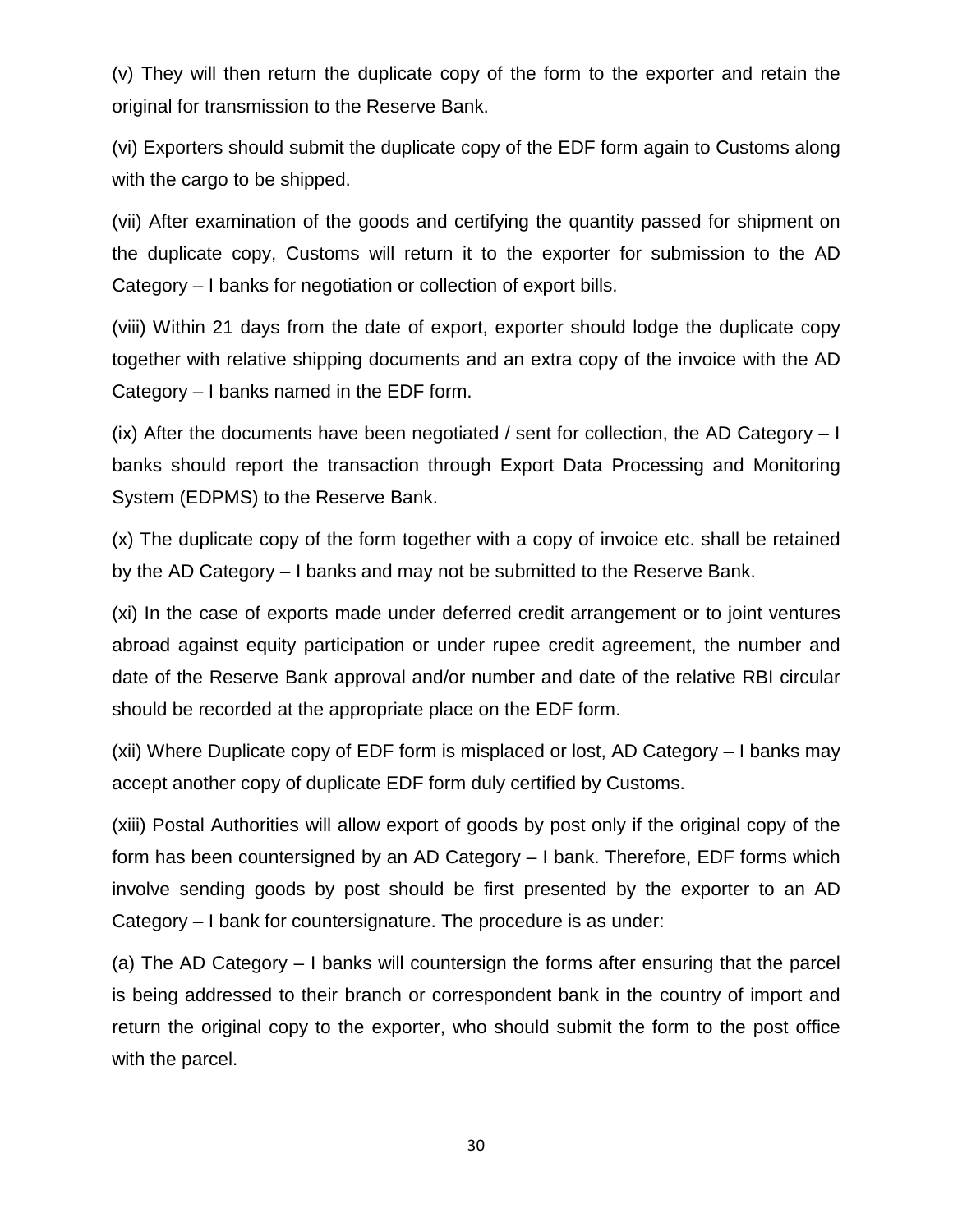(b) The duplicate copy of the EDF form will be retained by the AD banks to whom the exporter should submit relevant documents together with an extra copy of invoice for negotiation/collection, within the prescribed period of 21 days.

(c) The concerned overseas branch or correspondent should be instructed to deliver the parcel to consignee against payment or acceptance of relative bill.

(d) AD Category – I banks may, however, countersign EDF forms covering parcels addressed direct to the consignees, provided:

(e) An irrevocable letter of credit for the full value of the export has been opened in favor of the exporter and has been advised through the AD Category – I banks concerned.

Or

The full value of the shipment has been received in advance by the exporter through an AD Category – I banks.

Or

The AD Category – I bank is satisfied, on the basis of the standing and track record of the exporter and the arrangements made for realization of the export proceeds, that he could do so.

(f) In such cases, particulars of advance payment/letter of credit / AD Category  $-1$ bank's certification of standing, etc., of the exporter should be furnished on the form under proper authentication.

(g) Any alteration in the name and address of consignee on the EDF form should also be authenticated by the AD Category – I banks under his stamp and signature.

# **C.3.2. Mid-Sea Trans-shipment of catch by Deep Sea Fishing Vessels**

(i) Since deep sea fishing involves continuous sailing outside the territorial limit, transshipment of catches takes place in the high sea leading to procedural constraints in regulatory reporting requirement viz. the Declaration of Export in terms of Notification [No.FEMA.23/2000/RB dated May 3, 2000.](https://rbi.org.in/Scripts/BS_FemaNotifications.aspx?Id=177)

(ii) For mid-sea trans-shipment of catches by Indian owned vessels, as per the norms prescribed by the Ministry of agriculture, Government of India, the EDF declaration procedure in this regard has been rationalized in consultation with the Government of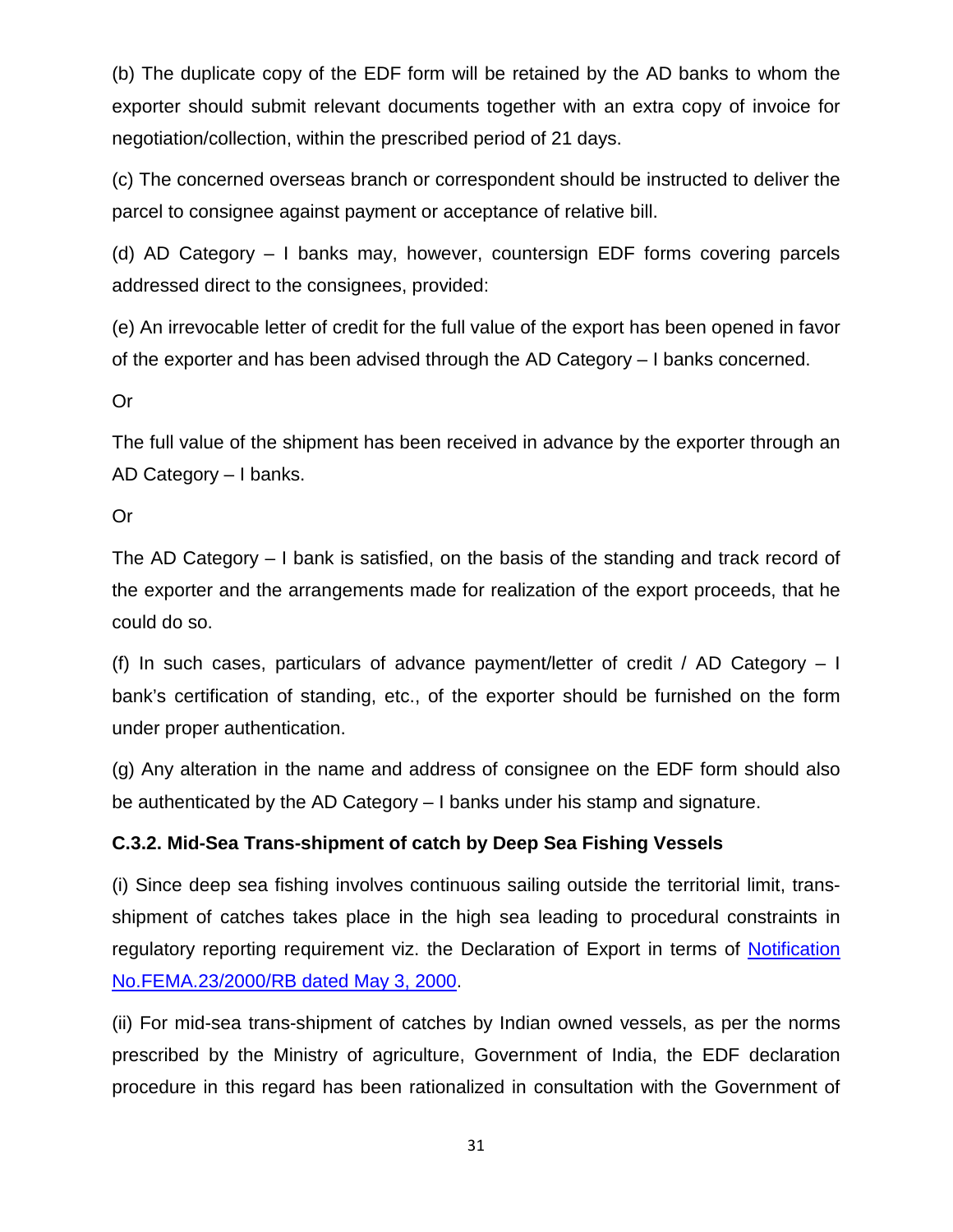India as outlined below should be followed by the exporter in conformity with Regulation 3 of [Notification No.FEMA.23/2000-RB dated May 3, 2000.](https://rbi.org.in/Scripts/BS_FemaNotifications.aspx?Id=177)

(a) The exporters may submit the EDF, duly signed by the Master of the Vessel in lieu of Custom Certification, indicating the composition of the catch, quantity, export value, date of transfer of catch, etc.

(b) The date of transfer of catch may be indicated in the column for 'Date of Shipment' with suitable remarks.

(c) Bill of Lading / Receipt of Trans-shipment issued by the carrier vessel should include the EDF Number.

(d) The EDF should be duly supported by a certificate from an international cargo surveyor.

(e) The prescribed period of realization and repatriation should be reckoned with reference to the date of transfer of catch as certified by the Master of the Vessel or the date of the invoice, whichever is earlier.

(f) The EDF, both original and duplicate, should indicate the number and date of Letter of Permit issued by Ministry of Agriculture for operation of the vessel.

(g) The exporter will complete the EDF in duplicate and both the copies may be submitted to the Customs at the registered port of the vessel or any other port as approved by Ministry of Agriculture. EDF (Original) will be retained by the Customs for capturing of data in Customs' Electronic Data Interchange.

(h) Customs will give their running serial number on both the copies of EDF and will return the duplicate copy to the exporter as the value certification of the export has already been done as mentioned above.

(i) Rules, Regulations and Directions issued in respect of the procedure for submission of the EDF by exporter to the AD Category-I banks, and the disposal of these forms by these banks will be same as applicable to the other exporters.

# **C.4 In case of export of goods / software done through EDI ports**

(i) The relative shipping bill should be submitted in duplicate to the Commissioner of Customs concerned.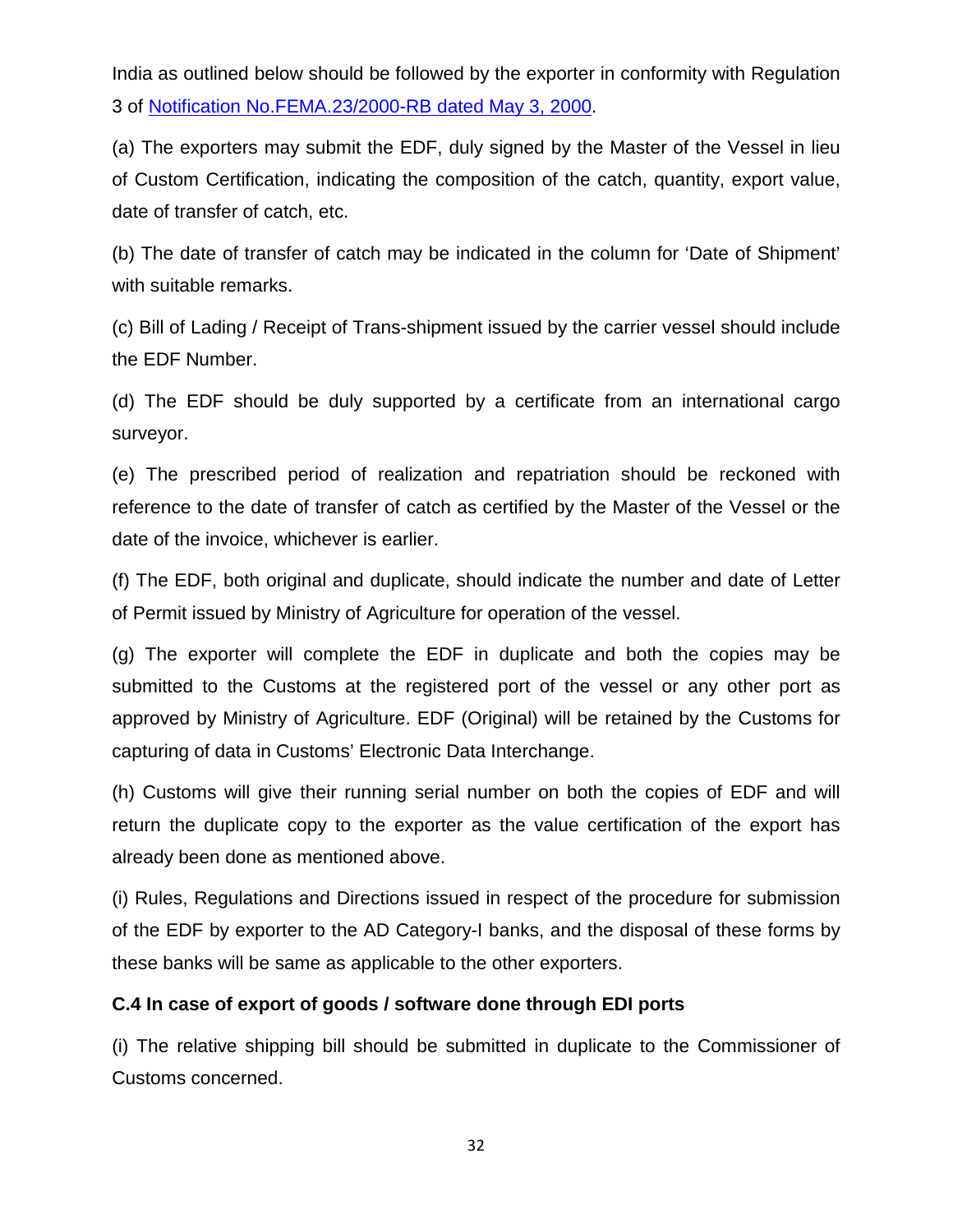(ii) After verifying and authenticating, the Commissioner of Customs will hand over to the exporter, one copy of the shipping bill marked 'Exchange Control Copy' for being submitted to the AD Category – I banks within 21 days from the date of export.

(iii) The AD Category – I banks should accept the Exchange Control (EC) copy of the shipping bill submitted by the exporter for collection/negotiation of shipping documents.

(iv) The manner of disposal of EC copy of Shipping Bill is the same as that for EDF. The duplicate copy of the form together with a copy of invoice etc. shall be retained by the AD Category – I banks and may not be submitted to the Reserve Bank.

(v) In cases where ECGC and private insurance companies regulated by Insurance Regulatory and Development Authority (IRDA) initially settles the claims of exporters in respect of exports insured with them and subsequently receives the export proceeds from the buyer/buyer's country through the efforts made by them, the share of exporters in the amount so received is disbursed through the bank which had handled the shipping documents. In such cases, ECGC and private insurance companies regulated by IRDA will issue a certificate to the bank, which had handled the relevant shipping documents after full proceeds have been received. The certificate will indicate the number of declaration form, name of the exporter, name of the AD Category – I banks, date of negotiation, bill number, invoice value and the amount actually received by ECGC and private insurance companies regulated by IRDA.

### **C.5 SOFTEX Forms**

(i) All software exporters can now file single as well as bulk SOFTEX form in the form of a statement in excel format to the competent authority for certification. Since the SOFTEX data from STPI/SEZ are being transmitted in electronic format to RBI, the exporters now have to submit the SOFTEX form in duplicate as per the revised procedure. STPI/SEZ will retain one copy and handover duplicate copy to exporters after due certification. As hitherto, the exporters have to provide information about all the invoices including the ones lesser than US\$25000, in the bulk statement in excel format.

(ii) A common "SOFTEX Form" has been devised to declare single as well as bulk software exports.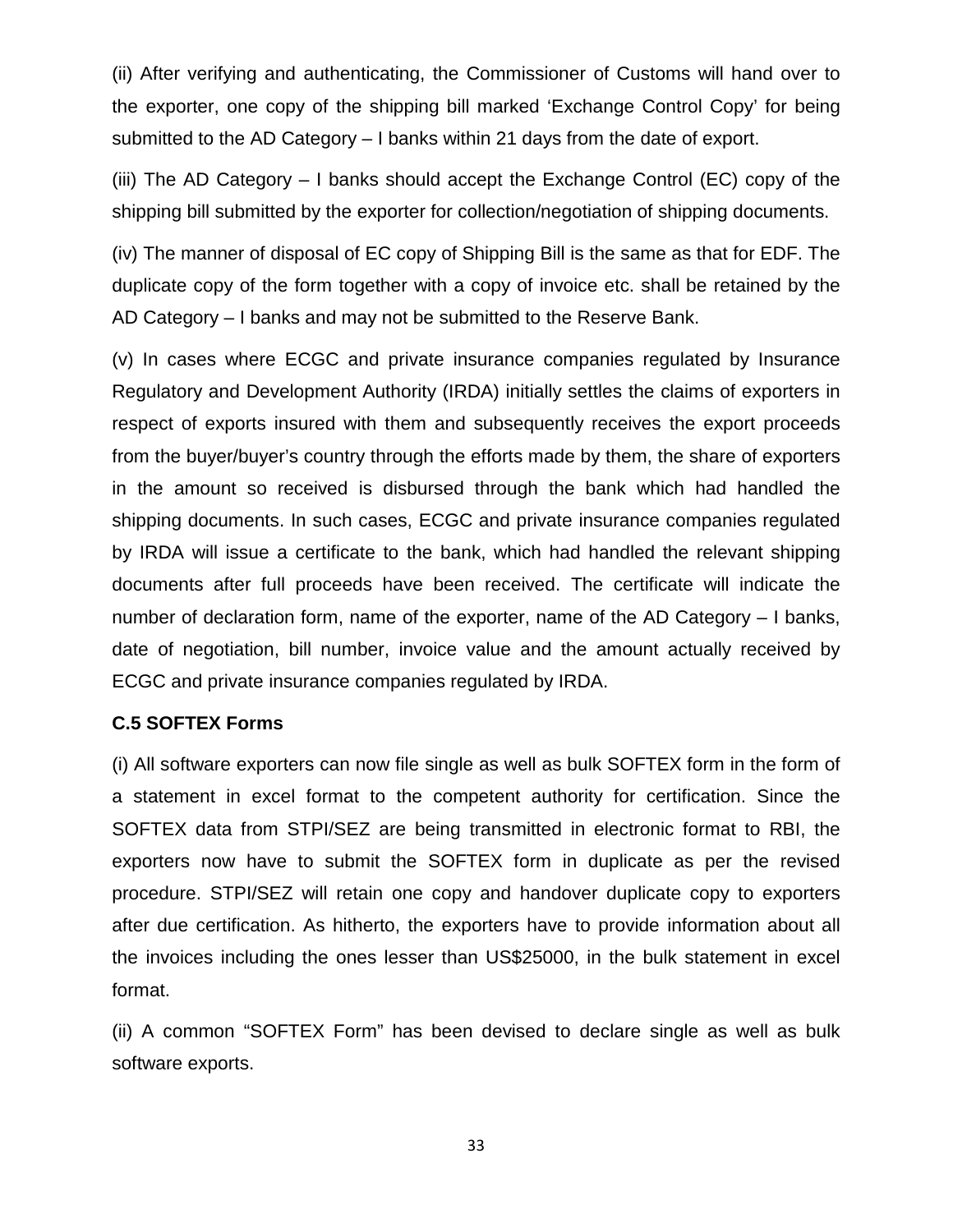(iii) Reserve Bank of India has extended the facility for online generation of the EDF Form Number and the SOFTEX Form Number (Single as well as Bulk for use in off-site software exports). The facility of manual allotment of single as well bulk SOFTEX form number by Regional Offices of RBI has been dispensed with accordingly.

# **C.6 Random verification**

(iv) In all the above procedures, AD Category – I bank should ensure, by random check of the relevant duplicate forms by their internal / concurrent auditors, that non-realization or short realization allowed, if any, is within the powers delegated to them or has been duly approved by the Reserve Bank, wherever necessary.

# **C.7 Certification for EEFC Credits**

Where a part of the export proceeds are credited to an EEFC account, the export declaration (duplicate) form may be certified as under:

"Proceeds amounting to …… representing ….. percent of the export realization credited to the EEFC account maintained by the exporter with……"

### **C.8 Consolidation of Air Cargo/Sea Cargo**

(i) Consolidation of Air Cargo

(a) Where air cargo is shipped under consolidation, the airline company's Master Airway Bill will be issued to the Consolidating Cargo Agent. The Cargo agent in turn will issue his own House Airway Bills (HAWBs) to individual shippers.

(b) AD Category – I banks may negotiate HAWBs only if the relative letter of credit specifically provides for negotiation of these documents in lieu of Airway Bills issued by the airline company.

(ii) Consolidation of Sea Cargo

(a) AD Category – I banks may accept Forwarder's Cargo Receipts (FCR) issued by IATA approved agents, in lieu of bills of lading, for negotiation / collection of shipping documents, in respect of export transactions backed by letters of credit, if the relative letter of credit specifically provides for negotiation of this document, in lieu of bill of lading even if the relative sale contract with the overseas buyer does not provide for acceptance of FCR as a shipping document, in lieu of bill of lading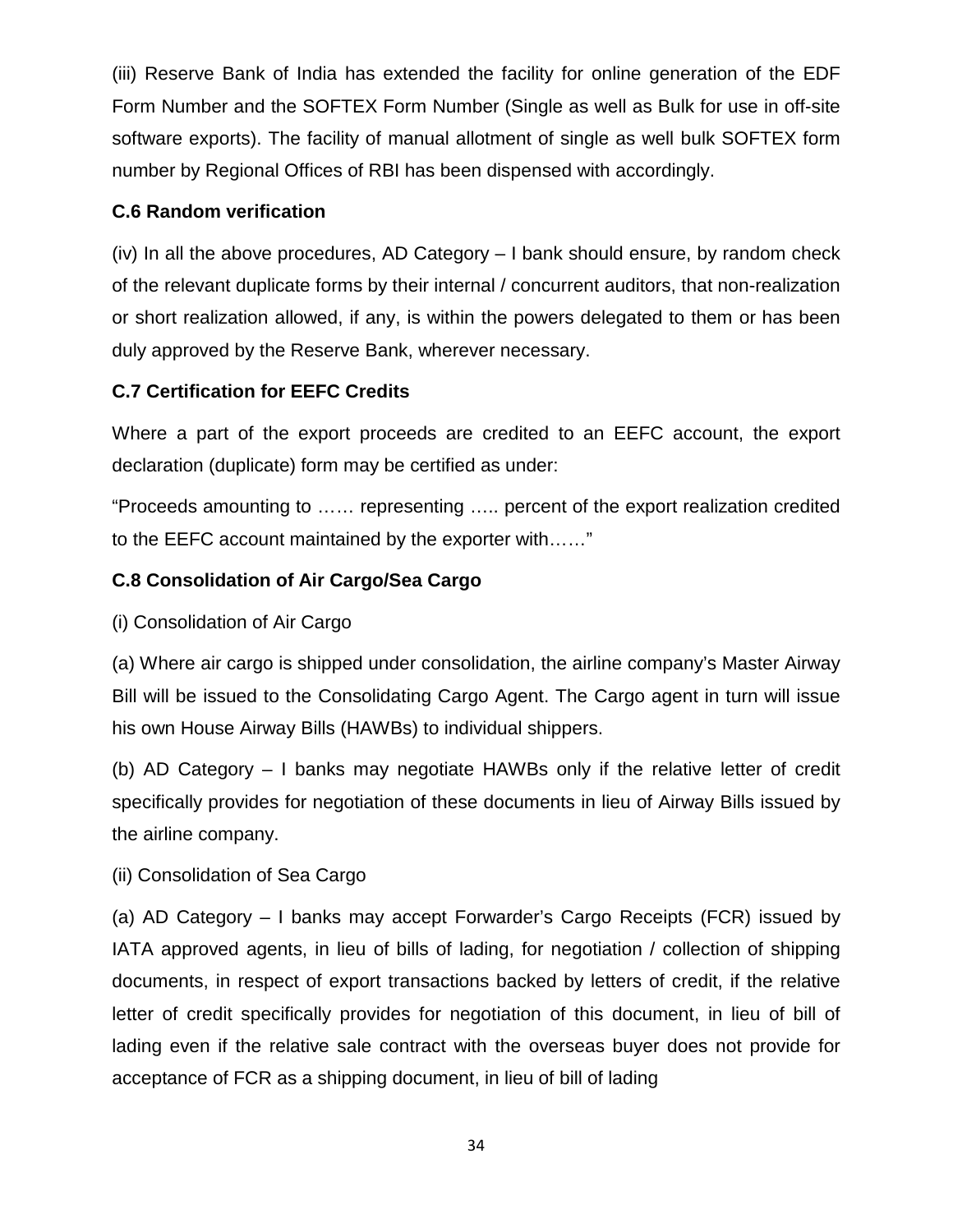(b) Further, Authorized Dealers may, at their discretion, also accept FCR issued by Shipping companies of repute/IATA approved agents (in lieu of bill of lading), for purchase/discount/collection of shipping documents even in cases, where export transactions are not backed by letters of credit, provided their 'relative sale contract' with overseas buyer provides for acceptance of FCR as a shipping document in lieu of bill of lading. However, the acceptance of such FCR for purchase/discount would purely be the credit decision of the bank concerned who, among others, should satisfy itself about the bona fides of the transaction and the track record of the overseas buyer and the Indian supplier since FCRs are not negotiable documents. It would be advisable for the exporters to ensure due diligence on the overseas buyer, in such cases.

# **C.9 Delay in submission of shipping documents by exporters**

In cases where exporters' present documents pertaining to exports after the prescribed period of 21 days from date of export, AD Category – I banks may handle them without prior approval of the Reserve Bank, provided they are satisfied with the reasons for the delay.

# **C.10 Return of Documents to Exporters**

The duplicate copies of EDF and shipping documents, once submitted to the AD Category – I banks for negotiation, collection, etc., should not ordinarily be returned to exporters, except for rectification of errors and resubmission.

# **C.11 Handing Over Negotiable Copy of Bill of Lading to Master of Vessel/Trade Representative**

AD Category – I banks may deliver one negotiable copy of the Bill of Lading to the Master of the carrying vessel or trade representative for exports to certain landlocked countries if the shipment is covered by an irrevocable letter of credit and the documents conform strictly to the terms of the Letter of Credit which, inter alia, provides for such delivery.

# **C.12 Export Bills Register**

AD Category – I banks should maintain Export Bills Register, in physical or electronic form aligned with Export Data Processing and Monitoring System (EDPMS). The bill number should be given to all type of export transactions on a financial year basis (i.e. April to March) and same should be reported in EDPMS.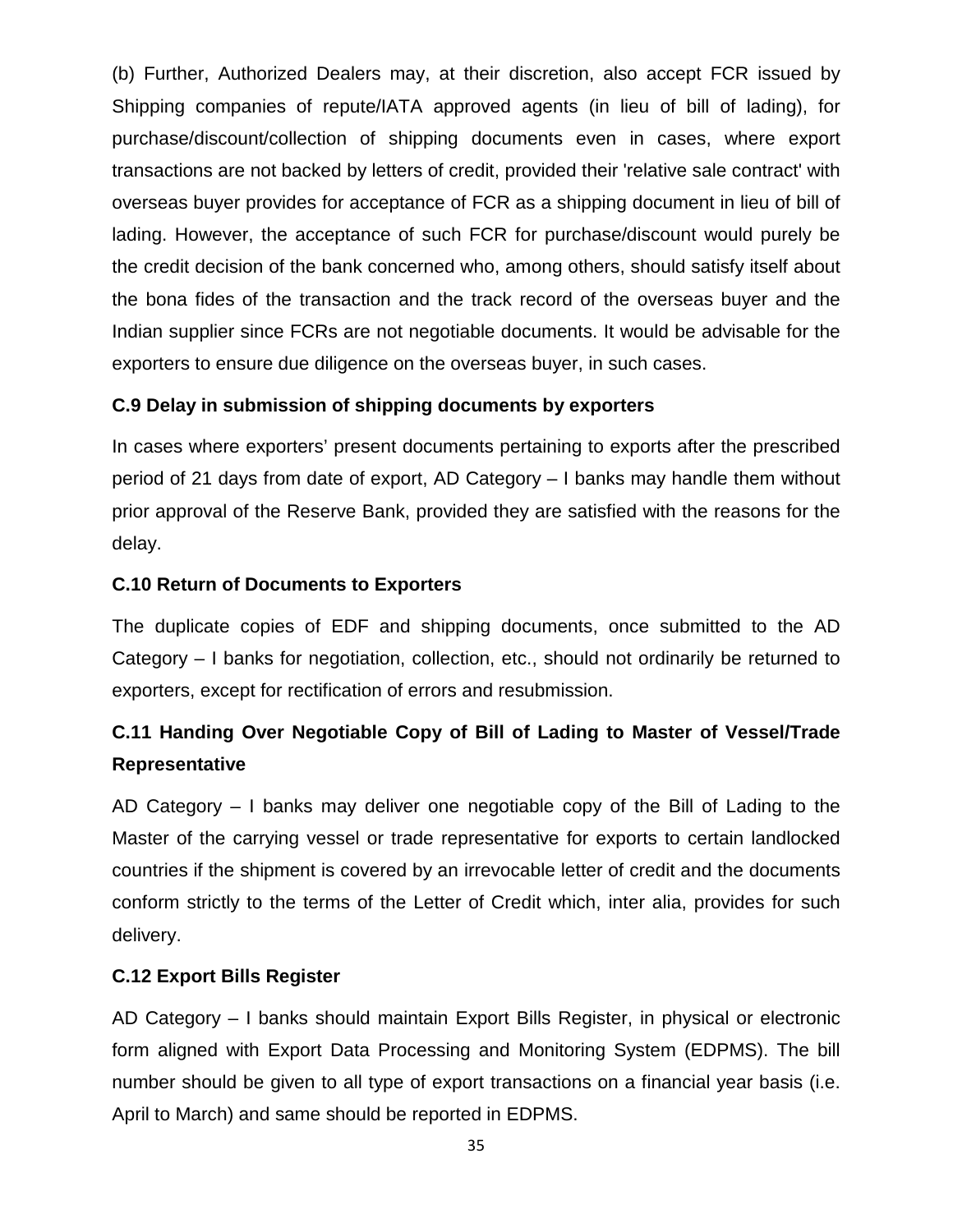### **C.13 Follow-up of Overdue Bills**

(i) AD Category – I banks should closely watch realization of bills and in cases where bills remain outstanding, beyond the due date for payment from the date of export, the matter should be promptly taken up with the concerned exporter. If the exporter fails to arrange for delivery of the proceeds within the stipulated period or seek extension of time beyond the stipulated period, the matter should be reported to the Regional Office concerned of the Reserve Bank stating, where possible, the reason for the delay in realizing the proceeds.

(ii) The duplicate copies of EDF/SOFTEX Forms should, continue to be held by AD Category – I banks until the full proceeds are realized, except in case of undrawn balances.

(iii) AD Category – I banks should follow up export outstanding with exporters systematically and vigorously so that action against defaulting exporters does not get delayed. Any laxity in the follow up of realization of export proceeds by AD Category – I banks will be viewed seriously by the Reserve Bank, leading to the invocation of the penal provision under FEMA, 1999.

(iv) With operationalization of EDPMS on March 01, 2014, realization of all export transaction for shipping documents after February 28, 2014 should be reported in EDPMS and old outstanding shipping bills prior to March 01, 2014 should continue to be reported in XOS till completion of the cycle.

# **C.14 Reduction in Invoice Value on Account of Prepayment of Usance Bills**

Occasionally, exporters may approach AD Category – I banks for reduction in invoice value on account of cash discount to overseas buyers for prepayment of the usance bills. AD Category – I banks may allow cash discount to the extent of amount of proportionate interest on the unexpired period of usance, calculated at the rate of interest stipulated in the export contract or at the prime rate/LIBOR of the currency of invoice where rate of interest is not stipulated in the contract.

### **C.15 Reduction in Invoice Value in other cases**

(i) If, after a bill has been negotiated or sent for collection, its amount is to be reduced for any reason, AD Category – I banks may approve such reduction, if satisfied about genuineness of the request, provided: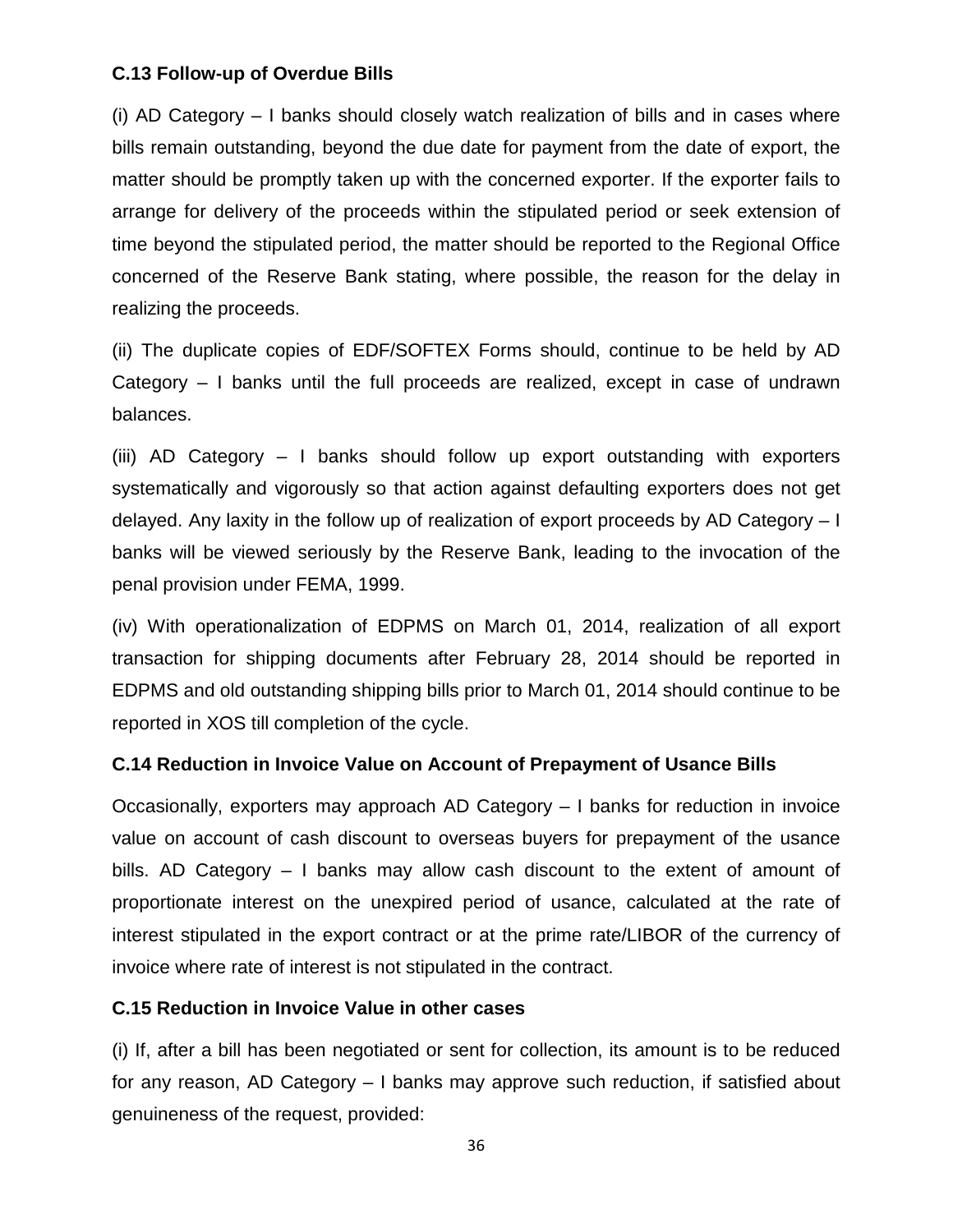(a) The reduction does not exceed 25 per cent of invoice value:

(b) It does not relate to export of commodities subject to floor price stipulations The exporter is not on the exporters' caution list of the Reserve Bank, and

(c) The exporter is advised to surrender proportionate export incentives availed of, if any.

(ii) In the case of exporters who have been in the export business for more than three years, reduction in invoice value may be allowed, without any percentage ceiling, subject to the above conditions as also subject to their track record being satisfactory, i.e., the export outstanding do not exceed 5 per cent of the average annual export realization during the preceding three financial years.

(iii) For the purpose of reckoning the percentage of export bills outstanding to the average export realizations during the preceding three financial years, outstanding of exports made to countries facing externalization problems may be ignored provided the payments have been made by the buyers in the local currency.

### **C.16 Export Claims**

(i) AD Category – I banks may remit export claims on application, provided the relative export proceeds have already been realized and repatriated to India and the exporter is not on the caution list of the Reserve Bank.

(ii) In all such cases of remittances, the exporter should be advised to surrender proportionate export incentives, if any, received by him.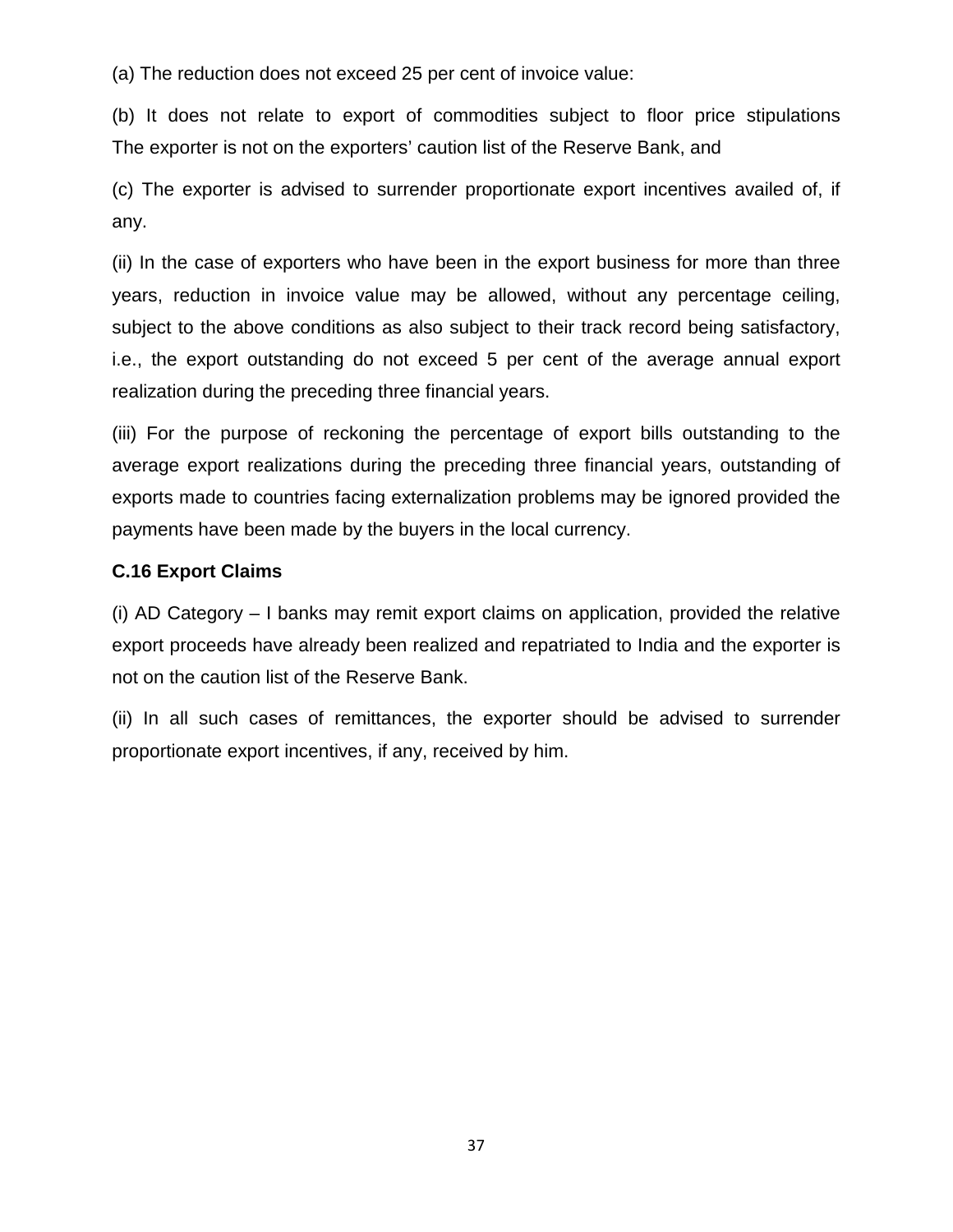### **C.17 Change of buyer/consignee**

Prior approval of the Reserve Bank is not required if, after goods have been shipped, they are to be transferred to a buyer other than the original buyer in the event of default by the latter, provided the reduction in value, if any, involved does not exceed 25 per cent of the invoice value and the realization of export proceeds is not delayed beyond the period of 12 months from the date of export.

### **C.18 Extension of Time**

(i) The Reserve Bank of India has permitted the AD Category – I banks to extend the period of realization of export proceeds beyond stipulated period of realization from the date of export, up to a period of six months, at a time, irrespective of the invoice value of the export subject to the following conditions:

(a) The export transactions covered by the invoices are not under investigation by Directorate of Enforcement / Central Bureau of Investigation or other investigating agencies,

(b) The AD Category – I bank is satisfied that the exporter has not been able to realize export proceeds for reasons beyond his control,

(c) The exporter submits a declaration that the export proceeds will be realized during the extended period,

(d) While considering extension beyond one year from the date of export, the total outstanding of the exporter does not exceed USD one million or 10 per cent of the average export realizations during the preceding three financial years, whichever is higher.

(e) All the export bills outstanding beyond six months from the date of export may be reported in XOS statement. However, where extension of time has been granted by the AD Category – I banks, the date up to which extension has been granted may be indicated in the 'Remarks' column.

(f) In cases where the exporter has filed suits abroad against the buyer, extension may be granted irrespective of the amount involved / outstanding.

(ii) In cases where an exporter has not been able to realize proceeds of a shipment made within the extended period for reasons beyond his control, but expects to be able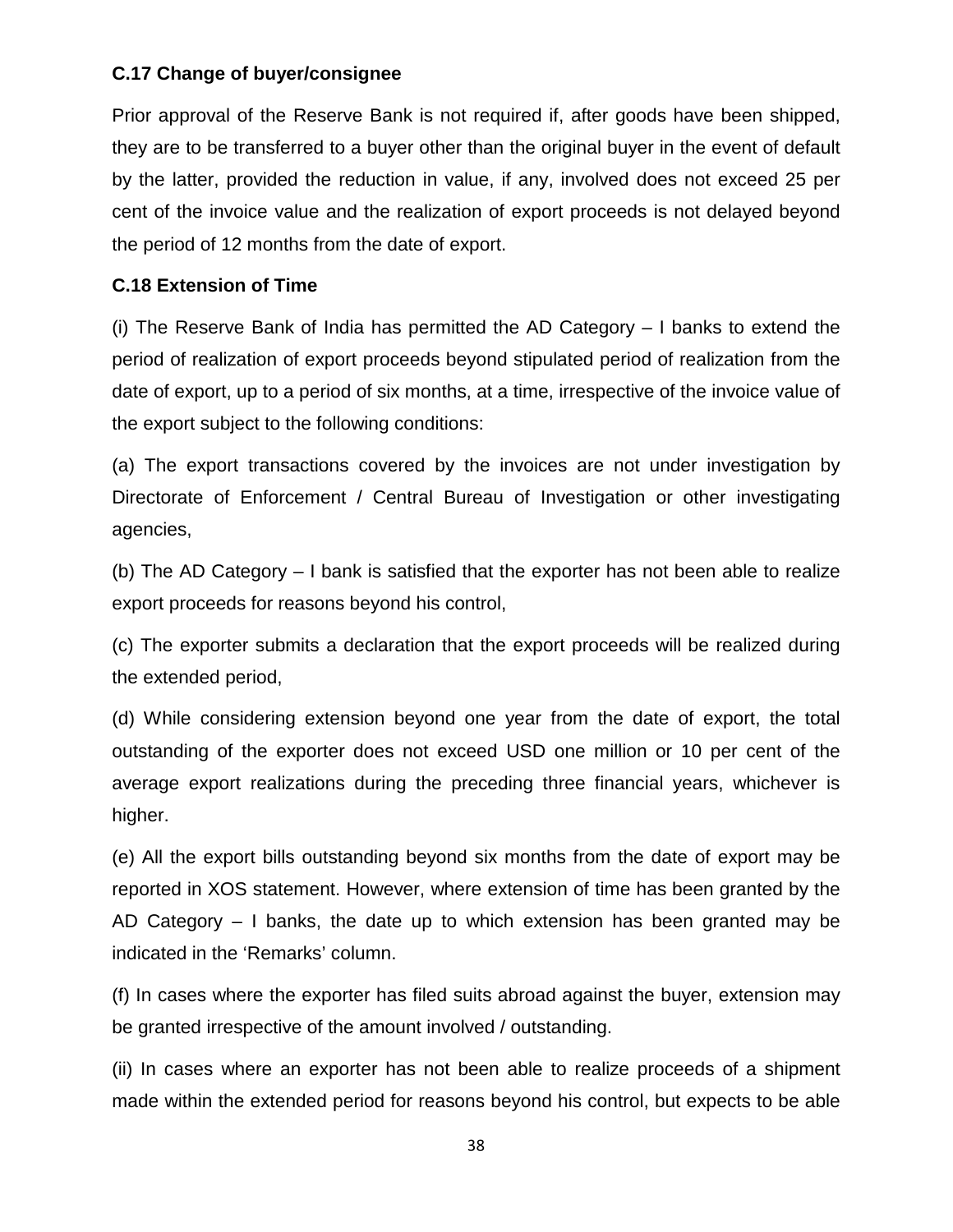to realize proceeds if further extension of the period is allowed to him, as well as in respect of cases not covered under Para (i) above necessary application (in duplicate) should be made to the Regional Office concerned of the Reserve Bank in form ETX through his AD Category – I bank with appropriate documentary evidence.

### **C.19 Write off of export bills**

(i) An exporter who has not been able to realize the outstanding export dues despite best efforts, may either self-write off or approach the AD Category – I banks, who had handled the relevant shipping documents, with appropriate supporting documentary evidence with a request for write off of the unrealized portion subject to the fulfillment of stipulations regarding surrender of incentives prior to" write-off" adduced in the [A.P.](https://rbi.org.in/Scripts/NotificationUser.aspx?Id=5885&Mode=0)  [\(DIR Series\) Circular No. 03 dated 22 July 2010.](https://rbi.org.in/Scripts/NotificationUser.aspx?Id=5885&Mode=0) After liberalizing and simplifying the procedure, the limits prescribed for "write-offs" of unrealized export bills are as under:

| Self "write-off" by an exporter<br>(Other than Status Holder Exporter)    | $5\%$ <sup>*</sup> |
|---------------------------------------------------------------------------|--------------------|
| Self "write-off" by Status Holder Exporters                               | $10\%$ *           |
| 'Write-off" by Authorized Dealer Bank-                                    | $10\%$ *           |
| *of the total export proceeds realized during the previous calendar year. |                    |

(ii) The above limits will be related to total export proceeds realized during the previous calendar year and will be cumulatively available in a year.

(iii) The above "write-off" will be subject to conditions that the relevant amount has remained outstanding for more than one year, satisfactory documentary evidence is furnished in support of the exporter having made all efforts to realize the dues, and the case falls under any of the undernoted categories:

(a) The overseas buyer has been declared insolvent and a certificate from the official liquidator indicating that there is no possibility of recovery of export proceeds has been produced.

(b) The overseas buyer is not traceable over a reasonably long period of time.

(c) The goods exported have been auctioned or destroyed by the Port / Customs / Health authorities in the importing country.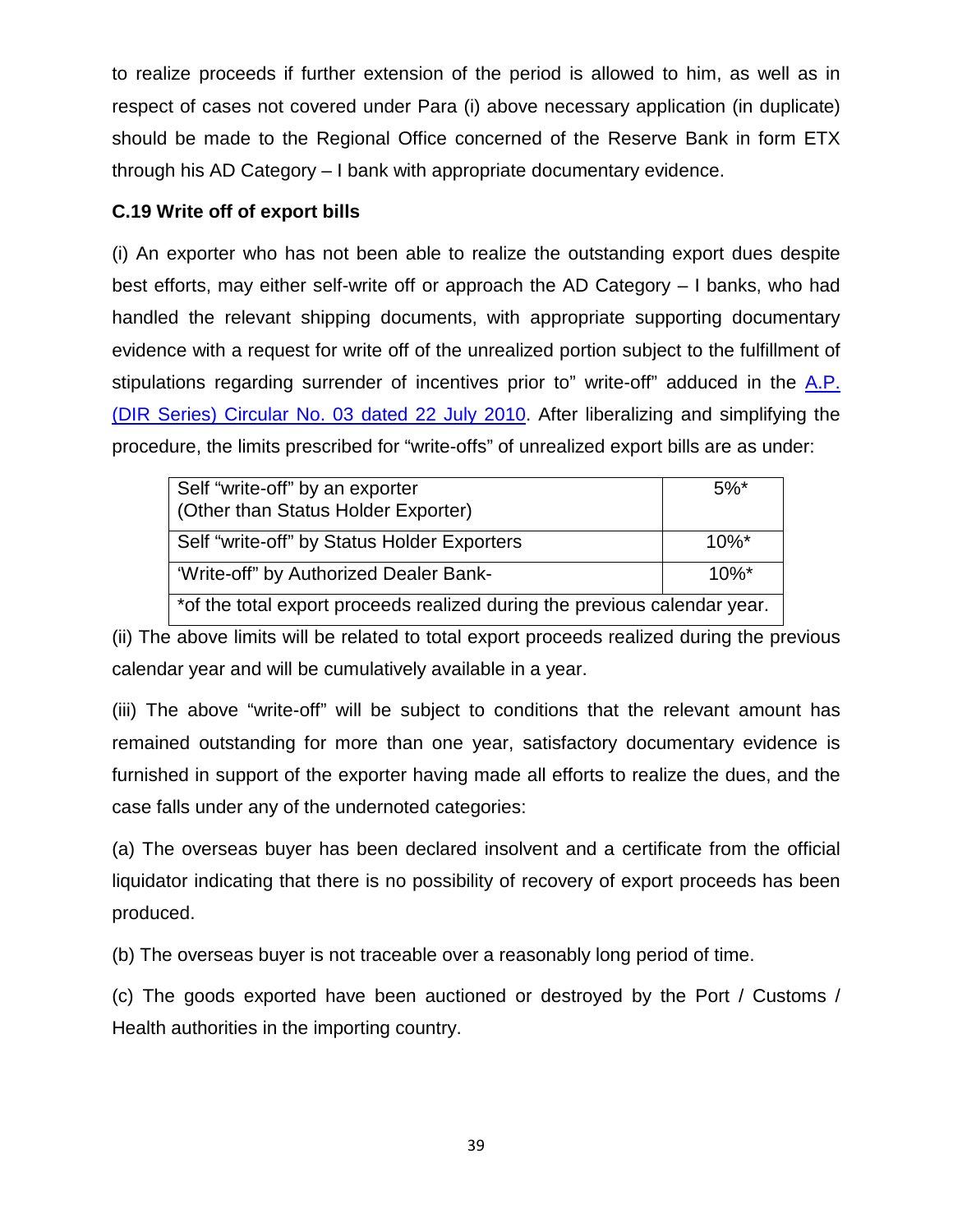(d) The unrealized amount represents the balance due in a case settled through the intervention of the Indian Embassy, Foreign Chamber of Commerce or similar Organization;

(e) The unrealized amount represents the undrawn balance of an export bill (not exceeding 10% of the invoice value) remaining outstanding and turned out to be unrealizable despite all efforts made by the exporter;

(f) The cost of resorting to legal action would be disproportionate to the unrealized amount of the export bill or where the exporter even after winning the Court case against the overseas buyer could not execute the Court decree due to reasons beyond his control;

(g) Bills were drawn for the difference between the letter of credit value and actual export value or between the provisional and the actual freight charges but the amounts have remained unrealized consequent on dishonor of the bills by the overseas buyer and there are no prospects of realization.

(iv) The exporter has surrendered proportionate export incentives (for the cases not covered under [A. P. \(DIR. Series\) Circular No.03 dated July 22, 2010\)](https://rbi.org.in/Scripts/NotificationUser.aspx?Id=5885&Mode=0), if any, availed of in respect of the relative shipments. The AD Category  $-1$  banks should obtain documents evidencing surrender of export incentives availed of before permitting the relevant bills to be written off.

(v) In case of self-write-off, the exporter should submit to the concerned AD bank, a Chartered Accountant's certificate, indicating the export realization in the preceding calendar year and also the amount of write-off already availed of during the year, if any, the relevant EDF to be written off, Bill No., invoice value, commodity exported, country of export. The CA certificate may also indicate that the export benefits, if any, availed of by the exporter have been surrendered.

(vi) However, the following would not qualify for the "write off" facility:

(a) Exports made to countries with externalization problem i.e. where the overseas buyer has deposited the value of export in local currency but the amount has not been allowed to be repatriated by the central banking authorities of the country.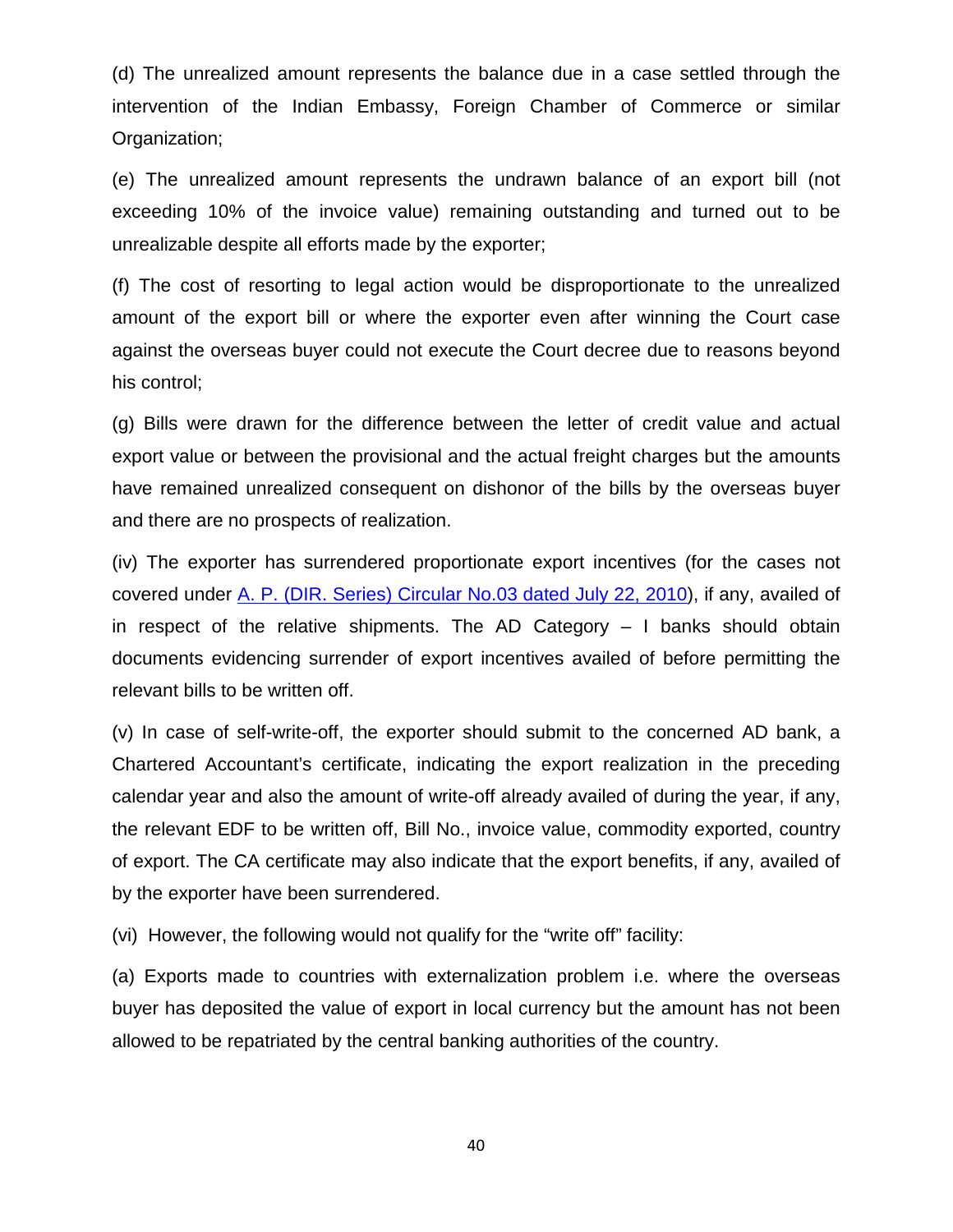(b) EDF which are under investigation by agencies like, Enforcement Directorate, Directorate of Revenue Intelligence, Central Bureau of Investigation, etc. as also the outstanding bills which are subject matter of civil / criminal suit.

vii) AD banks should report write off of export bills through EDPMS to the Reserve Bank.

viii) AD banks are advised to put in place a system under which their internal inspectors or auditors (including external auditors appointed by authorised dealers) should carry out random sample check / percentage check of "write-off" outstanding export bills.

ix) Cases not covered by the above instructions / beyond the above limits, may be referred to the concerned Regional Office of Reserve Bank of India.

# **C.20 Write off in cases of Payment of Claims by ECGC and private insurance companies regulated by Insurance Regulatory and Development Authority (IRDA)**

(i) AD Category – I banks shall, on an application received from the exporter supported by documentary evidence from the ECGC and private insurance companies regulated by IRDA confirming that the claim in respect of the outstanding bills has been settled by them, write off the relative export bills and delete them from the XOS statement.

(ii) Such write-off will not be restricted to the limit of 10 per cent indicated above.

(iii) Surrender of incentives, if any, in such cases will be as provided in the Foreign Trade Policy.

(iv) The claims settled in rupees by ECGC and private insurance companies regulated by IRDA should not be construed as export realization in foreign exchange.

### **C.21 Write-off – Relaxation**

As announced in the Foreign Trade Policy (FTP), 2015-20, realization of export proceeds shall not be insisted upon under any of the Export Promotion Schemes under the said FTP, subject to the following conditions:

(a) The write off on the basis of merits is allowed by the Reserve Bank or by AD Category – I bank on behalf of the Reserve Bank, as per extant guidelines;

(b) The exporter produces a certificate from the Foreign Mission of India concerned, about the fact of non-recovery of export proceeds from the buyer; and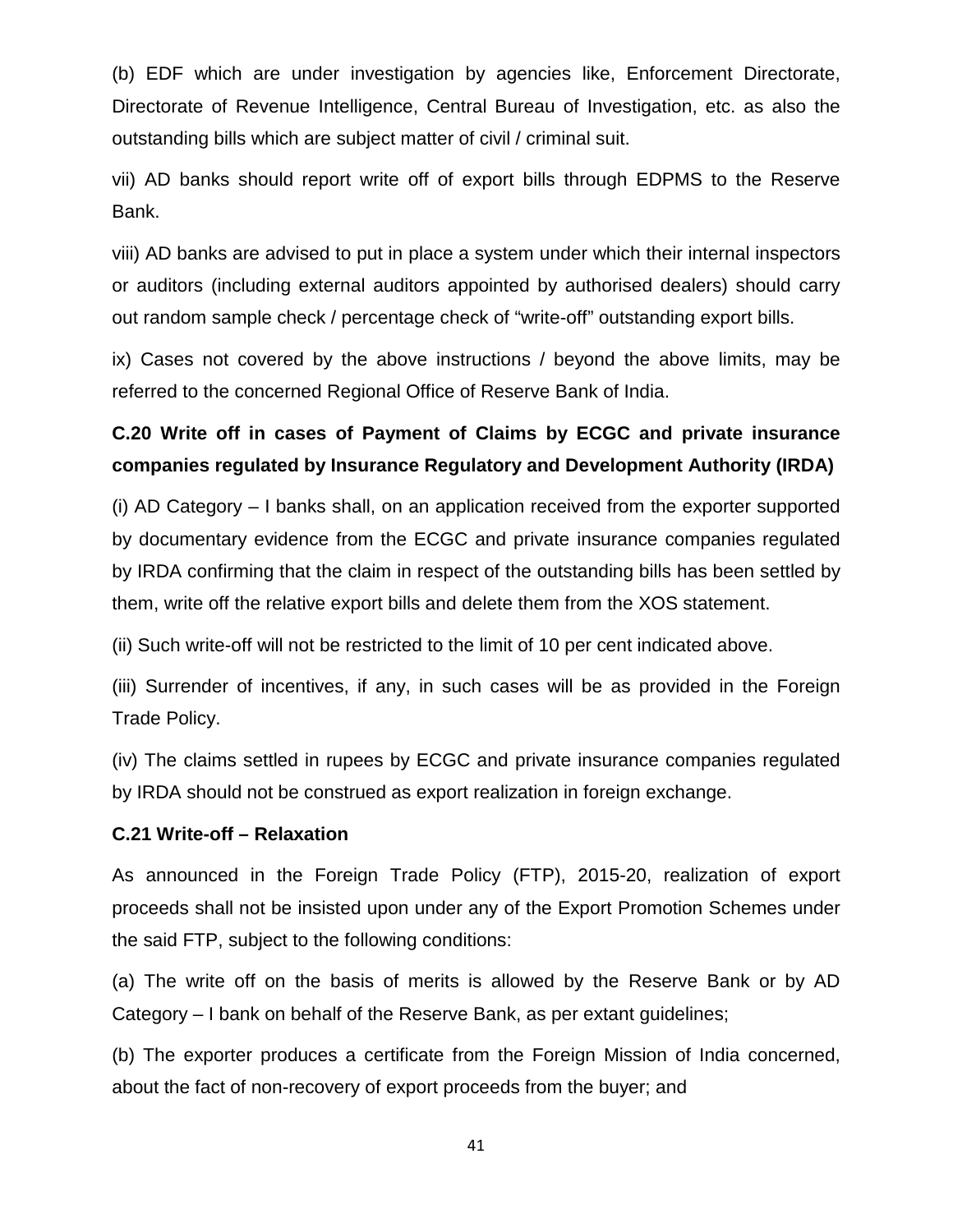(c) This would not be applicable in self write off cases.

# **C.22 Shipments Lost in Transit**

(i) When shipments from India for which payment has not been received either by negotiation of bills under letters of credit or otherwise are lost in transit, the AD Category – I banks must ensure that insurance claim is made as soon as the loss is known.

(ii) In cases where the claim is payable abroad, the AD Category - banks must arrange to collect the full amount of claim due on the lost shipment, through the medium of their overseas branch/correspondent and release the duplicate copy of EDF only after the amount has been collected.

(iii) A certificate for the amount of claim received should be furnished on the reverse of the duplicate copy.

(iv) AD Category – I banks should ensure that amounts of claims on shipments lost in transit which are partially settled directly by shipping companies/airlines under carrier's liability abroad are also repatriated to India by exporters.

# **C.23 'Netting off' of export receivables against import payments – Units in Special Economic Zones (SEZs)**

AD Category - I banks may allow requests received from exporters for 'netting off' of export receivables against import payments for units located in Special Economic Zones subject to the following:

(i) The 'netting off' of export receivables against import payments is in respect of the same Indian entity and the overseas buyer / supplier (bilateral netting) and the netting may be done as on the date of balance sheet of the unit in SEZ.

(ii) The details of export of goods are documented in EDF (O) forms / DTR as the case may be while details of import of goods / services are recorded through A1 / A2 form as the case may be. The relative EDF will be treated as complete by the designated AD Category – I banks only after the entire proceeds are adjusted / received.

(iii) Both the transactions of sale and purchase in 'R' - Returns under FET-ERS are reported separately.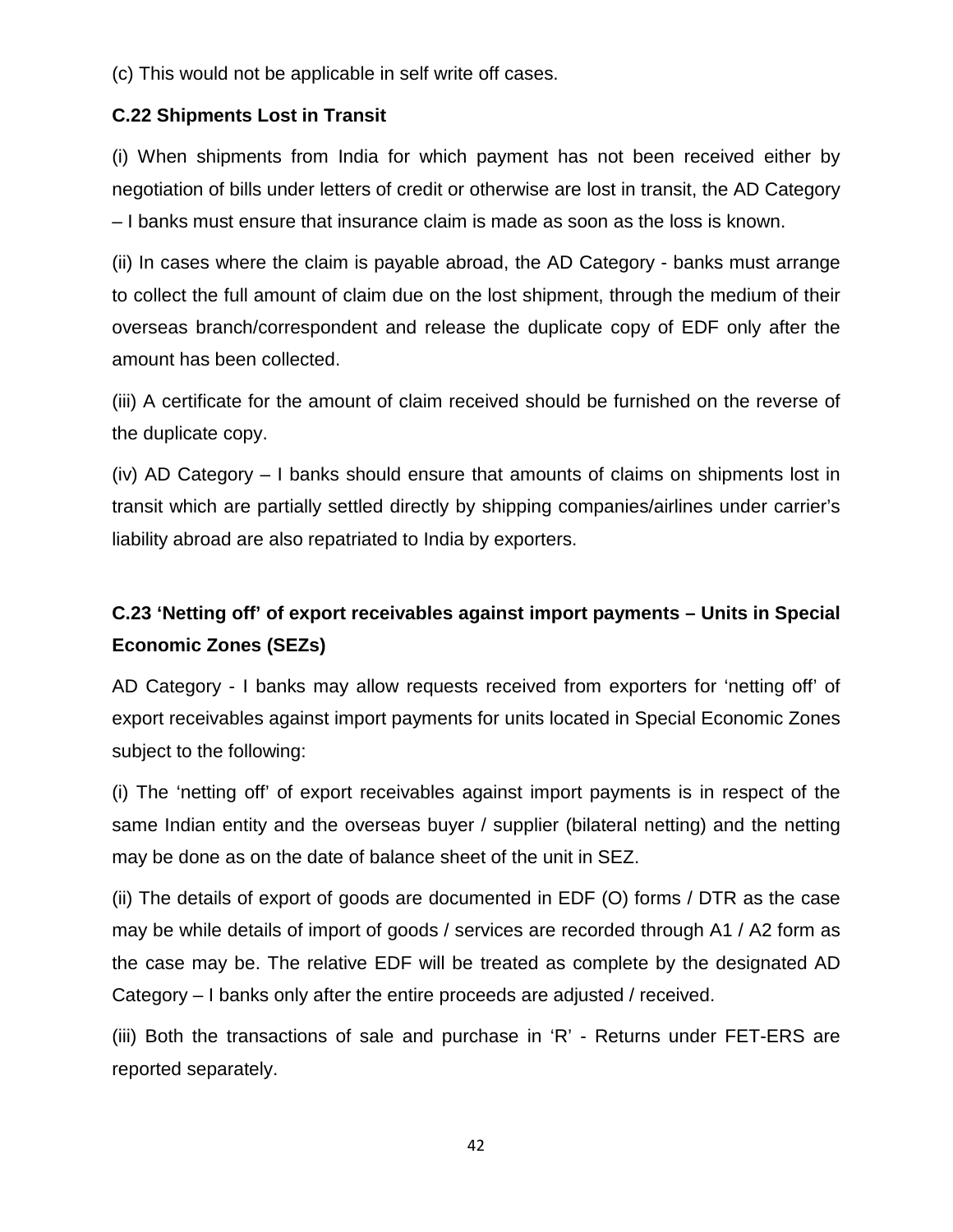(iv) The export / import transactions with ACU countries are kept outside the arrangement.

(v) All the relevant documents are submitted to the concerned AD Category – I banks who should comply with all the regulatory requirements relating to the transactions.

# **C.24 Set-off of export receivables against import payables**

AD category –I banks may deal with the cases of set-off of export receivables against import payables, subject to following terms and conditions:

(i) The import is as per the Foreign Trade Policy in force.

(ii) Invoices/Bills of Lading/Airway Bills and Exchange Control copies of Bills of Entry for home consumption have been submitted by the importer to the Authorized Dealer bank.

(iii) Payment for the import is still outstanding in the books of the importer.

(iv) Both the transactions of sale and purchase may be reported separately in 'R' Returns.

(v) The relative EDF will be released by the AD bank only after the entire export proceeds are adjusted / received.

(vi) The "set-off" of export receivables against import payments should be in respect of the same overseas buyer and supplier and that consent for "set-off" has been obtained from him.

(vii) The export / import transactions with ACU countries should be kept outside the arrangement.

(viii) All the relevant documents are submitted to the concerned AD bank who should comply with all the regulatory requirements relating to the transactions.

# **C.25 Agency Commission on Exports**

(i) AD Category – I banks may allow payment of commission, either by remittance or by deduction from invoice value, on application submitted by the exporter. The remittance on agency commission may be allowed subject to conditions as under:

(a) Amount of commission has been declared on EDF/SOFTEX form and accepted by the Customs authorities or Ministry of Information Technology, Government of India / EPZ authorities as the case may be. In cases where the commission has not been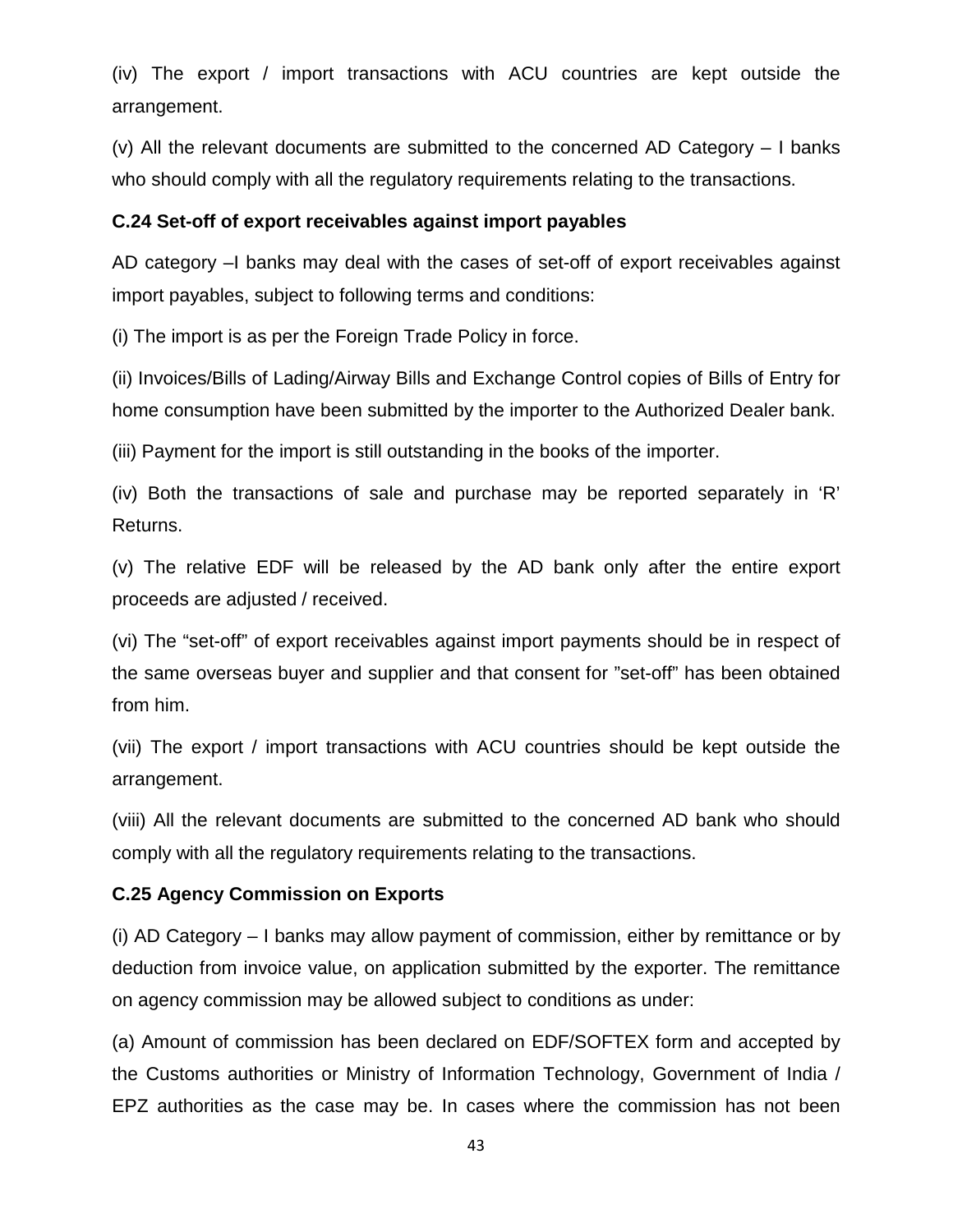declared on EDF/SOFTEX form, remittance may be allowed after satisfying the reasons adduced by the exporter for not declaring commission on Export Declaration Form, provided a valid agreement/written understanding between the exporters and/or beneficiary for payment of commission exists.

(b) The relative shipment has already been made.

(ii) AD Category – I banks may allow payment of commission by Indian exporters, in respect of their exports covered under counter trade arrangement through Escrow Accounts designated in US Dollar, subject to the following conditions:

(a) The payment of commission satisfies the conditions as at (a) and (b) stipulated in paragraph (i) above.

(b) The commission is not payable to Escrow Account holders themselves.

(c) The commission should not be allowed by deduction from the invoice value.

(iii) Payment of commission is prohibited on exports made by Indian Partners towards equity participation in an overseas joint venture / wholly owned subsidiary as also exports under Rupee Credit Route except commission up to 10 per cent of invoice value of exports of tea & tobacco.

# **C.26 Refund of Export Proceeds**

AD Category – I banks, through whom the export proceeds were originally realized may consider requests for refund of export proceeds of goods exported from India and being re-imported into India on account of poor quality. While permitting such transactions, AD Category – I banks are required to:

(i) Exercise due diligence regarding the track record of the exporter

(ii) Verify the bona-fides of the transactions

(iii) Obtain from the exporter a certificate issued by DGFT / Custom authorities that no incentives have been availed by the exporter against the relevant export or the proportionate incentives availed, if any, for the relevant export have been surrendered

(iv) Obtain an undertaking from the exporter that the goods will be re-imported within three months from the date of remittance and

(v) Ensure that all procedures as applicable to normal imports are adhered to.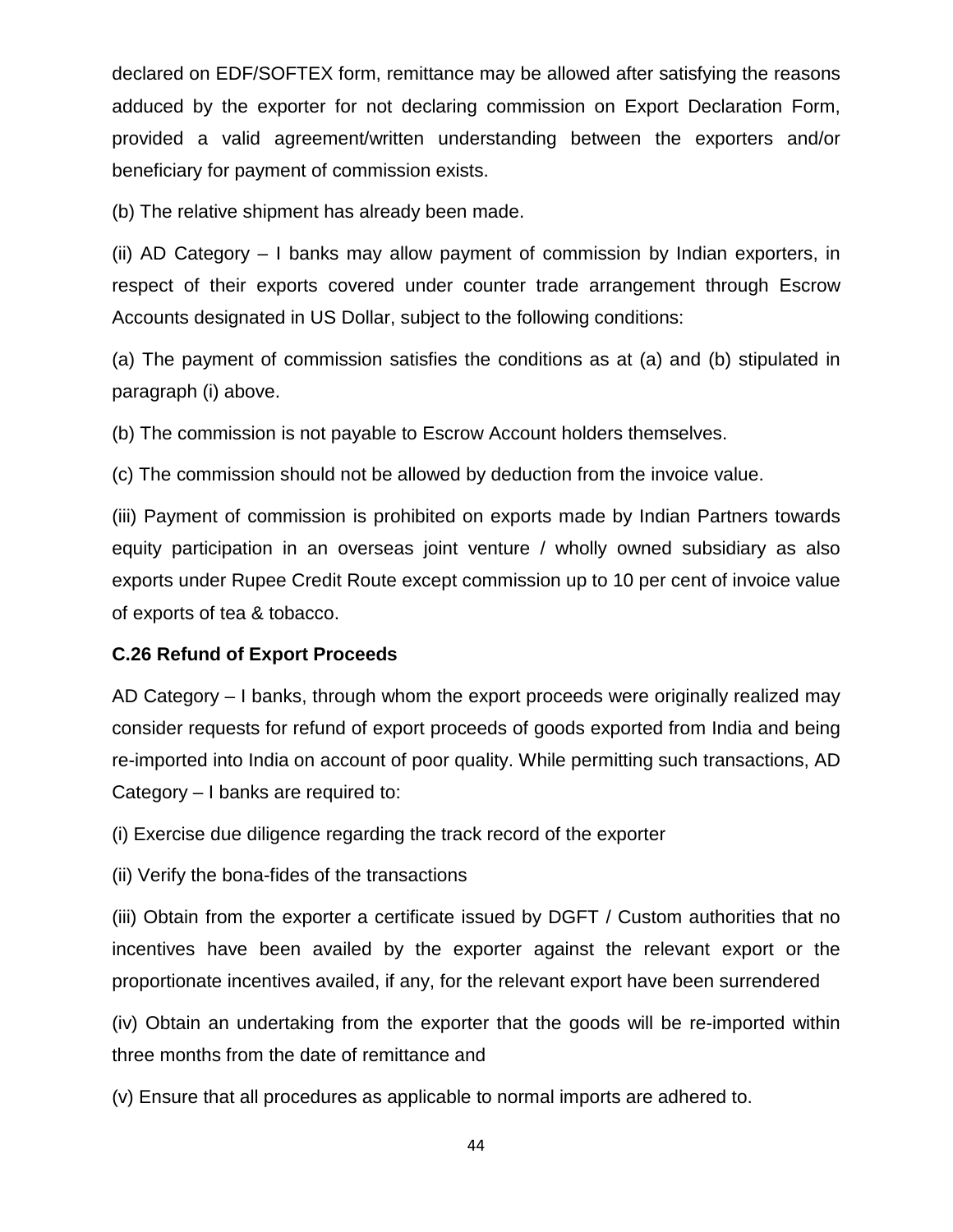### **C.27 Exporters' Caution List**

(i) AD Category – I banks will also be advised whenever exporters are cautioned in terms of provisions contained in Regulation 17 of "Export Regulations". They may approve EDF of exporters who have been placed on caution list if the exporters concerned produce evidence of having received an advance payment or an irrevocable letter of credit in their favor covering the full value of the proposed exports.

(ii) Such approval may be given even in cases where usance bills are to be drawn for the shipment provided the relative letter of credit covers the full export value and also permits such drawings and the usance bill mature within twelve months from the date of shipment.

(iii) AD Category – I banks should obtain prior approval of the Reserve Bank for issuing guarantees for caution-listed exporters.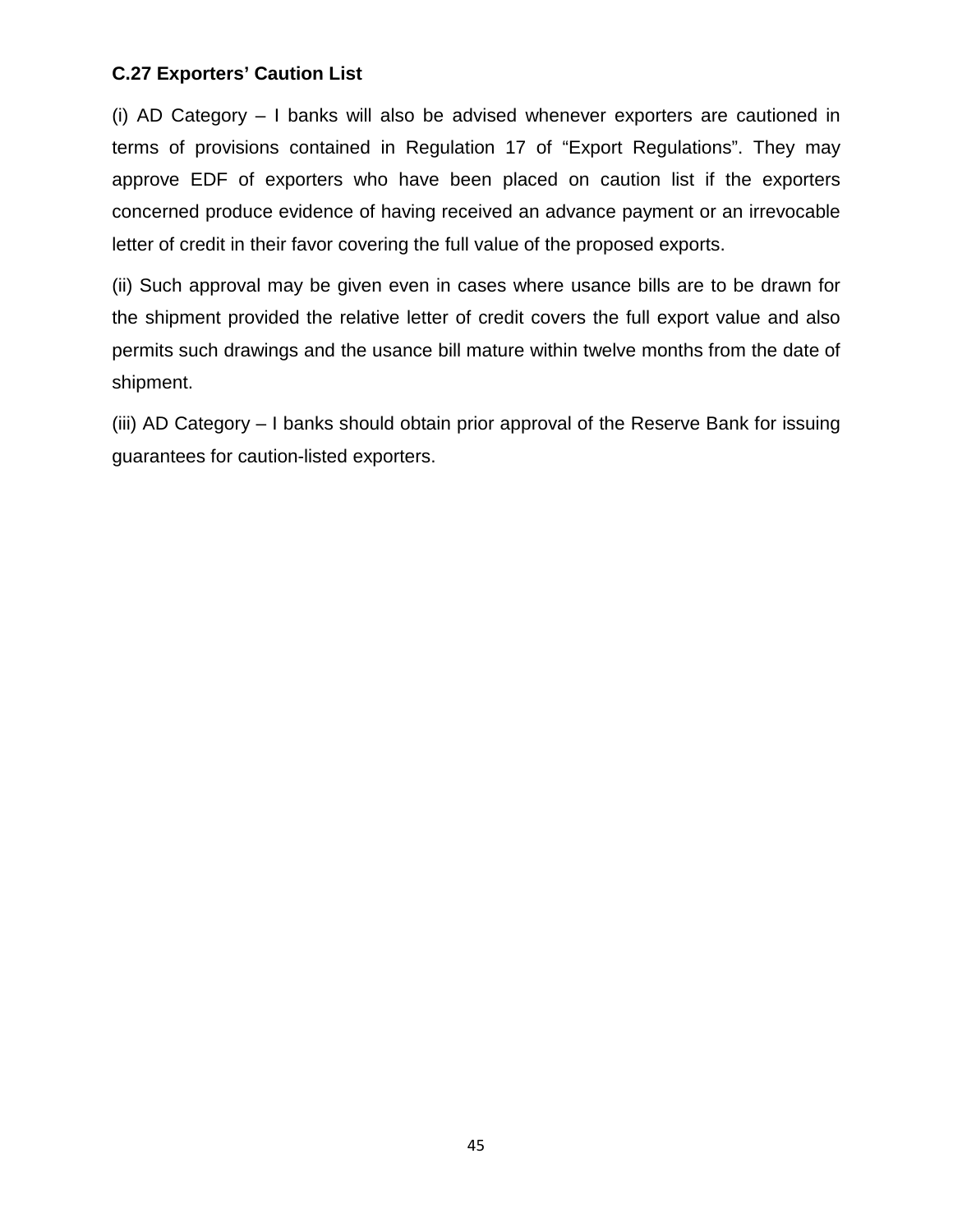# **List of Circulars which have been consolidated in the Master Document on Export of Goods and Services**

| Sr.<br>No      | <b>Circular No.</b>               | <b>Subject</b>                                                                                                              | <b>Date</b>           |
|----------------|-----------------------------------|-----------------------------------------------------------------------------------------------------------------------------|-----------------------|
| 1              | A.D. (MA Series) Circular No.15   |                                                                                                                             | May 31, 1993          |
| $\overline{2}$ | A.P. (DIR Series) Circular No.12  | Foreign Exchange Management Act 1999 -<br><b>Export of Goods and Services</b>                                               | September 9, 2000     |
| 3              | A.P. (DIR Series) Circular No.6   | Exchange Earners' Foreign Currency (EEFC)<br><b>Account Scheme</b>                                                          | August 14, 2000       |
| 4              | A.P.(DIR Series) Circular No.16   | Exchange Earners' Foreign Currency (EEFC)<br><b>Account Scheme</b>                                                          | October 10, 2000      |
| 5              | A.P. (DIR Series) Circular No.17  | Barter Trade with Myanmar under the Indo-<br>Myanmar Border Trade Agreement                                                 | October 16, 2000      |
| 6              | A.P.(DIR Series) Circular No.23   | Foreign Exchange Management Act, 1999 -<br><b>Returns and Statements</b>                                                    | December 30,<br>2000  |
| $\overline{7}$ | A.P.(DIR Series) Circular No.27   | Foreign Exchange Management Act, 1999 -<br>Export of Goods and Services - Forwarder's<br>Cargo Receipt                      | March 2, 2001         |
| 8              | A.P. (DIR Series) Circular No.28  | Foreign Exchange Management Act, 1999                                                                                       | March 30, 2001        |
| $\overline{9}$ | A.P. (DIR Series) Circular No. 30 | 'Write off' of Unrealized Export Bills -<br>Simplification of Procedure                                                     | April 4, 2001         |
| 10             | A.P. (DIR Series) Circular No.35  | Foreign Exchange Management Act, 1999 -<br><b>Export of Goods and Services</b>                                              | June 11, 2001         |
| 11             | A.P. (DIR Series) Circular No.4   | Counter-Trade Arrangements with Romania                                                                                     | August 27, 2001       |
| 12             | A.P. (DIR Series) Circular No.5   | <b>Export of Goods and Services</b>                                                                                         | August 27, 2001       |
| 13             | A.P. (DIR Series) Circular No.6   | <b>Export of Goods and Services</b>                                                                                         | September 24,<br>2001 |
| 14             | A.P. (DIR Series) Circular No.9   | <b>Export of Goods and Services - Certification</b><br>of SOFTEX Forms                                                      | October 25, 2001      |
| 15             | A.P. (DIR Series) Circular No.10  | Asian Clearing Union (ACU) Mechanism -<br><b>Exports to Nepal</b>                                                           | November 1, 2001      |
| 16             | A.P. (DIR Series) Circular No.20  | Export of goods & services - Extension of<br>period of realization                                                          | January 28, 2002      |
| 17             | A.P. (DIR Series) Circular No.30  | Export of Goods for Exhibition / Trade Fairs<br>outside India                                                               | March 26, 2002        |
| 18             | A.P. (DIR Series) Circular No.34  | Facilities to Status Holder Exporters--Credit<br>to the EEFC account                                                        | April 1, 2002         |
| 19             | A.P. (DIR Series) Circular No.35  | Export of Goods and Services - Facilities to<br><b>Status Holder Exporters</b>                                              | April 1, 2002         |
| 20             | A.P. (DIR Series) Circular No.38  | Foreign Exchange Management Act, 1999 -<br>Export of goods and services - Reduction in<br>value                             | April 12, 2002        |
| 21             | A.P. (DIR Series) Circular No.53  | Use of Credit Cards AP (DIR Series) Circular<br>No.53 (June 27, 2002)                                                       | June 27, 2002         |
| 22             | A.P. (DIR Series) Circular No.54  | Maintenance of foreign currency account<br>abroad by a company/firm/a body corporate<br>registered or incorporated in India | June 29, 2002         |
| 23             | A.P. (DIR Series) Circular No.2   | <b>Export of Goods and Services</b>                                                                                         | July 4, 2002          |
| 24             | A.P. (DIR Series) Circular No.10) | Export of Goods and Services - Facilities to<br>units in Special Economic Zones (SEZs                                       | August 14, 2002       |
| 25             | A.P. (DIR Series) Circular No.11  | Exchange Earners' Foreign Currency (EEFC)<br>Account Scheme - Amendment                                                     | August 14, 2002       |
| 26             | A.P. (DIR Series) Circular No.12  | <b>Export of Goods and Services</b>                                                                                         | August 28, 2002       |
| 27             | A.P. (DIR Series) Circular No.21  | Disposal of duplicate copies of Export                                                                                      | September 16,         |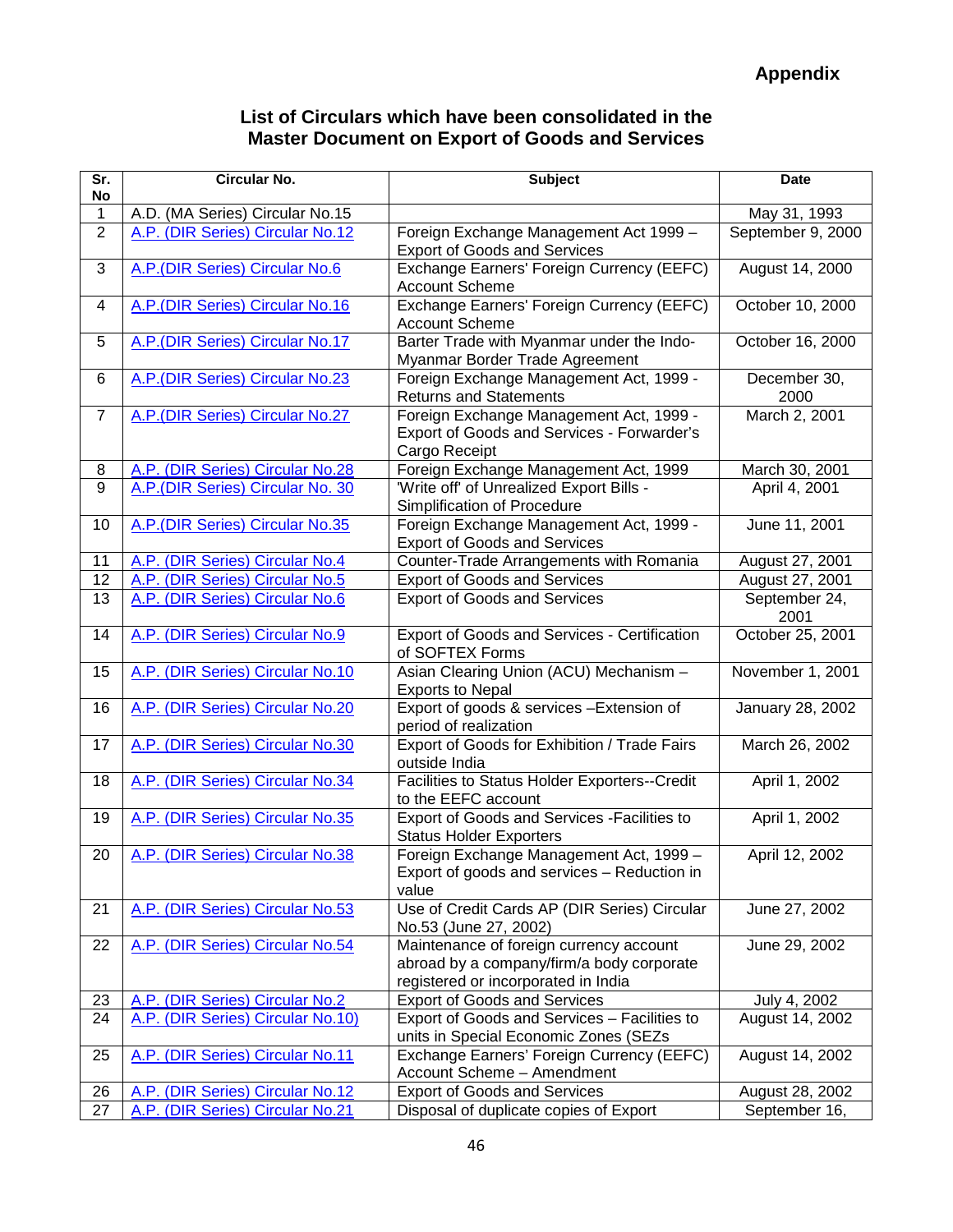|    |                                   | <b>Declaration Forms</b>                                                             | 2002                  |
|----|-----------------------------------|--------------------------------------------------------------------------------------|-----------------------|
| 28 | A.P. (DIR Series) Circular No.28) | Opening, holding and maintaining Foreign                                             | October 3, 2002       |
|    |                                   | Currency Account in India by Unit in Special                                         |                       |
|    |                                   | Economic Zones (SEZs                                                                 |                       |
| 29 | A.P. (DIR Series) Circular No.33  | <b>Export of Goods and Services</b>                                                  | October 23, 2002      |
| 30 | A.P. (DIR Series) Circular No.34  | Exchange Earners' Foreign Currency (EEFC)<br><b>Account Scheme</b>                   | October 31, 2002      |
| 31 | A.P. (DIR Series) Circular No.41  | Issue of Corporate Guarantee in lieu of Bid<br><b>Bond Guarantee</b>                 | November 8, 2002      |
| 32 | A.P. (DIR Series) Circular No.61  | "Write-off" of unrealized export bills-                                              | December 14,          |
|    |                                   | Surrender of export incentives                                                       | 2002                  |
| 33 | A.P. (DIR Series) Circular No.62  | Exchange Earners' Foreign Currency (EEFC)                                            | December 17,          |
|    |                                   | <b>Account Scheme</b>                                                                | 2002                  |
| 34 | A.P. (DIR Series) Circular No.71  | Acquisition of immovable property outside<br>India-Branches/trading offices overseas | January 13, 2003      |
| 35 | A.P. (DIR Series) Circular No.76  | R-Return and Guide to Authorised Dealers                                             | February 3, 2003      |
|    |                                   | for Compilation of R Returns - Submission of                                         |                       |
|    |                                   | Documents / Statements/ Schedules -                                                  |                       |
|    |                                   | Discontinuation                                                                      |                       |
| 36 | A.P. (DIR Series) Circular No.78  | Exchange Earners' Foreign Currency (EEFC)                                            | February 14, 2003     |
|    |                                   | <b>Account Scheme</b>                                                                |                       |
| 37 | A.P. (DIR Series) Circular No.91  | Export of Goods and Services - Facilities to                                         | April 1, 2003         |
|    |                                   | Units in Special Economic Zones (SEZs)                                               |                       |
| 38 | A.P. (DIR Series) Circular No.94  | Export of Goods and Services - Export of                                             | April 26, 2003        |
| 39 | A.P. (DIR Series) Circular No.100 | goods on promotional grounds<br>Export of Goods and Services - Exports to            | May 2, 2003           |
|    |                                   | <b>Warehouses Abroad</b>                                                             |                       |
| 40 | A.P. (DIR Series) Circular No.104 | Foreign Exchange Management Act, 1999 -                                              | May 31, 2003          |
|    |                                   | Liberalization                                                                       |                       |
| 41 | A.P. (DIR Series) Circular No.105 | Supply of goods by Special Economic Zones                                            | June 16, 2003         |
|    |                                   | (SEZs) to Units in Domestic Tariff Area (DTA)                                        |                       |
|    |                                   | against payment in foreign exchange                                                  |                       |
| 42 | A.P. (DIR Series) Circular No.8   | Foreign Exchange Management Act, 1999                                                | August 16, 2003       |
| 43 | A.P. (DIR Series) Circular No.12  | <b>Export of Goods and Services</b>                                                  | August 20, 2003       |
| 44 | A.P. (DIR Series) Circular No.20  | Opening of Foreign Currency Account in<br>India by Project / Service Exporter for    | September 23,<br>2003 |
|    |                                   | <b>Execution of Contract Abroad</b>                                                  |                       |
| 45 | A.P. (DIR Series) Circular No.22  | Export of Goods and Services - Payment of                                            | September 24,         |
|    |                                   | Claims by ECGC                                                                       | 2003                  |
| 46 | A.P. (DIR Series) Circular No.26  | Export of Goods and Services - Export of                                             | October 3, 2003       |
|    |                                   | <b>Books on Consignment Basis</b>                                                    |                       |
| 47 | A.P. (DIR Series) Circular No.30  | <b>Export of Goods and Services</b>                                                  | October 21, 2003      |
| 48 | A.P. (DIR Series) Circular No.32  | Export of Goods and Services - Project                                               | October 28, 2003      |
| 49 | A.P. (DIR Series) Circular No.40  | Exports<br>Export of Goods and Services -                                            | December 5, 2003      |
|    |                                   | Liberalization                                                                       |                       |
| 50 | A.P. (DIR Series) Circular No.61  | Exemption from Declaration of Export of                                              | January 31, 2004      |
|    |                                   | Goods and Software -                                                                 |                       |
| 51 | A.P. (DIR Series) Circular No.68  | Export of Goods and Services -                                                       | February 11, 2004     |
|    |                                   | Liberalization                                                                       |                       |
| 52 | A.P. (DIR Series) Circular No.73  | Export of Goods by way of Gifts -                                                    | February 20, 2004     |
|    |                                   | Liberalization -                                                                     |                       |
| 53 | A.P. (DIR Series) Circular No.77  | Foreign Exchange Management Act, 1999 -<br>Guidelines for Compilation of R-Returns   | March 13, 2004        |
| 54 | A.P. (DIR Series) Circular No.94  | Exchange Earners' Foreign Currency (EEFC)                                            | June 7, 2004          |
|    |                                   | Account Scheme - Trade Related                                                       |                       |
|    |                                   | Loans/Advances                                                                       |                       |
| 55 | A.P. (DIR Series) Circular No.96  | Exchange Earner's Foreign Currency (EEFC)                                            | June 15, 2004         |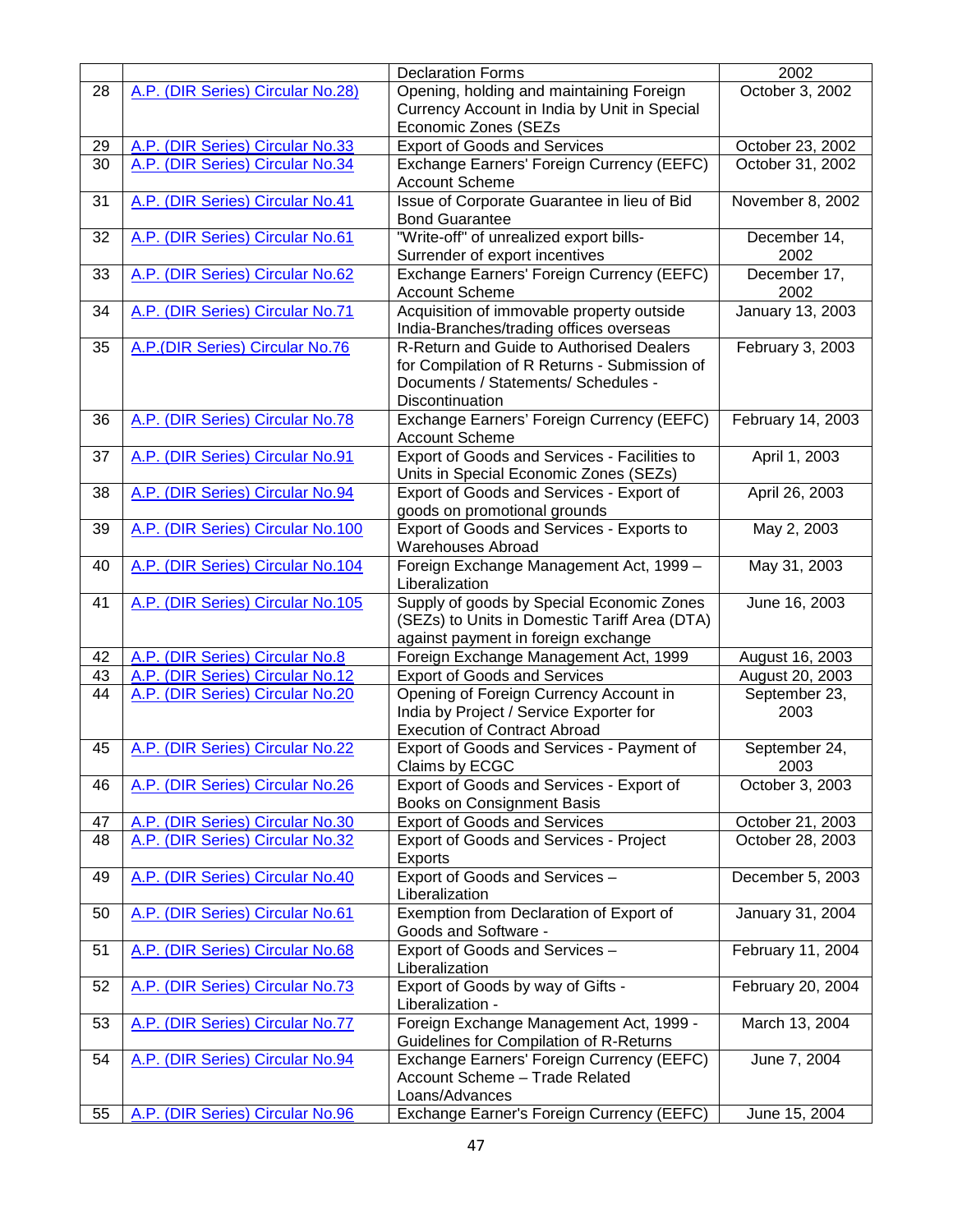|    |                                  | Account Scheme - Liberalization -                                                |                           |
|----|----------------------------------|----------------------------------------------------------------------------------|---------------------------|
| 56 | A.P. (DIR Series) Circular No.97 | Foreign Exchange Management Act, 1999 -                                          | June 21, 2004             |
| 57 | A.P. (DIR Series) Circular No.9  | Foreign Exchange Management Act, 1999                                            | September 1, 2004         |
| 58 | A.P. (DIR Series) Circular No.10 | Export of Goods and Services to Latin                                            | September 13,             |
|    |                                  | <b>American Countries</b>                                                        | 2004                      |
| 59 | A.P. (DIR Series) Circular No.25 | Period of Realization for 100% EOUs                                              | November 1, 2004          |
|    |                                  | Extended to One Year                                                             |                           |
| 60 | A.P. (DIR Series) Circular No.28 | Indo-Myanmar Trade - Relaxation from ACU                                         | November 19,              |
|    |                                  | Mechanism                                                                        | 2004                      |
| 61 | A,P. (DIR Series) Circular No.21 | Export of Goods and Services - Liberalization                                    | January 10, 2006          |
|    |                                  | - GR Approval for export                                                         |                           |
| 62 | A.P. (DIR Series) Circular No.31 | Export of Goods and Services - Extension of                                      | April 21, 2006            |
|    |                                  | period of realization                                                            |                           |
| 63 | A.P. (DIR Series) Circular No.32 | Remittance of initial and recurring expenses                                     | April 21, 2006            |
|    |                                  | for Branch offices opened abroad                                                 |                           |
| 64 | A.P. (DIR Series) Circular No.15 | Exchange Earner's Foreign Currency (EEFC)<br>Account-Liberalization of Procedure | November 30,<br>2006      |
| 65 | A.P. (DIR Series) Circular No.18 | <b>Establishment of Offices Abroad</b>                                           | December 4, 2006          |
| 66 | A.P. (DIR Series) Circular No.26 | Liberalizations in Project and Service Exports                                   | January 8, 2007           |
| 67 | A.P. (DIR Series) Circular No.33 |                                                                                  | February 28, 2007         |
|    |                                  | Liberalization of Export and Import<br>procedures                                |                           |
| 68 | A.P. (DIR Series) Circular No.37 | Export of Goods and Services Refund of                                           | April 5, 2007             |
|    |                                  | Export Proceeds - Liberalization                                                 |                           |
| 69 | A.P. (DIR Series) Circular No.71 | Data on Project Export Finance                                                   | June 8, 2007              |
| 70 | A.P. (DIR Series) Circular No.13 | Exchange Earner's Foreign Currency (EEFC)                                        | October 6, 2007           |
|    |                                  | Account-Liberalization                                                           |                           |
| 71 | A.P. (DIR Series) Circular No.30 | Compilation of Bank-wide consolidated R-                                         | February 25,2008          |
|    |                                  | Return                                                                           |                           |
| 72 | A.P. (DIR Series) Circular No.49 | Export of Goods and Services - Payments of                                       | June 3, 2008              |
|    |                                  | Claims by Insurance Companies-Write off                                          |                           |
| 73 | A.P. (DIR Series) Circular No.50 | Export of Goods and Services- Realization                                        | June 3, 2008              |
|    |                                  | and Repatriation of Export Proceeds-                                             |                           |
|    |                                  | Liberalization                                                                   |                           |
| 74 | A.P (DIR Series) Circular No.4   | Exchange Earner's Foreign Currency (EEFC)                                        | August 4, 2008            |
|    |                                  | Account                                                                          |                           |
| 75 | A.P (DIR Series) Circular No.6   | <b>Export of Goods and Services- Direct</b>                                      | August 13, 2008           |
|    |                                  | Dispatch of Shipping Documents Realization                                       |                           |
|    |                                  | and Repatriation of Export Proceeds -                                            |                           |
|    |                                  | Liberalization                                                                   |                           |
| 76 | A.P (DIR Series) Circular No.43  | Settlement system under ACU Mechanism                                            | December 26,              |
| 77 |                                  |                                                                                  | 2008<br>February 13, 2009 |
|    | A.P (DIR Series) Circular No.51  | Opening of Diamond Dollar Accounts -<br>Liberalization                           |                           |
| 78 | A.P. (DIR Series) Circular No.60 | On-line downloading of GR Forms                                                  | March 26, 2009            |
| 79 | A.P. (DIR Series) Circular No.70 | Export of Goods and Software - Realization                                       | June 30, 2009             |
|    |                                  | and Repatriation of export Proceeds -                                            |                           |
|    |                                  | Liberalization                                                                   |                           |
| 80 | A.P (DIR Series) Circular No.13  | Opening of Diamond Dollar Accounts (DDAs)                                        | October 29, 2009          |
|    |                                  | - Modification                                                                   |                           |
| 81 | A.P. (DIR Series) Circular No.14 | Maldives Monetary Authority now ACU                                              | October 30, 2009          |
|    |                                  | Member                                                                           |                           |
| 82 | A.P. (DIR Series) Circular No.52 | Foreign Exchange Management Act (FEMA),                                          | May 13, 2010              |
|    |                                  | 1999 - Current Account Transactions -                                            |                           |
|    |                                  | Liberalization                                                                   |                           |
| 83 | A.P. (DIR Series) Circular No.57 | Export of Goods and Software - Realization                                       | June 29, 2010             |
|    |                                  | and Repatriation of Export proceeds -                                            |                           |
|    |                                  | Liberalization                                                                   |                           |
| 84 | A.P. (DIR Series) Circular No.03 | Export of Goods and Services - Unrealized                                        | July 22, 2010             |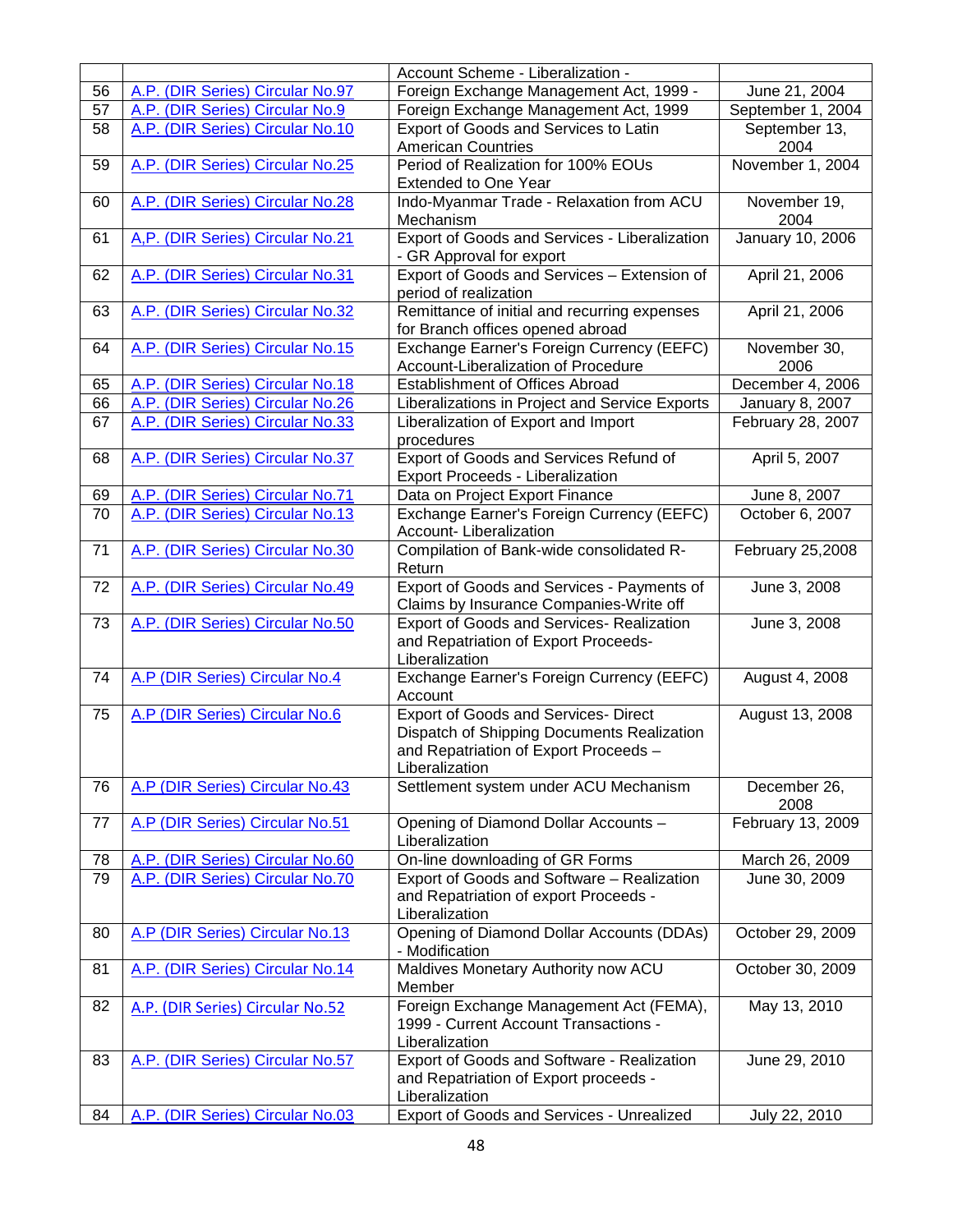|     |                                   | export bills - Write-off - Surrender of export<br>incentives |                   |
|-----|-----------------------------------|--------------------------------------------------------------|-------------------|
| 85  | A.P. (DIR Series) Circular No.17  | Processing and Settlement of Export related                  | November 16,      |
|     |                                   |                                                              |                   |
|     |                                   | receipts facilitated by Online Payment                       | 2010              |
|     |                                   | Gateways                                                     |                   |
| 86  | A.P. (DIR Series) Circular No.30  | ACU Mechanism - Payments for import of Oil                   | December 23,      |
|     |                                   | or Gas                                                       | 2010              |
| 87  | A.P. (DIR Series) Circular No.31  | ACU Mechanism - Indo-Iran Trade                              | December 27,      |
|     |                                   |                                                              | 2010              |
| 88  | A.P. (DIR Series) Circular No.47  | Export of Goods and Software - Realization                   | March 31, 2011    |
|     |                                   | and Repatriation of export proceeds -                        |                   |
|     |                                   | Liberalization                                               |                   |
| 89  | A.P. (DIR Series) Circular No.15  | Exchange Earners Foreign Currency (EEFC)                     | September 15,     |
|     |                                   | <b>Account and Resident Foreign Currency</b>                 | 2011              |
|     |                                   |                                                              |                   |
|     |                                   | (RFC) account - Joint holder - liberalization                |                   |
| 90  | A.P. (DIR Series) Circular No.35  | Processing and Settlement of Export related                  | October 14, 2011  |
|     |                                   | receipts facilitated by Online Payment                       |                   |
|     |                                   | Gateways - Enhancement of the value of                       |                   |
|     |                                   | transaction                                                  |                   |
| 91  | A.P. (DIR Series) Circular No.40  | Export of Goods and Software - Realization                   | November 01,      |
|     |                                   | and Repatriation of export proceeds -                        | 2011              |
|     |                                   | Liberalization                                               |                   |
| 92  | A.P. (DIR Series) Circular No.47  | "Set-off" of export receivables against import               | November 17,      |
|     |                                   | payables - Liberalization of Procedure                       | 2011              |
| 93  | A.P. (DIR Series) Circular No.48  | Mid - Sea Trans-shipment of catch by Deep                    | November 21,      |
|     |                                   | Sea Fishing Vessel                                           | 2011              |
| 94  | A.P. (DIR Series) Circular No.65  | Export of Goods and Services - Forwarder's                   | January 12, 2012  |
|     |                                   | Cargo Receipt                                                |                   |
|     | A.P. (DIR Series) Circular No.73  |                                                              |                   |
| 95  |                                   | Opening of Diamond Dollar Accounts (DDAs                     | January 31, 2012  |
| 96  | A.P. (DIR Series) Circular No.80  | <b>Export of Goods and Services- Simplification</b>          | February 15, 2012 |
|     |                                   | and Revision of Softex Procedure                             |                   |
| 97  | A.P. (DIR Series) Circular No.81  | Export of Goods and Services - Receipt of                    | February 21, 2012 |
|     |                                   | advance payment for export of goods                          |                   |
|     |                                   | Involving shipment (manufacture and ship)                    |                   |
|     |                                   | beyond one year                                              |                   |
| 98  | A.P. (DIR Series) Circular No.84  | Compilation of R-Returns : Reporting under                   | February 29, 2012 |
|     |                                   | <b>FETERS</b>                                                |                   |
| 99  | A.P. (DIR Series) Circular No.92  | Opening of Diamond Dollar Accounts (DDAs)                    | March 13, 2012    |
|     |                                   | - Change in periodicity of the reporting                     |                   |
| 100 | A.P. (DIR Series) Circular No.98  | Discontinuation of Supplying Printed GR                      | March 30, 2012    |
|     |                                   | forms by Reserve Bank                                        |                   |
| 101 | A.P. (DIR Series) Circular No.124 | Exchange Earner's Foreign Currency (EEFC)                    | May 10, 2012      |
|     |                                   | Account                                                      |                   |
| 102 | A.P. (DIR Series) Circular No.128 | <b>Exchange Earner's Foreign Currency</b>                    | May 16, 2012      |
|     |                                   |                                                              |                   |
|     |                                   | Account                                                      |                   |
| 103 | A.P. (DIR Series) Circular No.08  | <b>Exchange Earner's Foreign Currency</b>                    | July 18, 2012     |
|     |                                   | Account                                                      |                   |
| 104 | A.P. (DIR Series) Circular No.12  | EEFC Account, Diamond Dollar Account and                     | July 31, 2012     |
|     |                                   | <b>Resident Foreign Currency Account - Review</b>            |                   |
|     |                                   | of Guidelines                                                |                   |
| 105 | A.P. (DIR Series) Circular No.46  | Supply of Goods and Services by Special                      | October 23, 2012  |
|     |                                   | Economic Zones to Units in Domestic Tariff                   |                   |
|     |                                   | Areas                                                        |                   |
| 106 | A.P. (DIR Series) Circular No.47  | Export of Goods and Services -                               | October 23, 2012  |
|     |                                   | Simplification and Revision of Softex                        |                   |
|     |                                   | Procedure                                                    |                   |
| 107 | A.P. (DIR Series) Circular No.52  | Export of Goods and Software - Realization                   | November 20,      |
|     |                                   | and Repatriation of export proceeds -                        | 2012              |
|     |                                   |                                                              |                   |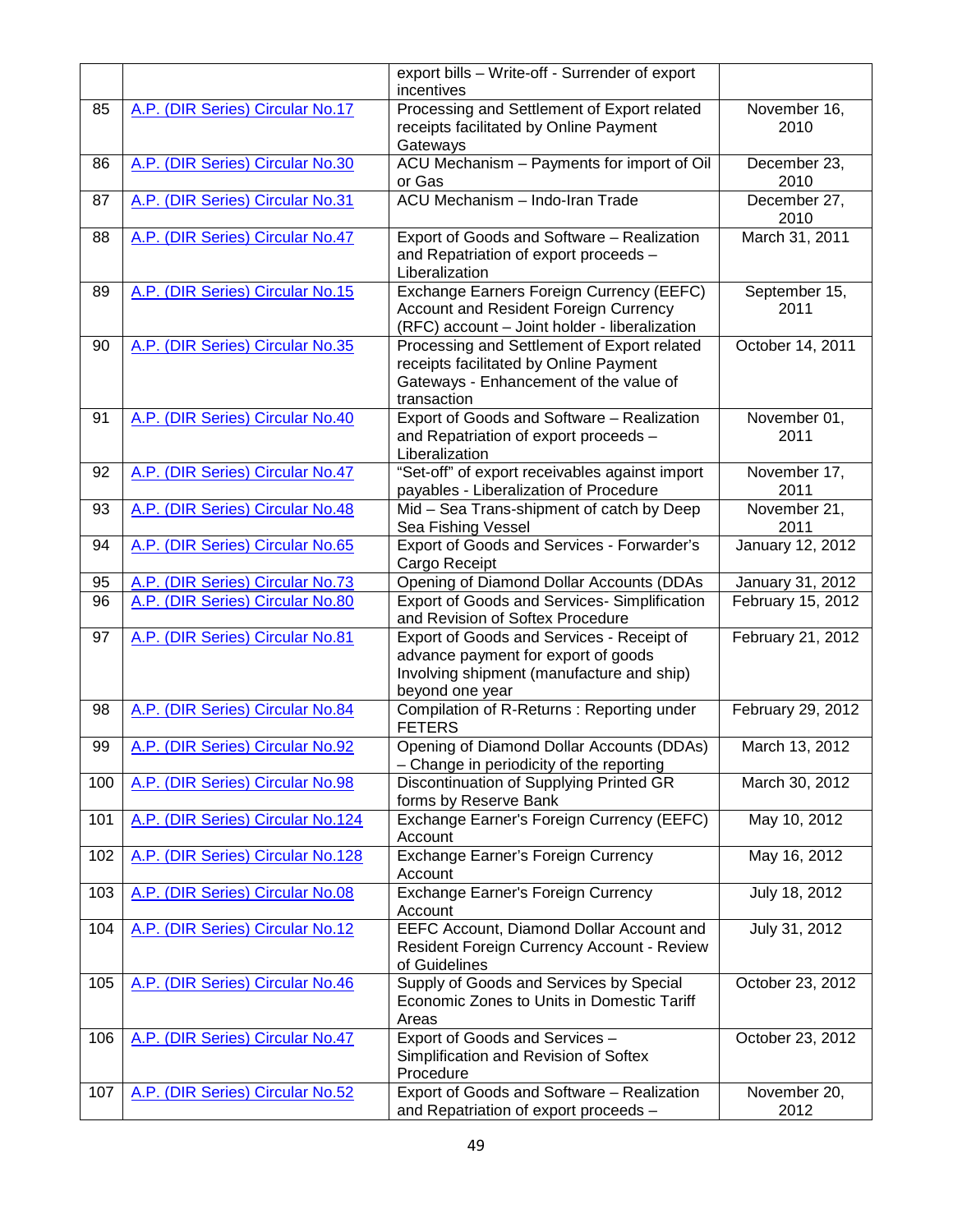|     |                                    | Liberalization                                                                                |                       |
|-----|------------------------------------|-----------------------------------------------------------------------------------------------|-----------------------|
| 108 | A.P. (DIR Series) Circular No.66   | Export of Goods and Services -                                                                | January 01, 2013      |
|     |                                    | Simplification and Revision of Softex                                                         |                       |
|     |                                    | Procedure at SEZs                                                                             |                       |
| 109 | A.P. (DIR Series) Circular No.79   | Exchange Earner's Foreign Currency                                                            | January 22, 2013      |
|     |                                    | Account, Diamond Dollar Account & Resident<br>Foreign Currency Domestic Account               |                       |
| 110 | A.P. (DIR Series) Circular No.88   | "Write-off" of unrealized export bills - Export                                               | March 12, 2013        |
|     |                                    | of Goods and Services - Simplification of                                                     |                       |
|     |                                    | procedure                                                                                     |                       |
| 111 | A.P. (DIR Series) Circular No.105  | Export of Goods and Software - Realization                                                    | May 20, 2013          |
|     |                                    | and Repatriation of export proceeds -                                                         |                       |
|     |                                    | Liberalization                                                                                |                       |
| 112 | A.P. (DIR Series) Circular No.108  | Export of Goods and Services - Realization<br>and Repatriation period for units in Special    | June 13, 2013         |
|     |                                    | Economic Zones (SEZ)                                                                          |                       |
| 113 | A.P. (DIR Series) Circular No.109  | Processing and Settlement of Export related                                                   | June 13, 2013         |
|     |                                    | receipts facilitated by Online Payment                                                        |                       |
|     |                                    | Gateways - Enhancement of the value of                                                        |                       |
| 114 | A.P. (DIR Series) Circular No.118  | transaction<br>Export of Goods and Services - Project                                         | June 26, 2013         |
|     |                                    | Exports                                                                                       |                       |
| 115 | A.P. (DIR Series) Circular No.14   | Export of Goods and Software - Realization                                                    | July 22, 2013         |
|     |                                    | and Repatriation of export proceeds -                                                         |                       |
|     |                                    | Liberalization                                                                                |                       |
| 116 | A.P. (DIR Series) Circular No.43   | Export of Goods and Services - Simplification<br>and Revision of Declaration Form for Exports | September 13,<br>2013 |
|     |                                    | of Goods/Software                                                                             |                       |
| 117 | A.P. (DIR Series) Circular No.51   | Export of Goods and Services - Project                                                        | September 20,         |
|     |                                    | <b>Exports</b>                                                                                | 2013                  |
| 118 | A.P. (DIR Series) Circular No.60   | Export Outstanding Statement (XOS) Online<br><b>Bank wide Submission</b>                      | October 01, 2013      |
| 119 | A.P. (DIR Series) Circular No.62   | Closing of Old Outstanding Bills : Export -                                                   | October 14, 2013      |
|     |                                    | Follow-up - XOS Statements                                                                    |                       |
| 120 | A.P. (DIR Series) Circular No.63   | Memorandum of Procedure for Channeling                                                        | October 18, 2013      |
|     |                                    | Transactions through Asian Clearing Union<br>(ACU)                                            |                       |
| 121 | A.P. (DIR Series) Circular No.70   | Third party payments for export/import                                                        | November 08,          |
|     |                                    | transactions                                                                                  | 2013                  |
| 122 | A.P. (DIR Series) Circular No.100  | Third party payments for export/import                                                        | February 4, 2014      |
|     |                                    | transactions                                                                                  |                       |
| 123 | A.P. (DIR Series) Circular No.101  | Export of Goods and Services: Export Data                                                     | February 4, 2014      |
| 124 | A.P. (DIR Series) Circular No. 109 | Processing and Monitoring System (EDPMS)<br>Export of Goods and Services: Export Data         | February 28, 2014     |
|     |                                    | Processing and Monitoring System (EDPMS)                                                      |                       |
| 125 | A.P. (DIR Series) Circular No.132  | Export of Goods - Long Term Export                                                            | May 21, 2014          |
|     |                                    | Advances                                                                                      |                       |
| 126 | A.P. (DIR Series) Circular No.146  | Export & Import of Currencies: Enhanced                                                       | June 19, 2014         |
|     | A.P. (DIR Series) Circular No. 11  | facilities for residents and non-residents                                                    | July 22, 2014         |
| 127 |                                    | Export of Goods and Services - Project<br><b>Exports</b>                                      |                       |
| 128 | A.P. (DIR Series) Circular No.15   | Compilation of R-return : Reporting under                                                     | July 28, 2014         |
|     |                                    | FETERS - Discontinuation of ENC and Sch 3                                                     |                       |
|     |                                    | to 6 File                                                                                     |                       |
| 129 | A.P. (DIR Series) Circular No. 37  | Export of Goods / Software / Services -<br>Period of Realization and Repatriation of          | November 20,<br>2014  |
|     |                                    | Export Proceeds - For exporters including                                                     |                       |
|     |                                    | Units in SEZs, Status Holder Exporters,                                                       |                       |
|     |                                    |                                                                                               |                       |